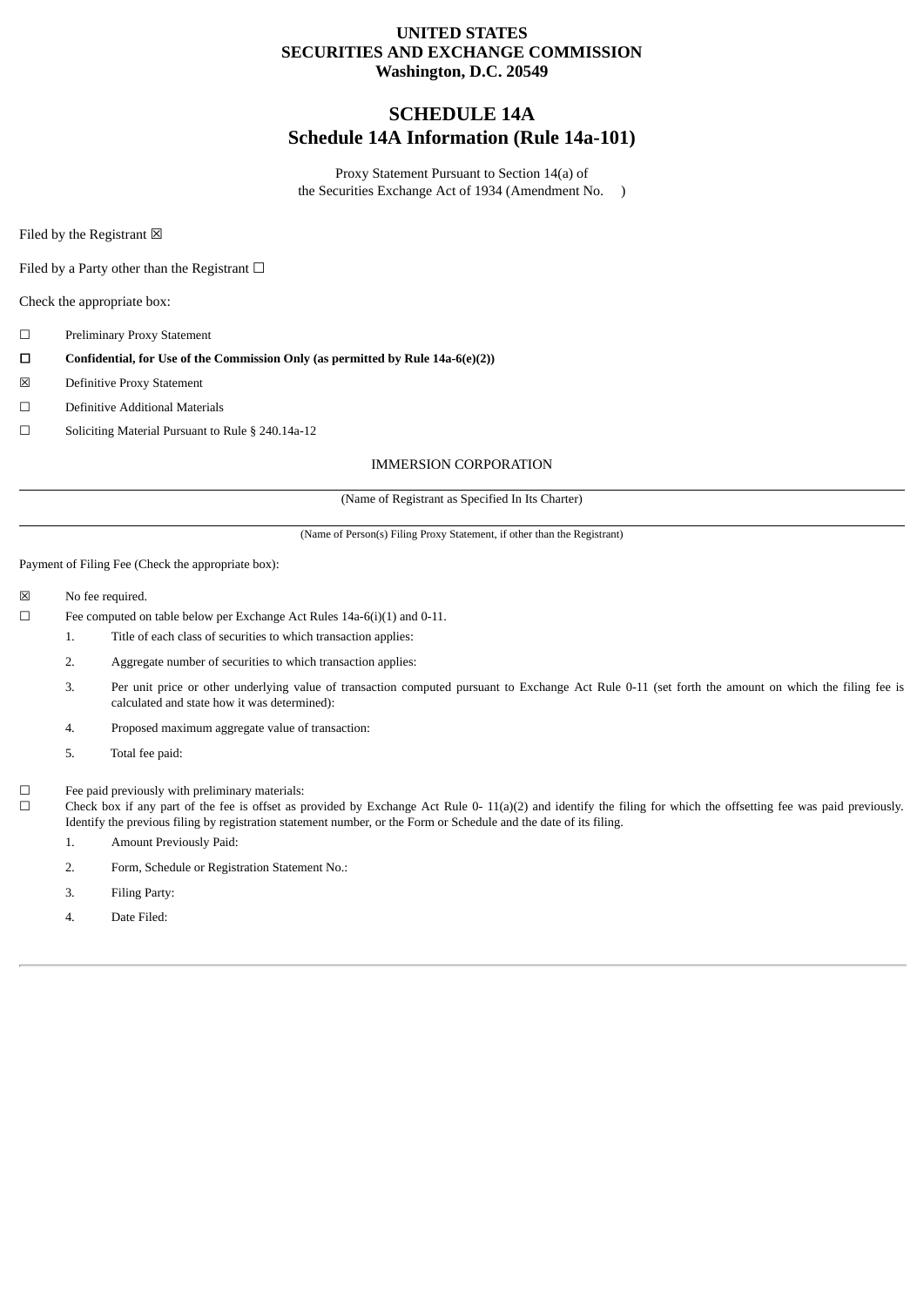

May 29, 2018

#### TO THE STOCKHOLDERS OF IMMERSION CORPORATION

Dear Stockholder:

You are cordially invited to attend the Annual Meeting of Stockholders (the "Annual Meeting") of Immersion Corporation, which will be held at our corporate offices, 50 Rio Robles, San Jose, California 95134, on June 29, 2018, at 9:30 a.m. Pacific Time.

At the Annual Meeting, stockholders will be asked to vote on each of the three proposals set forth in the Notice of Annual Meeting of Stockholders and the Proxy Statement, which describe the formal business to be conducted at the Annual Meeting and follow this letter. It is important that your shares be represented and voted at the Annual Meeting regardless of the size of your holdings. PLEASE COMPLETE, SIGN, DATE AND RETURN THE ACCOMPANYING PROXY CARD IN THE ENCLOSED POSTAGE-PAID ENVELOPE. Voting electronically, by telephone, or by returning your proxy card in advance of the Annual Meeting does not deprive you of your right to attend the Annual Meeting.

On behalf of the Board of Directors, I would like to express our appreciation for your continued support for and interest in the affairs of our company. We look forward to seeing you at the Annual Meeting.

Sincerely,

CARL SCHLACHTE *Chairman of the Board*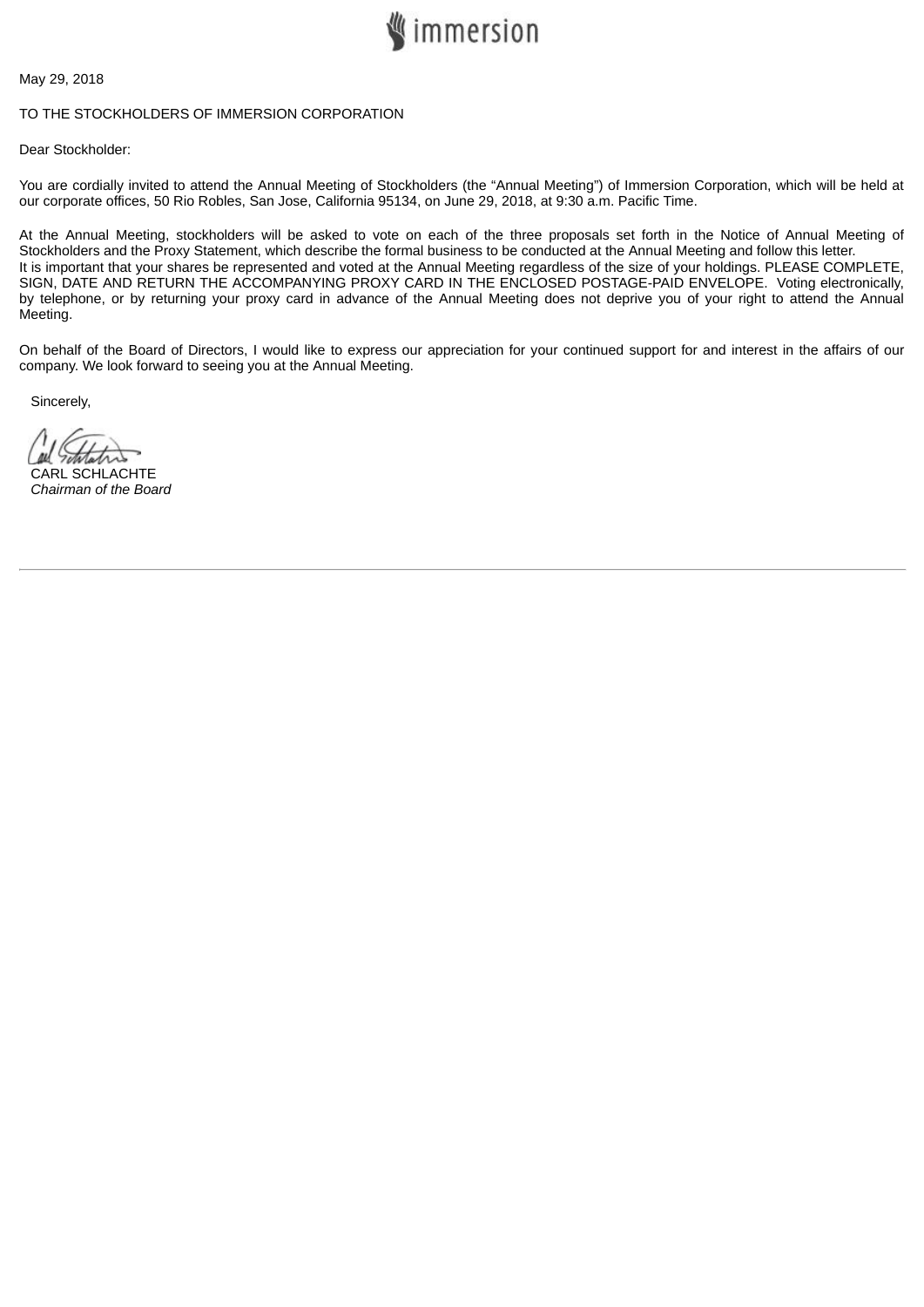

#### **NOTICE OF ANNUAL MEETING OF STOCKHOLDERS To Be Held June 29, 2018**

The Annual Meeting of Stockholders (the "Annual Meeting") of Immersion Corporation will be held at our corporate headquarters, 50 Rio Robles, San Jose, California 95134, on June 29, 2018, at 9:30 a.m. Pacific Time for the following purposes:

- 1. To elect one (1) Class I director to hold office for the applicable term and until their successor is elected and qualified;
- 2. To ratify the appointment of Deloitte & Touche LLP as our independent registered public accounting firm for the fiscal year ending December 31, 2017;
- 3. To hold an advisory vote to approve the compensation of our named executive officers; and
- 4. To transact such other business as may properly come before the Annual Meeting or any adjournments or postponements thereof.

Only stockholders of record at the close of business on May 15, 2018 are entitled to notice of, and to vote at, the Annual Meeting and at any adjournments or postponements thereof.

The vote of each eligible stockholder is important. Please vote as soon as possible to ensure that your vote is recorded promptly even if you plan to attend the Annual Meeting.

BY ORDER OF THE BOARD OF DIRECTORS,

CARL SCHLACHTE *Chairman of the Board*

San Jose, California May 29,2018

**IMPORTANT NOTICE REGARDING THE AVAILABILITY OF PROXY MATERIALS FOR THE STOCKHOLDER MEETING TO BE HELD ON JUNE 29, 2018: THIS PROXY STATEMENT AND THE ANNUAL REPORT ARE AVAILABLE AT** *http://ir.immersion.com/annual-proxy.cfm*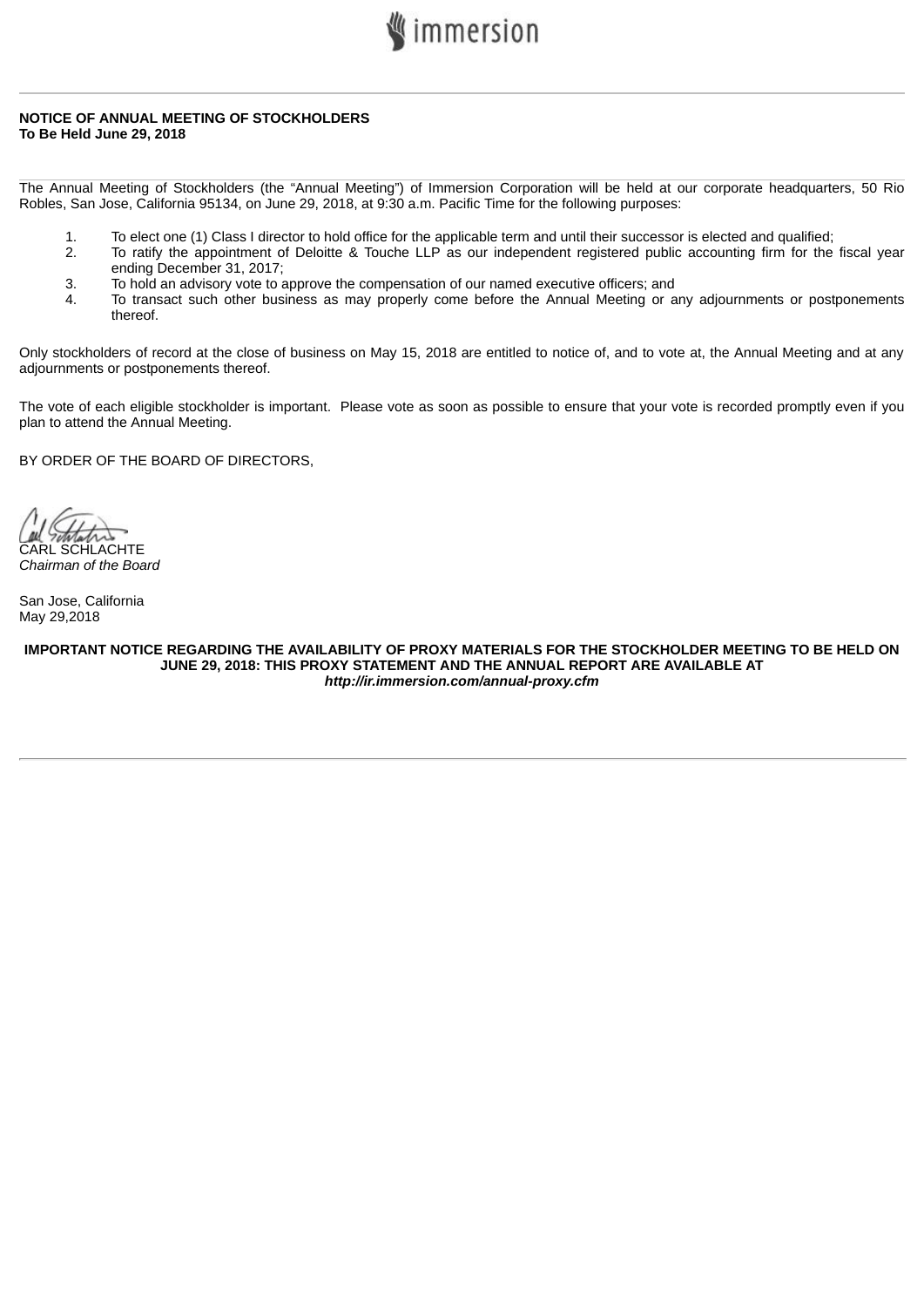#### **IMMERSION CORPORATION 2018 ANNUAL MEETING OF STOCKHOLDERS NOTICE OF ANNUAL MEETING AND PROXY STATEMENT TABLE OF CONTENTS**

| <b>Contents</b>                                                                                     |    |
|-----------------------------------------------------------------------------------------------------|----|
| <b>PROXY STATEMENT</b>                                                                              | 1  |
| <b>QUESTIONS AND ANSWERS</b>                                                                        | 1  |
| <b>ELECTION OF DIRECTORS (PROPOSAL 1)</b>                                                           | 8  |
| <b>DIRECTOR COMPENSATION</b>                                                                        | 15 |
| <b>CORPORATE GOVERNANCE</b>                                                                         | 17 |
| <b>RELATED PERSON TRANSACTIONS</b>                                                                  | 24 |
| OWNERSHIP OF OUR EQUITY SECURITIES                                                                  | 25 |
| <b>Directors and Executive Officers</b>                                                             | 25 |
| <b>Principal Stockholders</b>                                                                       | 26 |
| <b>SECTION 16(a) BENEFICIAL OWNERSHIP REPORTING COMPLIANCE</b>                                      | 27 |
| <b>COMPENSATION DISCUSSION AND ANALYSIS</b>                                                         | 27 |
| <b>Executive Summary</b>                                                                            | 28 |
| <b>Compensation Philosophy</b>                                                                      | 30 |
| <b>Role of Compensation Committee</b>                                                               | 32 |
| <b>Role of Chief Executive Officer in Compensation Decisions</b>                                    | 32 |
| Role of the Compensation Consultant                                                                 | 32 |
| <b>Peer Group and Competitive Positioning</b>                                                       | 33 |
| <b>Compensation Determinations</b>                                                                  | 33 |
| <b>Severance and Change in Control Payments</b>                                                     | 38 |
| <b>Perquisites and Other Benefits</b>                                                               | 39 |
| <b>Equity Compensation Grant Practices</b>                                                          | 39 |
| <b>Impact of Accounting and Tax Requirements on Compensation</b>                                    | 40 |
| <b>Risk Assessment of Compensation Programs</b>                                                     | 40 |
| <b>Conclusion</b>                                                                                   | 41 |
| <b>COMPENSATION COMMITTEE REPORT</b>                                                                | 42 |
| <b>COMPENSATION COMMITTEE INTERLOCKS AND INSIDER PARTICIPATION</b>                                  | 43 |
| <b>EQUITY COMPENSATION PLAN INFORMATION</b>                                                         | 43 |
| <b>EXECUTIVE COMPENSATION</b>                                                                       | 44 |
| <b>2017 Summary Compensation Table</b>                                                              | 44 |
| Outstanding Equity Awards at December 31, 2017                                                      | 46 |
| <b>Stock Vested In Fiscal 2017</b>                                                                  | 47 |
| <b>Potential Payments upon Termination or Change in Control</b>                                     | 47 |
| <b>AUDIT COMMITTEE REPORT</b>                                                                       | 50 |
| RATIFICATION OF APPOINTMENT OF INDEPENDENT REGISTERED PUBLIC ACCOUNTING FIRM<br><u>(PROPOSAL 2)</u> | 51 |
| <b>Audit Fees and All Other Fees</b>                                                                | 51 |
| Audit Committee Pre-Approval of Audit and Permissible Non-Audit Services of Independent Auditors    | 52 |
| <b>Other Information</b>                                                                            | 52 |
| ADVISORY VOTE ON THE COMPENSATION OF OUR NAMED EXECUTIVE OFFICERS (PROPOSAL 3)                      | 53 |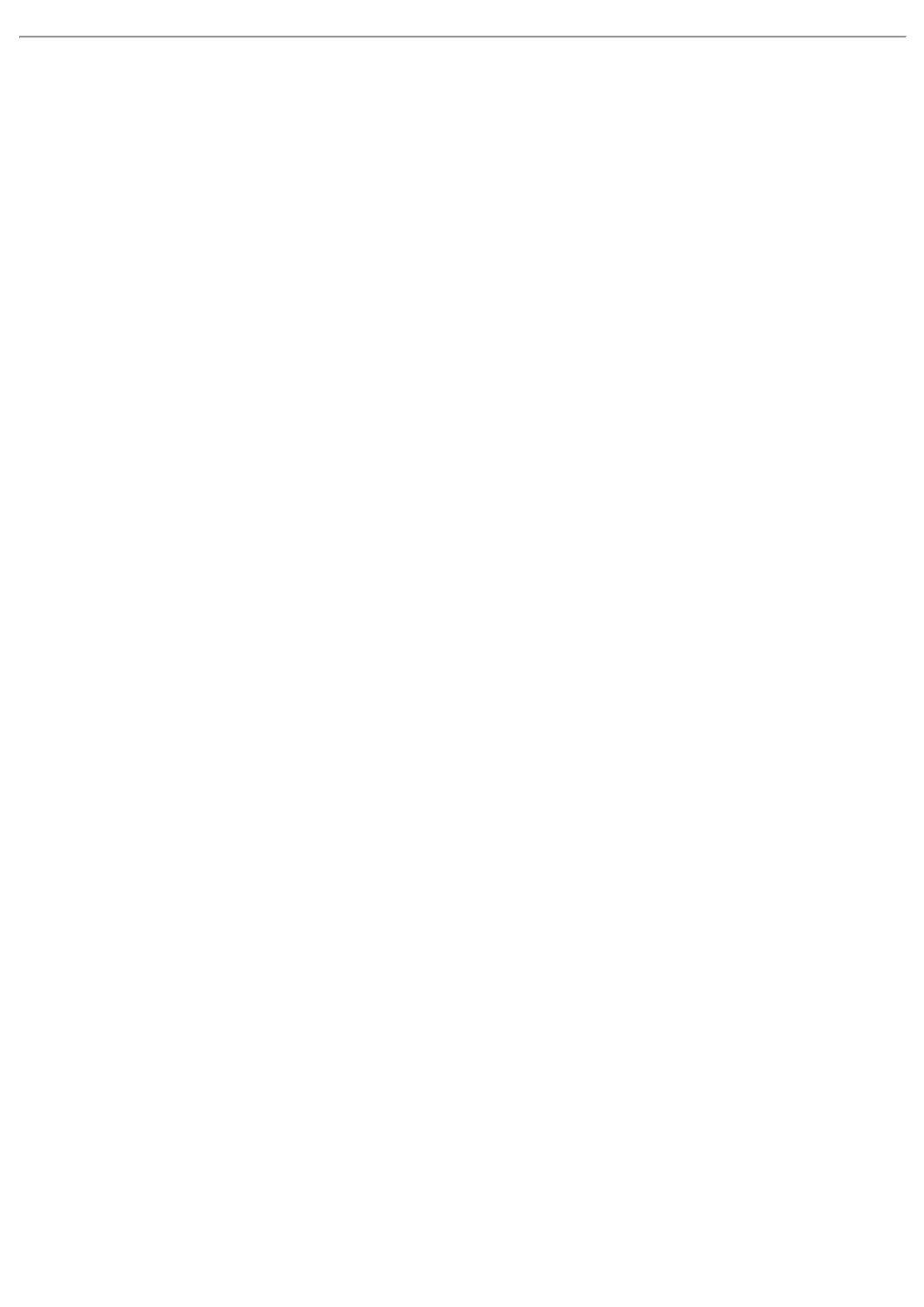## <span id="page-5-0"></span>PROXY STATEMENT

We are providing you with these proxy materials in connection with the solicitation by the Board of Directors of Immersion Corporation, of proxies to be used at our 2018 Annual Meeting of Stockholders ("Annual Meeting"). The Annual Meeting will be held at our corporate headquarters, 50 Rio Robles, San Jose, California 95134 on June 29, 2018 at 9:30 a.m. Pacific Time. This proxy statement contains important information regarding our Annual Meeting, the proposals on which you are being asked to vote, information you may find useful in determining how to vote, and information about voting procedures.

This proxy statement, any accompanying proxy card or voting instruction form, and our 2017 Annual Report to Stockholders will be mailed to or otherwise made available to our stockholders on or about May 29, 2018.

## <span id="page-5-1"></span>QUESTIONS AND ANSWERS

## What is included in the proxy materials?

The proxy materials for our Annual Meeting include this proxy statement and our 2018 Annual Report to Stockholders on Form 10-K (the "2018 Annual Report"). If you received a paper copy of these materials, the proxy materials also include a proxy card or voting instruction form.

## Who is soliciting my vote?

The Board of Directors of Immersion Corporation is soliciting your vote at our Annual Meeting.

### Who is entitled to vote?

You may vote if you were the record owner of Immersion Corporation common stock as of the close of business on May 15, 2018. Each share of common stock is entitled to one vote. As of May 15, 2018, we had 30,473,548 shares of common stock outstanding and entitled to vote. There is no cumulative voting.

## Who can attend the Annual Meeting?

Stockholders of record at the close of business on May 15, 2018 may attend the Annual Meeting. You must bring with you a form of government-issued photo identification, such as a driver's license, state-issued ID card, or passport to gain entry to the Annual Meeting. If you are a beneficial owner of our common stock, you must also bring with you to the Annual Meeting a legal proxy from the organization that holds your shares or a brokerage statement showing your ownership of shares as of the close of business on the record date. If you are a representative of an institutional stockholder, you must also bring a legal proxy or other proof that you are a representative of a firm that held shares as of the close of business on the record date and that you are authorized to vote on behalf of the institution.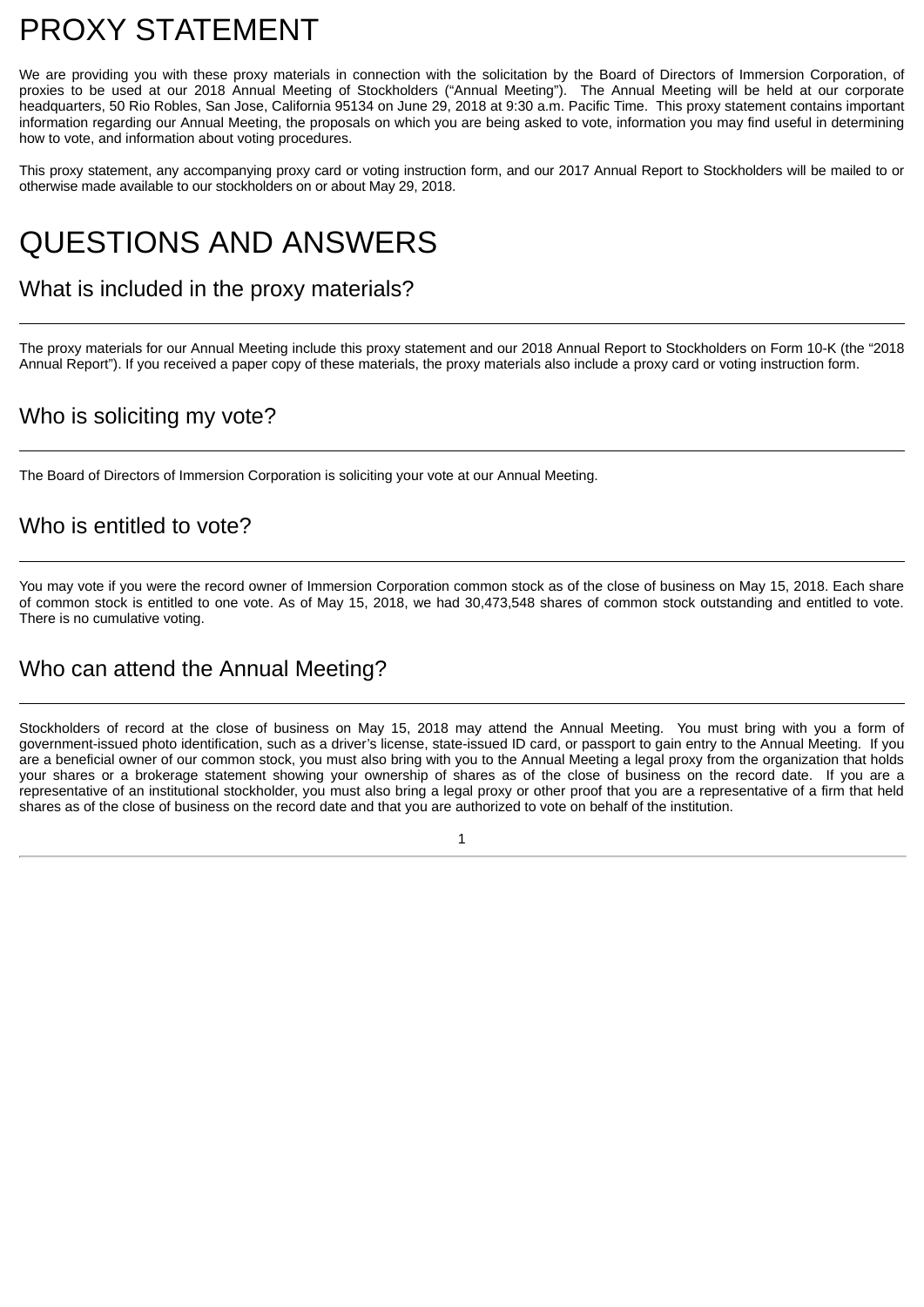Your shares are counted as present at the Annual Meeting if you attend the meeting and vote in person or if you properly return a proxy by Internet, telephone or mail. For us to hold our Annual Meeting, holders of a majority of our outstanding shares of common stock as of May 15, 2018, must be present in person or by proxy at the meeting. This is referred to as a quorum. Abstentions and broker non-votes will be counted for purposes of establishing a quorum at the meeting.

## What is the difference between holding shares as a stockholder of record and as a beneficial stockholder?

If your shares are registered directly in your name with our registrar and transfer agent, Computershare Trust Company, N.A., you are considered a stockholder of record with respect to those shares. If your shares are held in a brokerage account or bank, you are considered the "beneficial owner" or "street name" holder of those shares.

## What is a broker non-vote?

Applicable rules permit brokers to vote shares held in street name on routine matters when the brokers have not received voting instructions from the beneficial owner on how to vote those shares. **Brokers may not vote shares held in street name on non-routine matters unless** they have received voting instructions from the beneficial owners on how to vote those shares. Shares that are not voted on nonroutine matters are called broker non-votes. Broker non-votes will have no effect on the vote for any matter properly introduced at the meeting.

### What routine and non-routine matters will be voted on at the Annual Meeting?

The ratification of Deloitte & Touche LLP as our independent registered public accounting firm for 2018 is the only routine matter to be presented at the Annual Meeting on which brokers may vote in their discretion on behalf of beneficial owners who have not provided voting instructions. The non-routine matters that will be voted on at the Annual Meeting include the election of a director and the advisory vote to approve compensation of our named executive officers.

### How are abstentions and broker non-votes counted?

Abstentions and broker non-votes are included in determining whether a quorum is present, but are not considered votes cast. Accordingly, broker non-votes and abstentions will have no effect on the vote for any matter properly introduced at the Annual Meeting.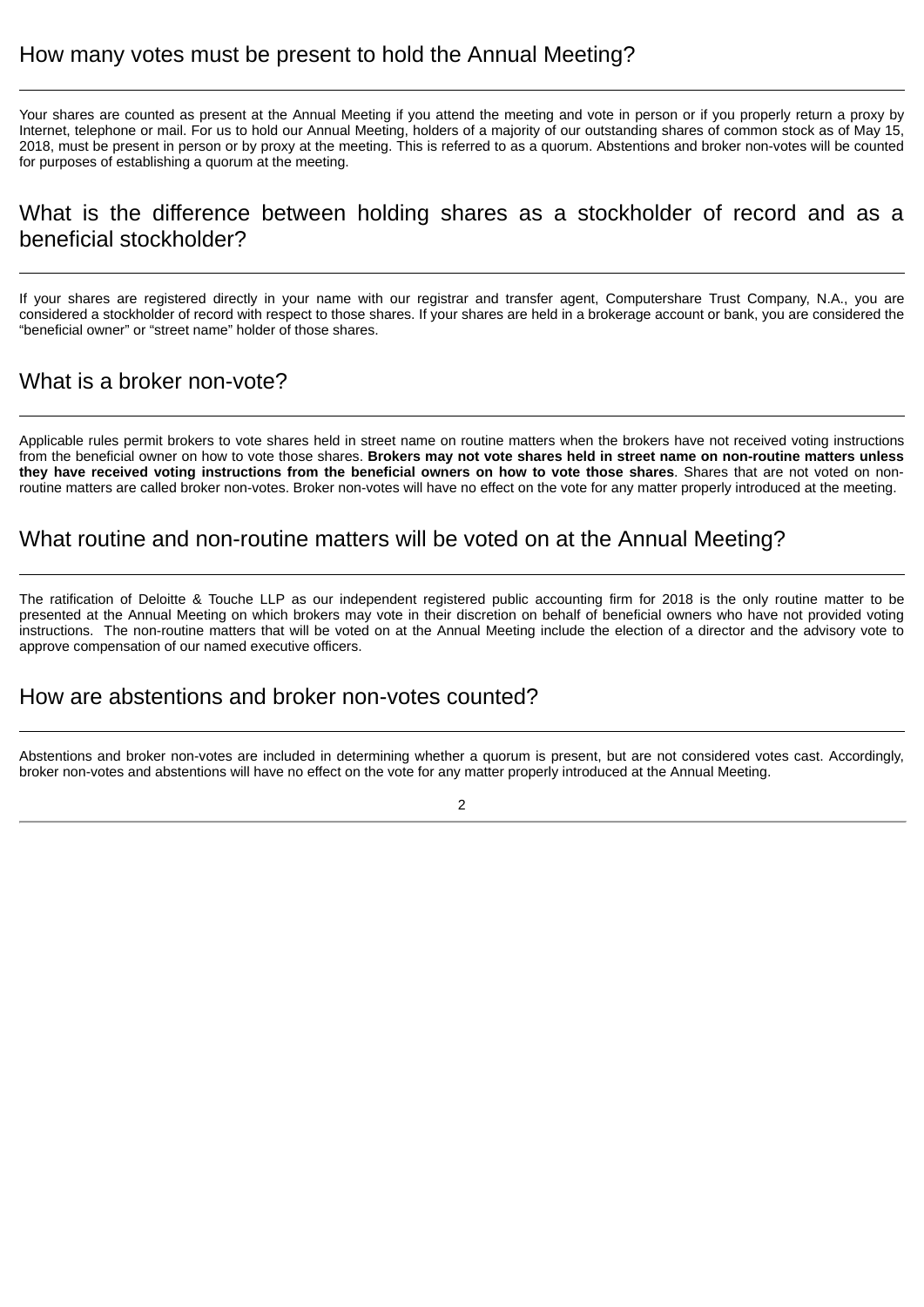What are my voting choices for each of the proposals to be voted on at the Annual Meeting and how does the Board recommend that I vote my shares?

|                   |                                                                         | More<br><b>Information</b> | <b>Voting Choices and Board Recommendation</b>                                                                                                                                                                           |
|-------------------|-------------------------------------------------------------------------|----------------------------|--------------------------------------------------------------------------------------------------------------------------------------------------------------------------------------------------------------------------|
| <b>PROPOSAL1</b>  | Election of a Class I Director                                          | Page 8                     | vote FOR the nominee; or<br>٠<br>withhold your vote for the nominee.<br>The Board recommends a vote FOR the nominee.                                                                                                     |
| <b>PROPOSAL 2</b> | Ratification of Independent Registered Public<br><b>Accounting Firm</b> | Page 51                    | vote FOR the ratification;<br>vote against the ratification; or<br>abstain from voting on the ratification.<br>The Board recommends a vote FOR the ratification.                                                         |
| <b>PROPOSAL 3</b> | Advisory vote on the compensation of our<br>named executive officers    | Page 53                    | vote FOR, the advisory proposal;<br>٠<br>vote against the advisory proposal; or<br>abstain from voting on the advisory proposal.<br>The Board recommends a vote FOR the<br>compensation of our named executive officers. |

### How many votes are needed to approve each proposal?

The director nominee receiving the highest number of "FOR" votes will be elected. All other proposals submitted require the affirmative "FOR" vote of a majority of the votes cast. As an advisory vote, the proposal to approve the compensation of our named executive officers is not binding upon us. However, the Compensation Committee, which is responsible for designing and administering our executive compensation programs, values the opinions expressed by stockholders and will consider the outcome of the vote when making future compensation decisions. A simple majority of votes cast is required to approve, on a non-binding basis, the frequency of a non-binding vote on the compensation of our named executive officers. In the event that no option receives a majority of the votes cast, the Board intends to adopt the option that receives the most votes.

## How do I vote?

*Stockholders of Record:* You can vote either *in person* at the Annual Meeting or by proxy. Persons who vote *by proxy* need not, but are entitled to, attend the Annual Meeting. Even if you plan to attend the Annual Meeting, we encourage you to vote your shares by proxy.

This proxy statement, the accompanying proxy card and the 2018 Annual Report are being made available to our stockholders on the Internet at *www.envisionreports.com/IMMR.*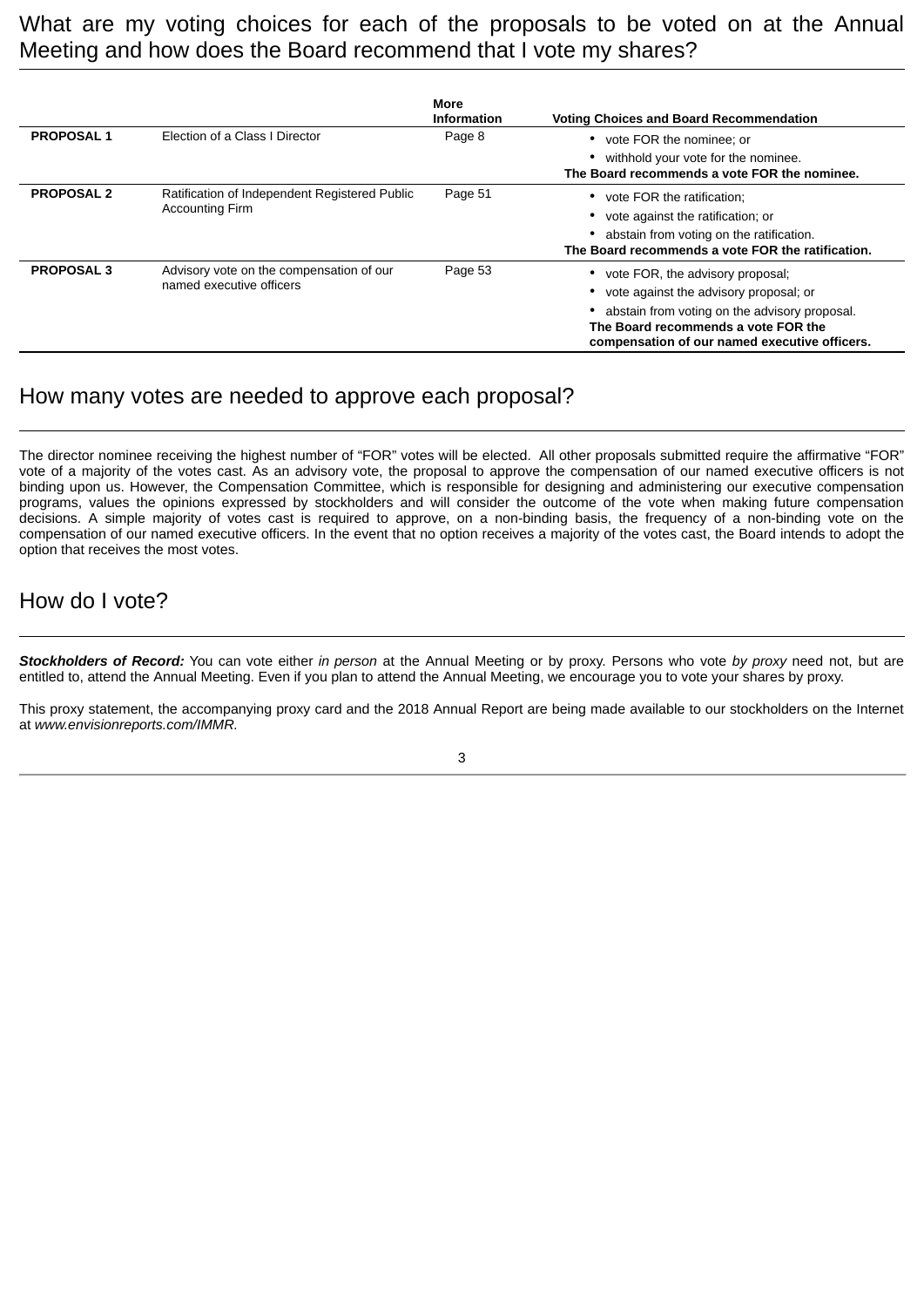You may vote your shares as follows – in all cases, have your proxy card in hand:



**Vote over the Internet 24/7 at** *www.envisionreports.com/IMMR*



**Dial toll-free** 24/7 (800) 652-VOTE within the USA, US territories & Canada



**Vote using your tablet or smartphone**



If you elected to receive a hard copy of your proxy materials, **fill out the enclosed proxy card,** date and sign it, and return it in the enclosed postagepaid envelope.

*Beneficial Stockholders:* If you hold your shares of Immersion Corporation common stock in a brokerage account (that is, in "street name"), your ability to vote by telephone or over the Internet depends on your broker's voting process. Please follow the directions on your proxy card or voting instruction card carefully. Please note that brokers may not vote your shares on Proposal 1 (Election of Directors), Proposal 3 (Advisory vote on executive compensation). Please provide your voting instructions so your vote can be counted on these matters.

If you plan to vote in person at the Annual Meeting and you hold your shares of Immersion Corporation common stock in street name, you must obtain a proxy from your broker and bring that proxy to the Annual Meeting.

## How can I revoke my proxy?

You can revoke your proxy by sending written notice of revocation of your proxy to our Corporate Secretary at Immersion Corporation, 50 Rio Robles, San Jose, California 95134 so that it is received prior to the close of business on June 29, 2018.

## Can I change my vote?

Yes. You can change your vote at any time before the polls close at the Annual Meeting. You can do this by:

- voting again by telephone or over the Internet prior to 11:59 p.m. Eastern Time on June 28, 2018;
- signing another proxy card with a later date and returning it to us prior to the Annual Meeting; or
- voting again at the Annual Meeting.

### Who counts the votes?

We have hired Computershare Trust Company, N.A. ("Computershare") to count the votes represented by proxies and cast by ballot, and our General Counsel and Corporate Secretary, or other individual as appointed by the Board of Directors, will act as Inspector of Election.

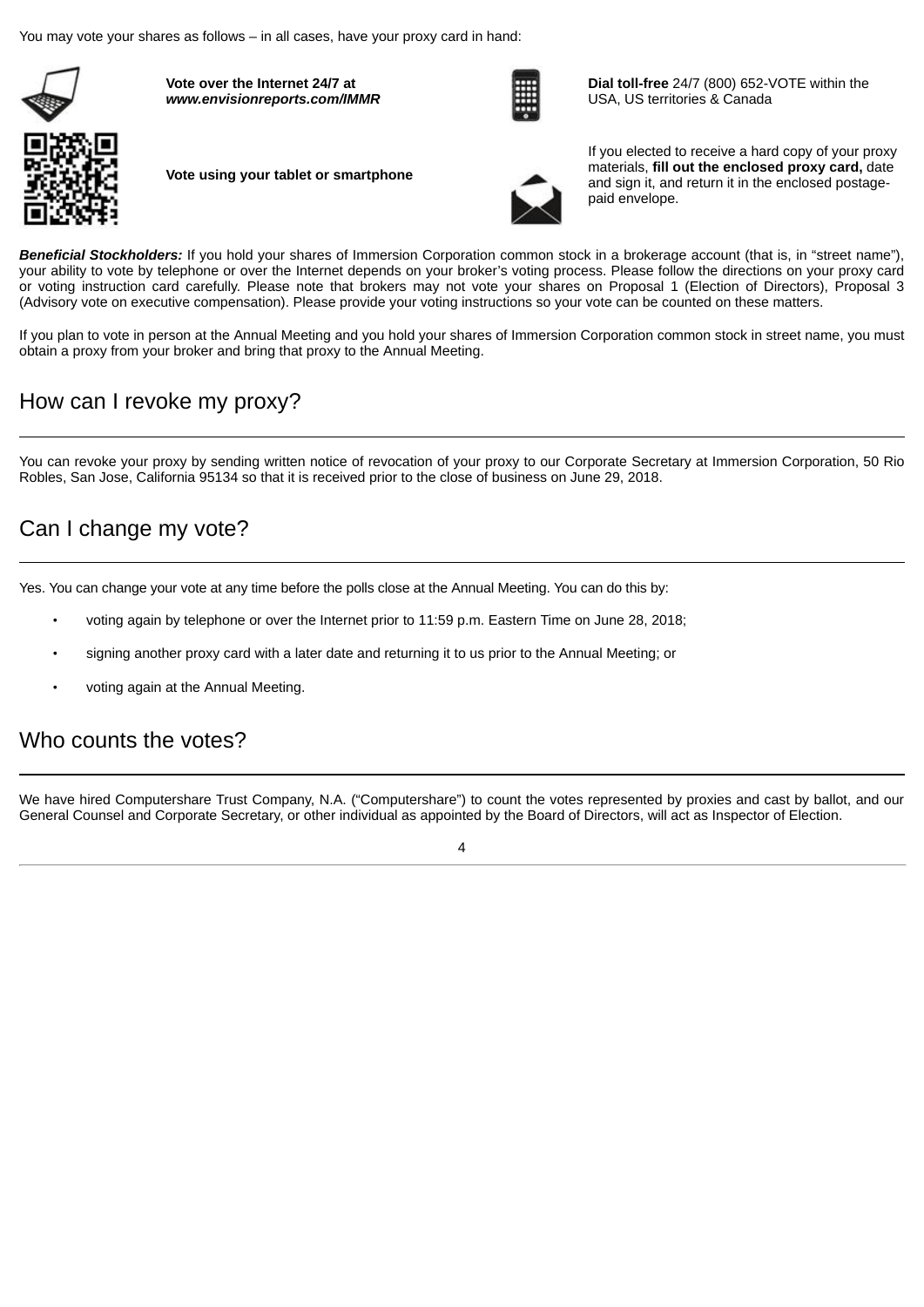We will announce the preliminary voting results at the Annual Meeting. Within four business days of the Annual Meeting, we will report the final results on our website and in a Current Report on Form 8-K filed with the SEC.

## Will my shares be voted if I don't provide my proxy and don't attend the Annual Meeting?

If you do not provide a proxy or vote your shares held in your name, your shares will not be voted. If you hold your shares in street name, your broker has the authority to vote your shares for "routine" matters even if you do not provide the broker with voting instructions

Without instructions from you, the broker may not vote on any proposals other than the ratification of Deloitte & Touche LLP as our independent registered public accounting firm for 2018, which is a routine matter.

## What if I am a stockholder of record and return my proxy but don't vote for some of the matters listed on my proxy card?

If you return a signed proxy card without indicating your vote, your shares will be voted "FOR" the director nominee listed on the card, (Proposal 1), "FOR" the ratification of Deloitte & Touche LLP as our independent registered public accounting firm (Proposal 2), "FOR" the approval of the compensation of our named executive officers, (Proposal 3).

## What if I am a beneficial owner and do not give voting instructions to my broker?

As a beneficial owner, in order to ensure your shares are voted in the way you would like, you must provide voting instructions to your bank or broker by the deadline provided in the materials you receive from your bank or broker. If you do not provide voting instructions to your bank or broker, whether your shares can be voted by such person depends on the type of item being considered for vote. Brokers may not vote shares held in street name on non-routine matters unless they have received voting instructions from the beneficial owners on how to vote those shares. All other matters are considered "non-routine".

### Could other matters be decided at the Annual Meeting?

We are not aware of any other matters to be presented at the Annual Meeting. If any matters are properly brought before the Annual Meeting, the persons named in your proxies will vote in accordance with their best judgment. Discretionary authority to vote on other matters is included in the proxy.

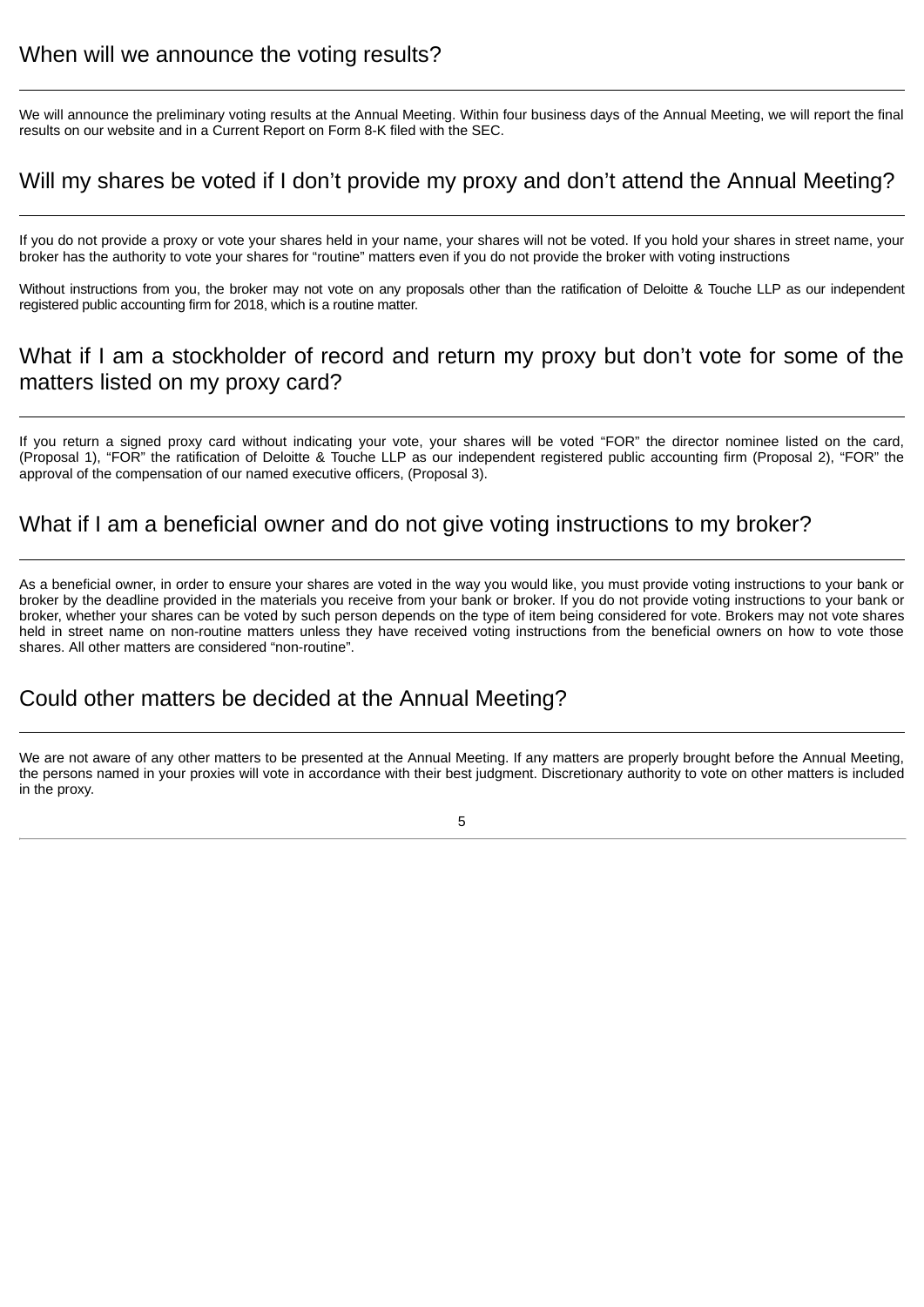### Do we have a policy about directors' attendance at the Annual Meeting?

Pursuant to the Corporate Governance Principles, directors are strongly encouraged to attend the Annual Meeting. Six of our directors attended the 2017 Annual Meeting of Stockholders.

## How can I access Immersion Corporation's proxy materials and annual report electronically?

This proxy statement, the accompanying proxy card and the 2018 Annual Report are being made available to our stockholders on the Internet at *www.envisionreports.com/IMMR*. Most stockholders can elect to view future proxy statements and annual reports over the Internet instead of receiving paper copies in the mail.

If you own Immersion Corporation common stock in your name, you can choose this option and reduce the cost of producing and mailing these documents and help the environment by checking the box for electronic delivery on your proxy card, or by following the instructions provided when you vote by telephone or over the Internet. If you hold your Immersion Corporation common stock through a bank, broker or other holder of record, please refer to the information provided by that entity for instructions on how to elect to view future proxy statements and annual reports over the Internet.

If you choose to view future proxy statements and annual reports over the Internet, you will receive a Notice of Internet Availability next year in the mail containing the Internet address to use to access our proxy statement and annual report. Your choice will remain in effect unless you change your election following the receipt of a Notice of Internet Availability. You do not have to elect Internet access each year. If you later change your mind and would like to receive paper copies of our proxy statements and annual reports, you can request both by following the directions set forth on the Notice of Internet Availability.

### Who bears the cost of this proxy solicitation?

Our Board of Directors has sent you this proxy statement. Our directors, officers and employees may solicit proxies by mail, by email, by telephone or in person. Those persons will receive no additional compensation for any solicitation activities. We will request banking institutions, brokerage firms, custodians, trustees, nominees and fiduciaries to forward solicitation materials to the beneficial owners of Immersion Corporation common stock held of record by those entities, and we will, upon the request of those record holders, reimburse reasonable forwarding expenses. We will pay the costs of preparing, printing, assembling and mailing the proxy materials used in the solicitation of proxies.

### How do I submit a proposal for action at the 2019 Annual Meeting of Stockholders?

A proposal for action to be presented by any stockholder at the 2019 Annual Meeting of Stockholders will be acted upon only:

• if the proposal is to be included in the proxy statement, pursuant to Rule 14a-8 under the Securities and Exchange Act of 1934, as amended (the "Exchange Act"), the proposal is received by our Corporate Secretary on or before January 28, 2019;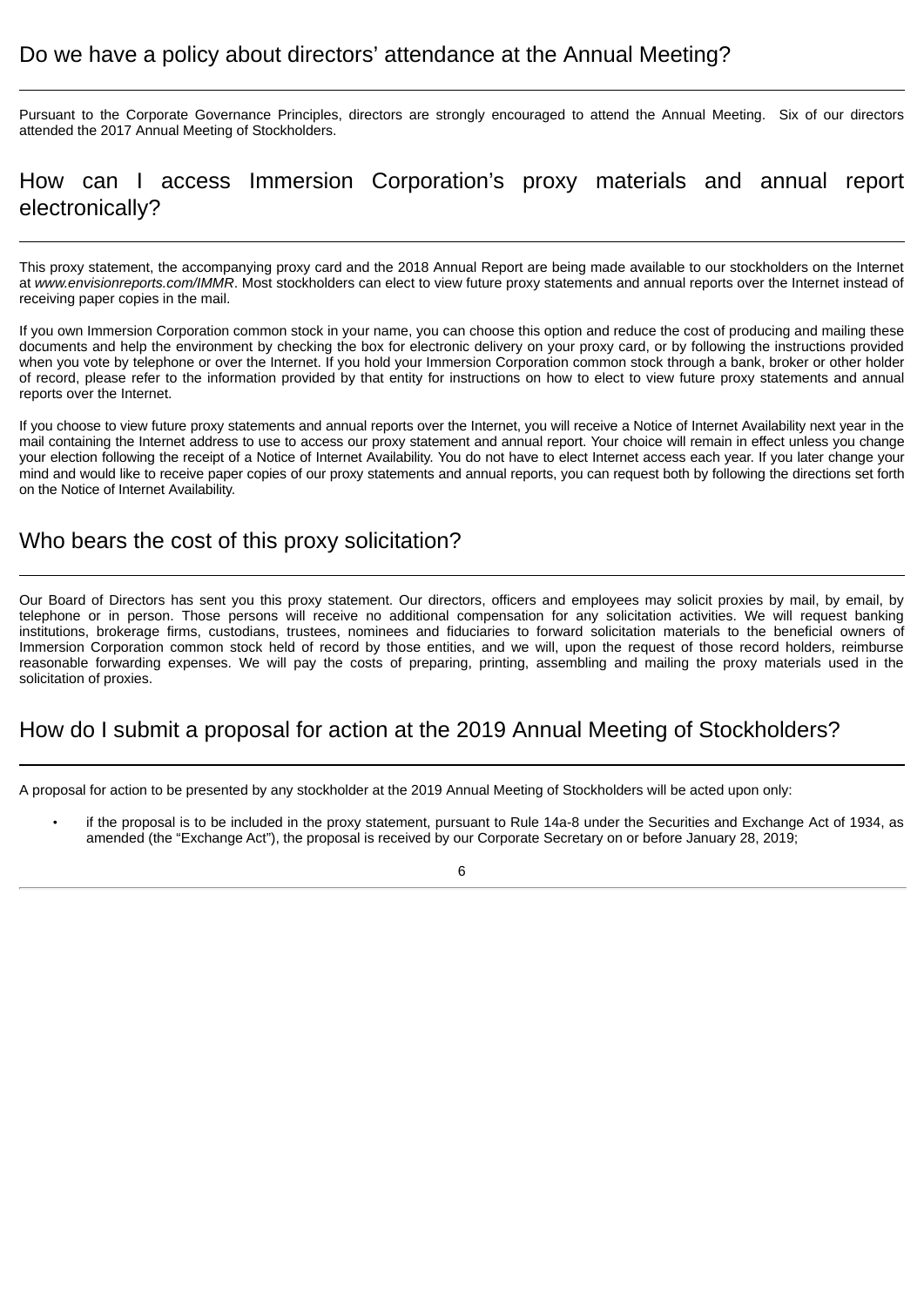- if the proposal is not to be included in the proxy statement, pursuant to our Bylaws, the proposal is submitted in writing to our Corporate Secretary on or before January 28, 2019 and such proposal is, under Delaware General Corporation Law ("Delaware Law"), an appropriate subject for stockholder action; or
- in the case of nominating directors, if we increase the number of directors to be elected at our 2019 Annual Meeting of Stockholders and there is no public announcement by us naming the nominees for additional directorships by January 18, 2019, we must receive proposals for nominations no later than the close of business on the 10th day following the day on which such public announcement is made.

In addition, the stockholder proponent, or a representative who is qualified under state law, must appear in person at the 2019 Annual Meeting of Stockholders to present such proposal.

Proposals should be sent to our Corporate Secretary, Immersion Corporation, 50 Rio Robles, San Jose, California 95134.

## How can I view or request copies of our corporate documents and SEC filings?

Our website contains our Certificate of Incorporation, Bylaws, Corporate Governance Principles, Stock Ownership Policy, Board Committee Charters, the Code of Business Conduct and Ethics and our SEC filings. To view these documents, go to *www.immersion.com*, click on "Investor Relations" and click on "Governance." To view our SEC filings and Forms 3, 4 and 5 filed by our directors and executive officers, go to *www.immersion.com*, click on "Investor Relations" and click on "Financial Info."

We will promptly deliver free of charge a copy of our 2018 Annual Report Form 10-K to any stockholder requesting a copy. Requests should be directed to our Corporate Secretary, Immersion Corporation, 50 Rio Robles, San Jose, CA 95134.

## What is householding?

As permitted by the Securities Exchange Act of 1934, as amended (the "1934 Act"), only one copy of this proxy statement is being delivered to stockholders residing at the same address, unless the stockholders have notified us of their desire to receive multiple copies of the proxy statement. This is known as householding.

We will promptly deliver, upon oral or written request, a separate copy of the proxy statement to any stockholder residing at an address to which only one copy was mailed. Requests for additional copies for the current year or future years should be directed to our Corporate Secretary, Immersion Corporation, 50 Rio Robles, San Jose, CA 95134.

Stockholders of record residing at the same address and currently receiving multiple copies of the proxy statement may contact our registrar and transfer agent, Computershare, to request that only a single copy of the proxy statement be mailed in the future.

Contact Computershare by phone at (888) 265-3747 or by mail at 250 Royall Street, Canton, MA 02021.

Beneficial owners should contact their broker or bank.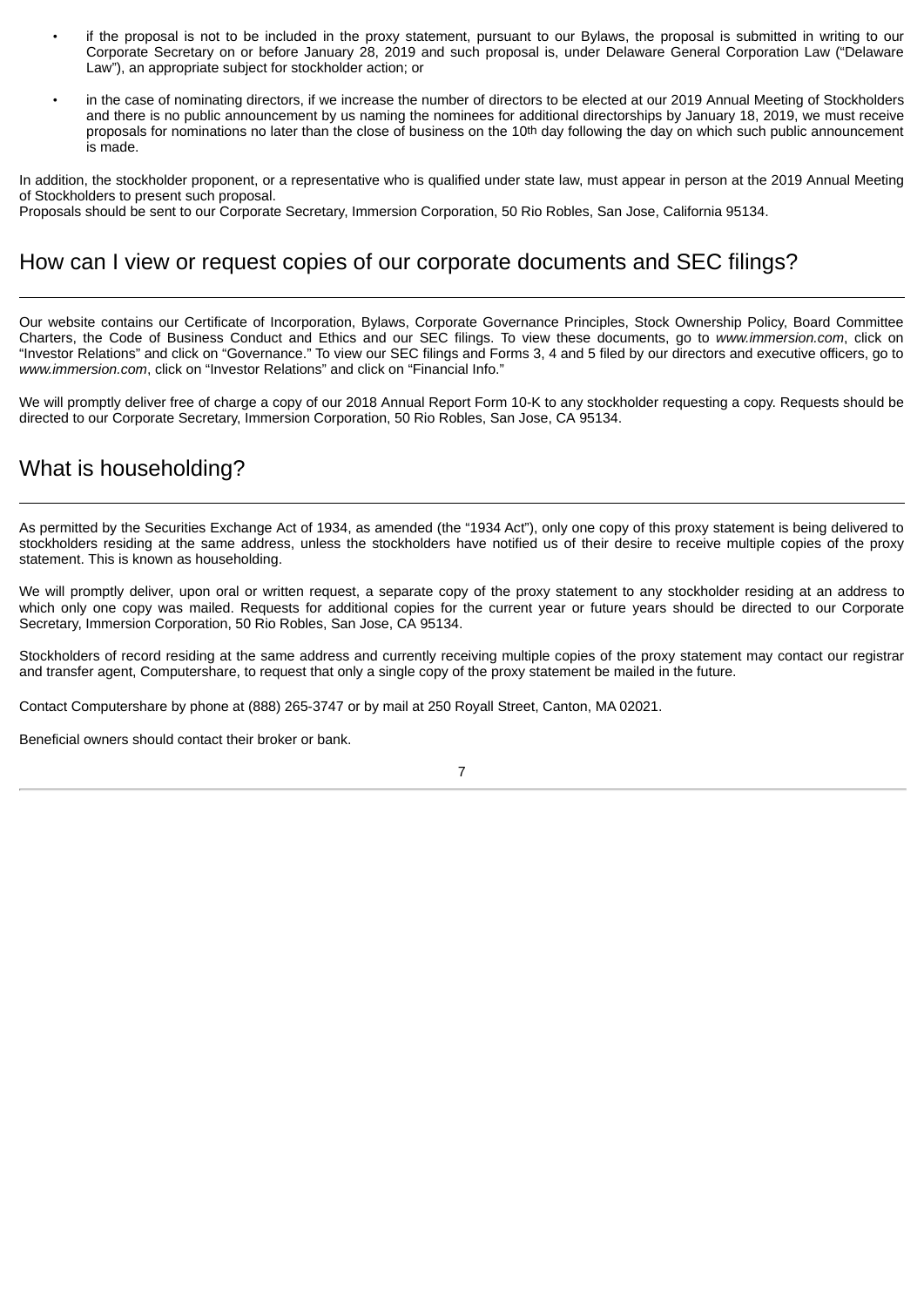# <span id="page-12-0"></span>ELECTION OF DIRECTORS (PROPOSAL 1)

The Board of Directors of Immersion Corporation (the "Board of Directors" or the "Board") is elected by the stockholders to oversee their interest in the long-term health and the overall success of our business and its financial strength. The Board serves as our ultimate decisionmaking body, except for those matters reserved to or shared with the stockholders. The Board selects and oversees the members of senior management, who are charged by the Board with conducting our business.

## Election Process

Pursuant to our current Amended and Restated Certificate of Incorporation, our Board membership is divided into three classes — Class I, II, and III directors. Beginning in 2018, each director nominated for election is elected for a one-year term of office, with one class of directors being elected at each annual meeting of stockholders. The board will become declassified as of the date of the 2020 Annual Meeting. Each director holds office until his or her successor is elected and qualified or until his or her earlier death, resignation, or removal. In accordance with our Amended and Restated Certificate of Incorporation, the Class I director will be elected at this Annual Meeting, the Class II directors are to be elected at the annual meeting of stockholders in 2019 and, the Class III directors are to be elected at the annual meeting of stockholders in 2020. If a quorum is present and voting, the nominee for Class I director receiving the greatest number of votes will be elected as the Class I director. Any votes withheld and broker non-votes have no effect on the vote.

## Nomination of Directors

The entire Board of Directors is responsible for nominating members for election to the Board and for filling vacancies on the Board that may occur between annual meetings of stockholders. The Nominating and Corporate Governance Committee is responsible for identifying, screening, and recommending candidates to the entire Board for Board membership. The Nominating and Corporate Governance Committee works with the Board to determine the appropriate characteristics, skills, and experience for the Board as a whole and its individual members. In evaluating the suitability of individual Board members, the Board takes into account many factors, which are described in further detail below. The Board evaluates each individual in the context of the Board as a whole with the objective of retaining a group of directors with diverse and relevant experience that can best perpetuate our success and represent stockholder interests through sound judgment.

The Nominating and Corporate Governance Committee may seek the input of other members of the Board or management in identifying candidates who meet the criteria outlined above. In addition, the Nominating and Corporate Governance Committee may use the services of consultants or a search firm. The Nominating and Corporate Governance Committee will consider recommendations by our stockholders of qualified director candidates for possible nomination by the Board. Stockholders may recommend qualified director candidates by writing to our Corporate Secretary at Immersion Corporation, 50 Rio Robles, San Jose, California 95134. Submissions should include information regarding a candidate's background, qualifications, experience, and willingness to serve as a director. Based on a preliminary assessment of a candidate's qualifications, the Nominating and Corporate Governance Committee may conduct interviews with the candidate or request additional information from the candidate. The Nominating and Corporate Governance Committee uses the same process for evaluating all candidates for nomination by the Board, including those recommended by stockholders. Our Bylaws permit persons to be nominated as directors directly by stockholders under certain conditions.

In order for a stockholder to nominate a director or directors, the stockholder must submit the proposal to nominate in writing to our Corporate Secretary on or before January 28, 2019. If we increase the number of directors to be elected at our 2019 Annual Meeting of Stockholders and there is no public announcement by us naming the nominees for additional directorships by January 8, 2019, we must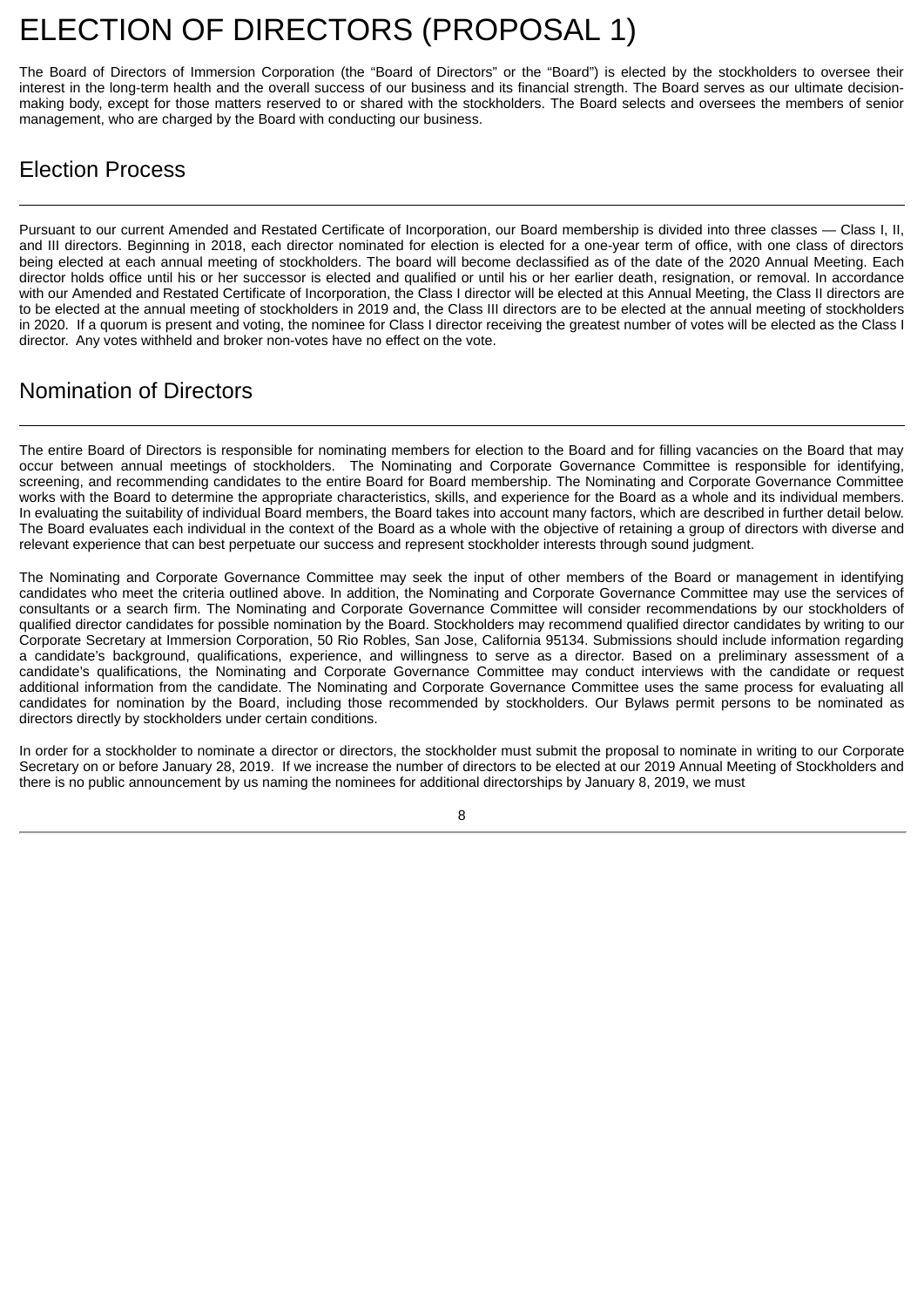receive proposal for nominations no later than the close of business on the 10<sup>th</sup> day following the day on which such public announcement is made. In addition, the stockholder proponent, or a representative who is qualified under state law, must appear in person at the 2019 Annual Meeting of Stockholders to present such proposal. Proposals should be sent to our Corporate Secretary, Immersion Corporation, 50 Rio Robles, San Jose, California 95134.

## Qualifications of Directors and Nominees

When evaluating potential director nominees, the Nominating and Corporate Governance Committee considers each individual's professional expertise and educational background in addition to the individual's general qualifications. The Nominating and Corporate Governance Committee works with the Board to determine the appropriate mix of backgrounds and experiences in order to establish and maintain a Board that is strong in its collective knowledge and that can fulfill its responsibilities and oversee our business consistent with its fiduciary duty to stockholders.

The Nominating and Corporate Governance Committee communicates with the Board to identify backgrounds, qualifications, professional experiences, and areas of expertise that impact our business that are particularly desirable for our directors to possess in order to help meet specific Board needs, including:

- *Industry knowledge*, especially in our key markets of mobile devices, gaming, VR/AR and automotive, which is vital in understanding and reviewing our strategy;
- *Operating experience* as current or former executives, which gives directors specific insight, and expertise that will foster active participation in the development of our business strategy and provide the appropriate tools for overseeing the implementation of our operating plan;
- *Executive leadership experience*, which gives directors who have served in significant leadership positions strong abilities to motivate and manage others and to identify and develop leadership qualities in others;
- *Accounting and financial expertise*, which enables directors to analyze our financial statements and oversee our accounting and financial reporting processes;
- *Public company board and corporate governance experience*, which provides directors a solid understanding of their extensive and complex oversight responsibilities and furthers our goals of greater transparency, accountability for management and the Board, and protection of our stockholders' interests; and
- *Technology licensing and IP monetization experience*, which is the core focus of our strategy.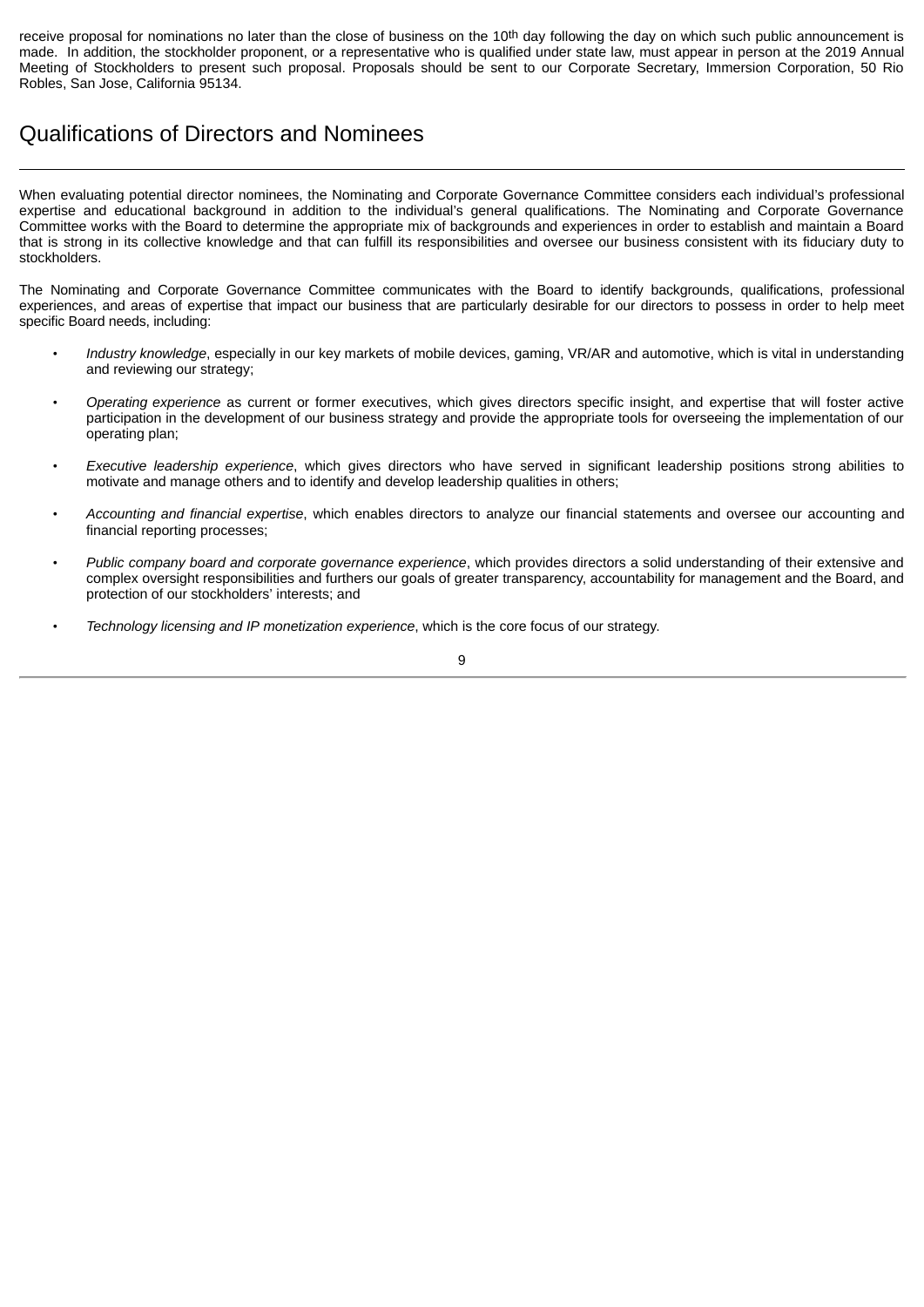The following table highlights each director's or director nominee's specific skills, knowledge and experience. A particular director may possess other skills, knowledge or experience even though they are not indicated below.

| <b>Director</b>     | Industry | Operating | Leadership | Accounting<br>and<br>Financial | <b>Public</b><br>Company<br><b>Board/</b><br>Corporate<br>Governance | <b>Technology Licensing</b><br>and IP<br>Monetization |
|---------------------|----------|-----------|------------|--------------------------------|----------------------------------------------------------------------|-------------------------------------------------------|
| <b>Sharon Holt</b>  |          |           |            |                                |                                                                      |                                                       |
| Carl Schlachte      |          |           |            |                                |                                                                      |                                                       |
| <b>Jack Saltich</b> |          |           |            |                                |                                                                      |                                                       |
| David Sugishita     |          |           |            |                                |                                                                      |                                                       |
| John Veschi         |          |           |            |                                |                                                                      |                                                       |
| Daniel McCurdy      |          |           |            |                                |                                                                      |                                                       |
| Kenneth Traub       |          |           |            |                                |                                                                      |                                                       |

The Board does not have a specific diversity policy, but considers diversity of race, ethnicity, gender, age, cultural background and professional experience in evaluating candidates for Board membership. Diversity is important because a variety of points of view contribute to a more effective decision-making process.

## 2018 Nominee for Director

Our Board's nominee for election as Class I director is Kenneth Traub. In May 2018, we entered into a Cooperation Agreement with Viex Opportunities Fund, LP-Series One, Viex Special Opportunities Fund II, LP, Viex GP, LLC, Viex Special Opportunities GPII, LLC, Viex Capital Advisors, LLC and Eric Singer (collectively, the "Viex Group") (the "Cooperation Agreement"), pursuant to which we agreed among other things, to nominate, recommend to the shareholders, support and provide for the nomination of Kenneth Traub as a director at the 2018 Annual Meeting. If elected, Mr. Traub will hold office until the 2019 Annual Meeting of Stockholders and until his successor is elected and qualified. Mr. Saltich, who has served as a Class I director since 2002, will not stand for re-election.

We have no reason to believe that Mr. Traub, will be unable or unwilling to serve if elected. However, if he should become unable for any reason or unwilling for good cause to serve, proxies may be voted for another person nominated as a substitute by the Board, or the Board may reduce the number of directors.

The Board believes that Mr. Traub's, qualifications, skills and experiences would contribute to an effective and well-functioning Board.

Included in the nominee's biography below is an assessment of his specific qualifications, attributes, skills and experience based on the qualifications described above.

There are no family relationships between Mr. Traub, or any directors, or any of our executive officers.

### Nominee for Director – Class I Director – To Be Elected for a Term Expiring in 2019

#### Kenneth Traub

#### **Age:** 56

**Other Company Boards:** Mr. Traub currently serves on the boards of directors of the following publicly traded companies: (i) DSP Group, Inc. (NASDAQ:DSPG), a provider of wireless chipset solutions for converged communications, where he serves as Chairman of the Board, (ii) Intermolecular, Inc. (NASDAQ:IMI), an innovator in materials science, where he serves as Chairman of

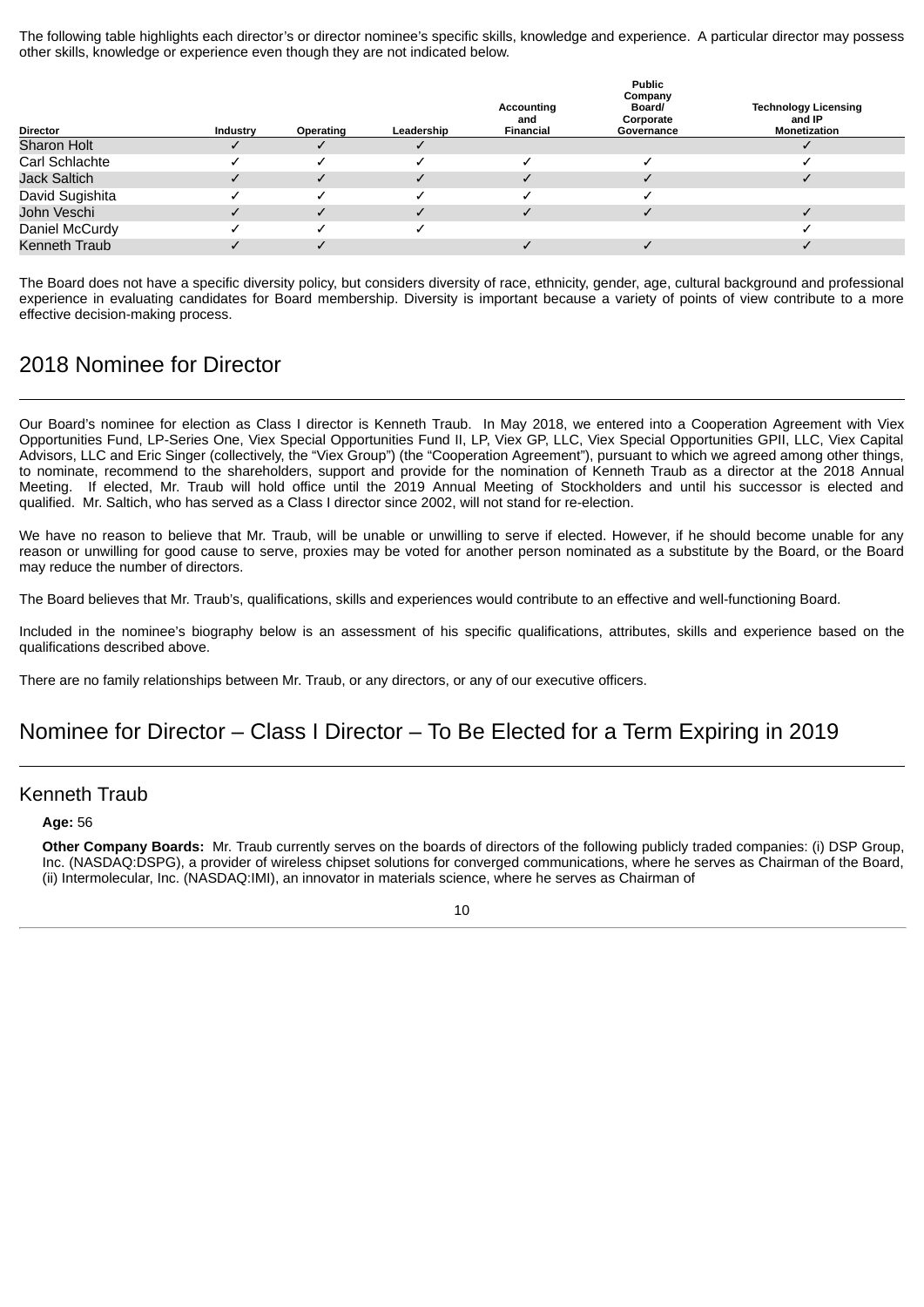the Board and (iii) Gulfmark, Inc. (NYSE:GLF), a global provider of marine transportation services to the offshore energy industry.

**Education:** B.A. from Emory University, M.B.A. from Harvard Business School

**Professional Experience:** Kenneth H. Traub has served as a Managing Partner of Raging Capital Management, a diversified investment firm, since December 2015. From 2009 through 2015, Mr. Traub was President and Chief Executive Officer of Ethos Management LLC. From 1999 until its acquisition by JDS Uniphase Corp. ("JDSU") in 2008, Mr. Traub served as President and Chief Executive Officer of American Bank Note Holographics, Inc. ("ABNH"), a leading global supplier of optical security devices for the protection of documents and products against counterfeiting. Following the sale of ABNH, he served as Vice President of JDSU, a global leader in optical technologies and telecommunications. In 1994, Mr. Traub co-founded Voxware, Inc., a pioneer in voice over internet protocol communication technologies, and served as its Executive Vice President and Chief Financial Officer through 1998. From 1989 to 1994, he served as Vice President of Trans-Resources, Inc., a multi-national holding company and investment manager. Mr. Traub previously served on the boards of directors of (i) Phoenix Technologies, Inc., a supplier of the basic input-output system for the personal computer industry, (ii) iPass, Inc., a provider of mobility services for Enterprises and Carriers, (iii) MIPS Technologies, Inc., a leading provider of industry standard processor architectures and cores, (iv) Xyratex Limited, a leading supplier of data storage technologies, (v) Vitesse Semiconductor Corporation, a leading supplier of integrated circuit solutions for next-generation carrier and enterprise networks, (vi) Athersys, Inc., a biotechnology company, (vii) A. M. Castle & Co., a specialty metals company, (viii) IDW Media Holdings, a diversified media company, and (ix) MRV Communications, Inc., a provider of packet and optical communications network equipment, as Chairman of the Board.

**Director Qualifications**: Mr. Traub brings to the Board extensive experience as both a C-level operating experience and public company director. Mr. Traub is also a partner in Raging Capital Management, a significant shareholder of the Company.

#### *The Board of Directors recommends a vote FOR the election of Mr. Traub as Class I director.*

Directors Serving for a Term Expiring at the 2019 Annual Meeting of Stockholders (Class II Directors)

#### David Sugishita

**Director since** 2010

**Age:** 70

**Board Committees:** Audit (Chair), Compensation

**Other Public Company Boards:** None

**Education:** B.S. in Finance from San Jose State University and an M.B.A from Santa Clara University

**Professional Experience**: Mr. Sugishita served as the non-executive Chairman of the Board of Atmel Corporation from August 2006 to April 2016, and served as a director of Atmel from February 2004 to April 2016. In addition, Mr. Sugishita was Chairman of the Audit Committee of Atmel. Previously he served on the board of directors of Micro Component Technology, Inc. from 1994 to 2009, Magma Design Automation from 2010 to 2011, and Ditech Networks, Inc. from 2003 to 2012. Mr. Sugishita is retired and previously held various senior financial management positions with SONICblue Inc. (EVP/CFO), RightWorks (EVP/CFO), Synopsys (SVP/CFO), Actel (SVP/CFO), Micro Component Technology (SVP/CFO), Applied Materials (VP/Corporate Controller), National Semiconductor (VP/Finance), Fairchild Camera & Instrument (Controller) and Intersil (Controller) during the past 40 years.

**Director Qualifications:** Mr. Sugishita brings to the Board over two decades of experience as a financial executive officer and member of the boards of directors of public high technology companies,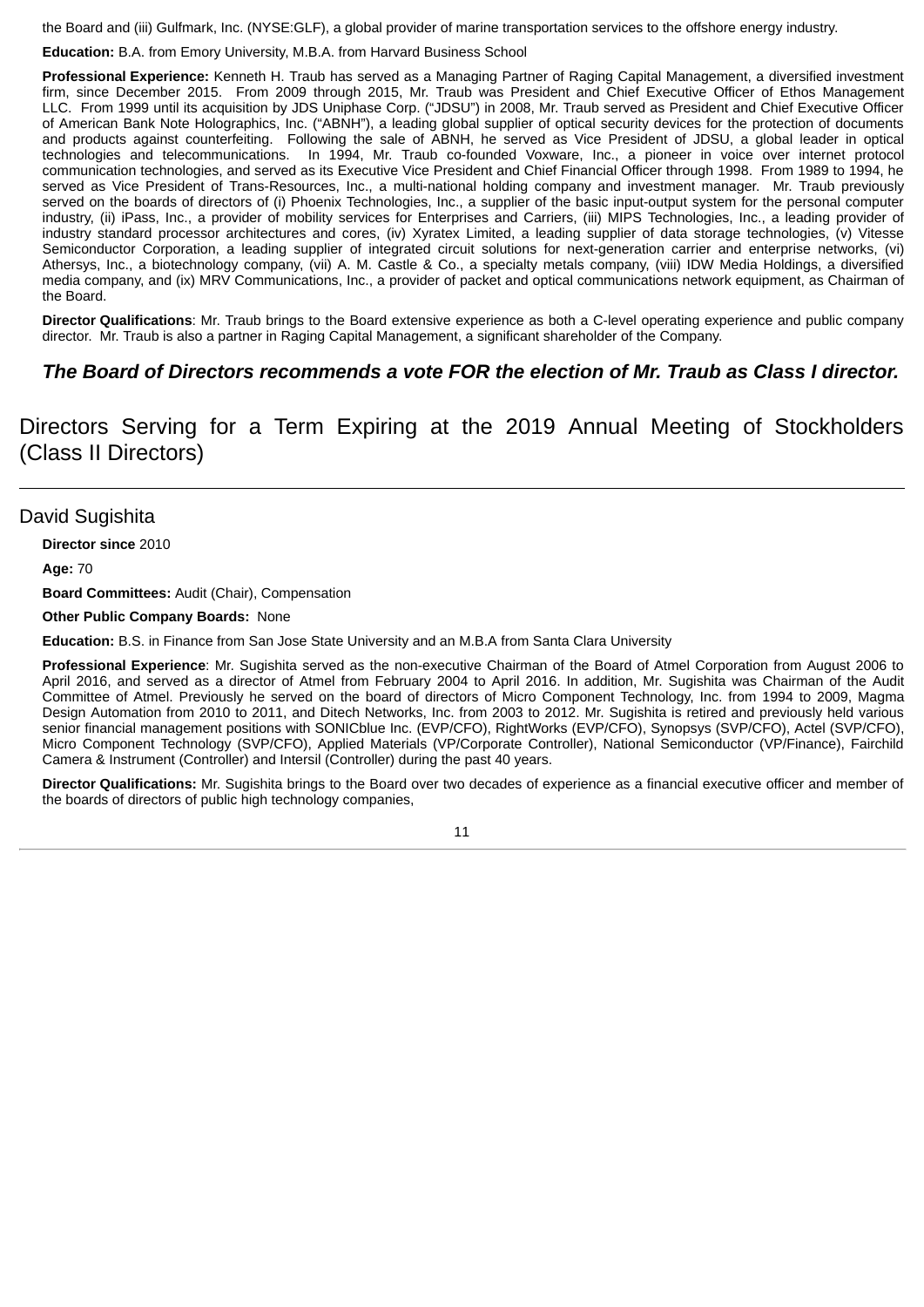specifically in the semiconductor industry, which is an important vertical market for our company. Additionally, Mr. Sugishita brings many years of service on public company boards, including as Chairman, and service on audit and nomination and corporate governance committees. Mr. Sugishita's experience is invaluable in helping us to continue to provide strong financial oversight at the Board level.

#### John Veschi

**Director since** 2014

**Age:** 56

**Board Committees:** Audit, Nominating and Corporate Governance (Chair)

#### **Other Public Company Boards:** None

**Education:** B.S. in Electrical Engineering from Lafayette College, J.D. from University of Maryland and M.B.A. from George Washington **University** 

**Professional Experience**: Mr. Veschi serves as the COO of Hilco IP Merchant Banking, a role he assumed in November 2016 when his company, Marquis Technologies, merged into Hilco. Marquis was a full-service technology and IP consulting business Mr. Veschi founded in January 2015. Prior to that, Mr. Veschi served as the CEO of Rockstar Consortium from July 2011 through January 2015 at which time Rockstar was wound up as a result of the asset sale to RPX. From 2008 through July 2011, Mr. Veschi served as the Chief IP Officer at Nortel Networks. Nortel filed for Bankruptcy in early 2009. Mr. Veschi managed the IP function through the bankruptcy process, resulting in the sale of Nortel IP assets in July 2011 to Rockstar Consortium. Prior to joining Nortel, Mr. Veschi ran licensing businesses at Agere Systems (Lucent Microelectronics spinoff) and LSI Corporation (now Broadcom). In 2011, Mr. Veschi also served on the Board of MOSAID Technologies Incorporated, one of the world's leading IP companies, focused on the licensing and development of semiconductor and communications technologies.

**Director Qualifications:** Mr. Veschi brings over twenty years of law firm and corporate IP experience, including over ten years as the CEO or GM of successful IP licensing businesses. These experiences at Agere, LSI, Nortel and Rockstar make him familiar with the challenges that Immersion faces as an IP licensing company and position him to advise Immersion on such challenges.

## Directors Serving for a Term Expiring at the 2020 Annual Meeting of Stockholders (Class III Directors)

#### Sharon Holt

**Director since** 2016

**Age:** 53

**Board Committee:** Compensation, Nominating and Corporate Governance

**Other Pubic Company Boards:** None

**Education:** BSEE from Virginia Polytechnic Institute and State University

**Professional Experience:** Ms. Holt is a Principal at Fraser Stuart Ventures, LLC, a private investment and advisory firm. Since 2012 she has served as an advisor to several technology companies, including Analogix Semiconductor, a semiconductor designer and manufacturer, Lumileds, a developer and manufacturer of LED solutions, Kandou Bus., S.A., a technology development and licensing company, and Mgestyk Technologies, a developer and licensor of gesture control technology. Ms. Holt was a senior executive at Rambus, a leading technology development and licensing company, from 2004 to 2012 where she served as Senior Vice President of Sales, Licensing and Marketing, and Senior Vice President and General Manager of the Semiconductor Business Group. From 1999 to 2004, Ms. Holt was an executive at Agilent Technologies in the Semiconductor Products Group (now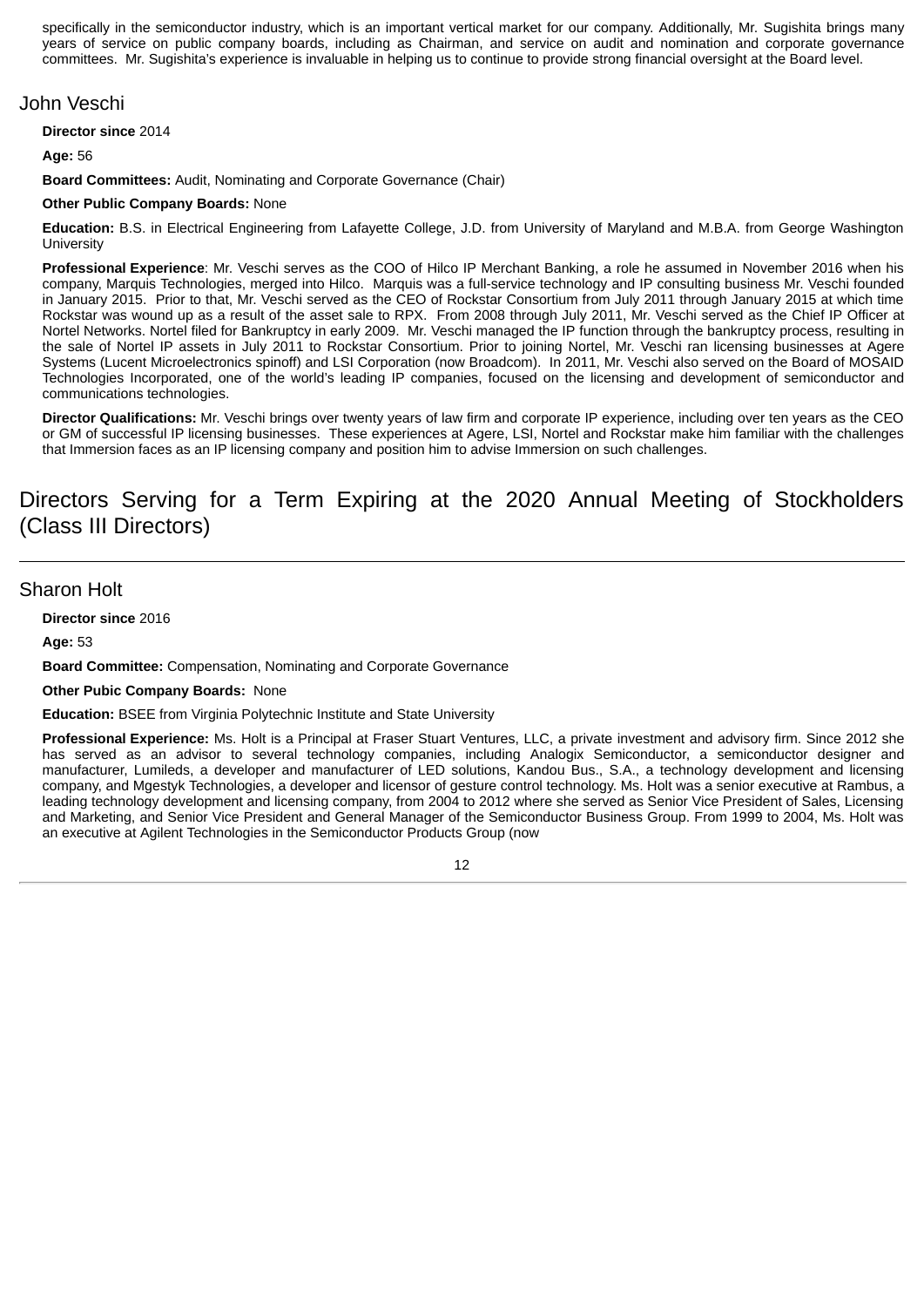Broadcom), where her last position was Vice President & General Manager of Americas Field Operations, overseeing sales and technical support operations for the semiconductor business. Prior to that, she ran sales operations focused on Agilent's largest global customers. From 1986 to 1999, Ms. Holt worked at HP in Applications Engineering, Sales, and Distribution Channel Management for the Semiconductor Products Group.

**Director Qualifications:** Ms. Holt brings more than 30 years of experience in semiconductors and embedded technologies, and has a proven track record of developing business and partnerships with market-leading technology companies. Her experience at Agilent and Rambus, and her role advising technology companies looking to optimize their intellectual property and licensing business strategy, customer engagements, and strategic partnerships make her an ideal advisor to Immersion in putting its business and licensing strategies into practice.

#### Daniel McCurdy

**Director since** 2017

**Age:** 61

**Board Committee:** Nominating and Corporate Governance

**Other Public Company Boards:** None

**Education:** B.A. from University of North Carolina

**Professional Experience:** Mr. McCurdy became CEO of Provenance Asset Group LLC in September 2017. In addition, he is a partner with Quatela Lynch McCurdy LLC, an advisory firm assisting companies in growth strategies that leverage intellectual property, since January 1, 2017. Previously, Mr. McCurdy was Senior Vice President, RPX Corporation from July 1, 2014 through December 31, 2016. From 2008 through June 2014, he was CEO of Allied Security Trust, and Chairman and CEO of PatentFreedom, the world's leading source of information on Non-Practicing Entities. In June 2014, PatentFreedom was acquired by RPX. Previously, Mr. McCurdy was founding CEO of ThinkFire; President of Intellectual Property of Lucent Technologies and Bell Laboratories; a Vice President of IBM responsible for the creation of its Life Sciences business unit; a Vice President of Ciena Corporation where he directed merger, acquisition and corporate development; Director of Business Development for IBM Research; and Manager of Technology and Intellectual Property Policy for IBM worldwide.

**Director Qualifications:** Mr. McCurdy brings more than 25 years of international executive experience in the technology, corporate development and intellectual property fields. His experience makes him uniquely qualified to advise Immersion on its use of its intellectual property and technology assets to maximize shareholder value.

#### Carl Schlachte

**Director since** 2011, Chairman of the Board since July 2012 and Interim Chief Executive Officer since November 29, 2017

**Age:** 54

**Board Committees:** None

**Other Public Company Boards:** None

**Education:** B.S. from Clemson University

**Professional Experience:** Mr. Schlachte was appointed interim Chief Executive Officer on November 29, 2017. In addition, Mr. Schlachte is Chairman, President and CEO of Ventiva, Inc., which designs and develops thermal management technologies for consumer applications in mobile computing, power electronics and LED lighting. From 2006 to December 2011, Mr. Schlachte was Chairman of the Board of MOSAID Technologies Incorporated, a leading IP companies, focused on the licensing and development of semiconductor and communications technologies. From 2004 to 2009, Mr. Schlachte was President and CEO of ARC International, a leading provider of multimedia solutions to semiconductor companies worldwide. From October 2010 to 2016, Mr. Schlachte served on the Board of Peregrine Semiconductor Corp.

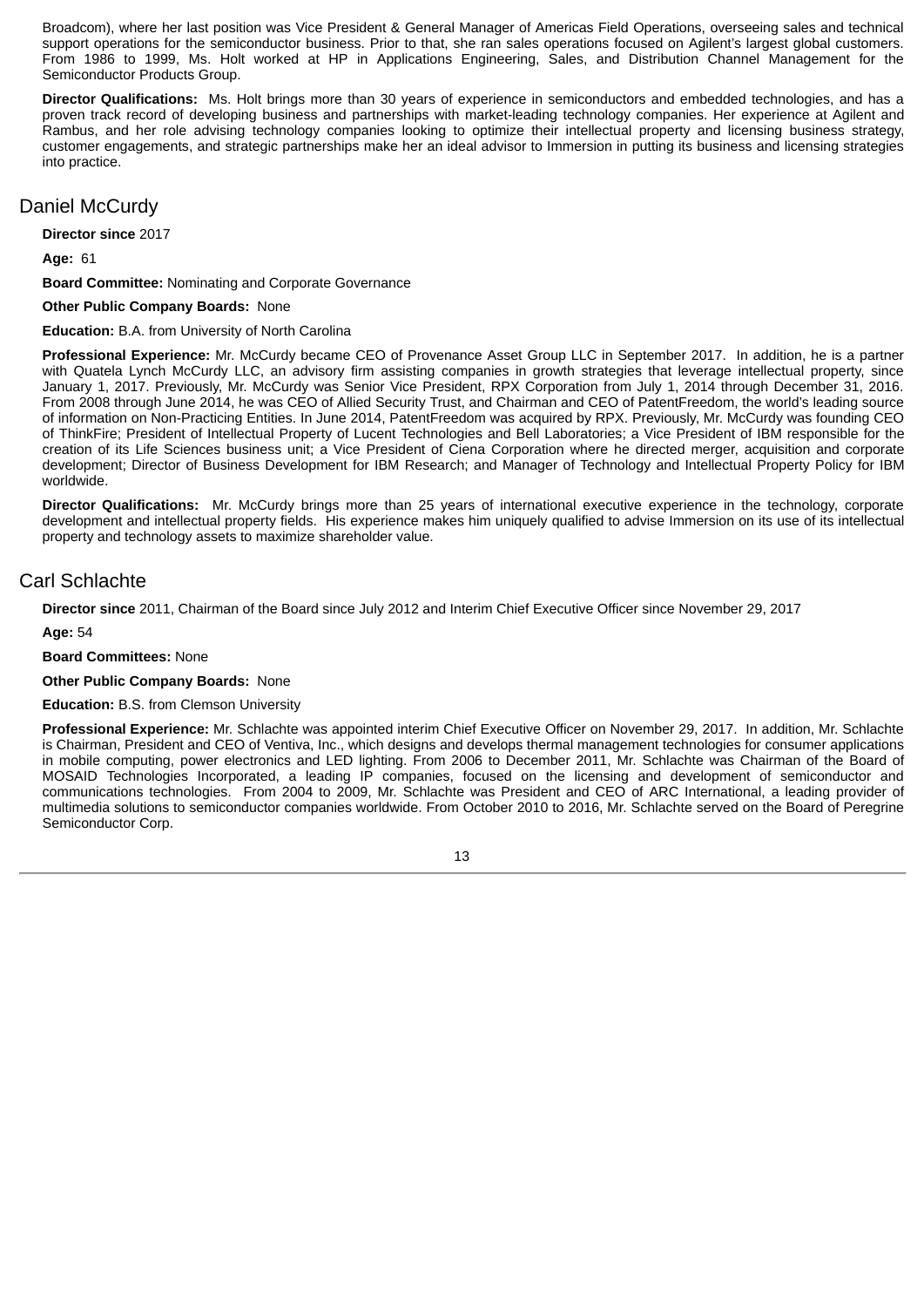**Director Qualifications:** Mr. Schlachte brings more than 25 years of experience in the semiconductor industry, including CEO roles at global fabless semiconductor and IP companies and executive positions at Motorola and ARM Holdings plc. He has served on various public company boards and has developed a high level of financial literacy during his career as a C-level executive by overseeing the financial matters of the companies he has led.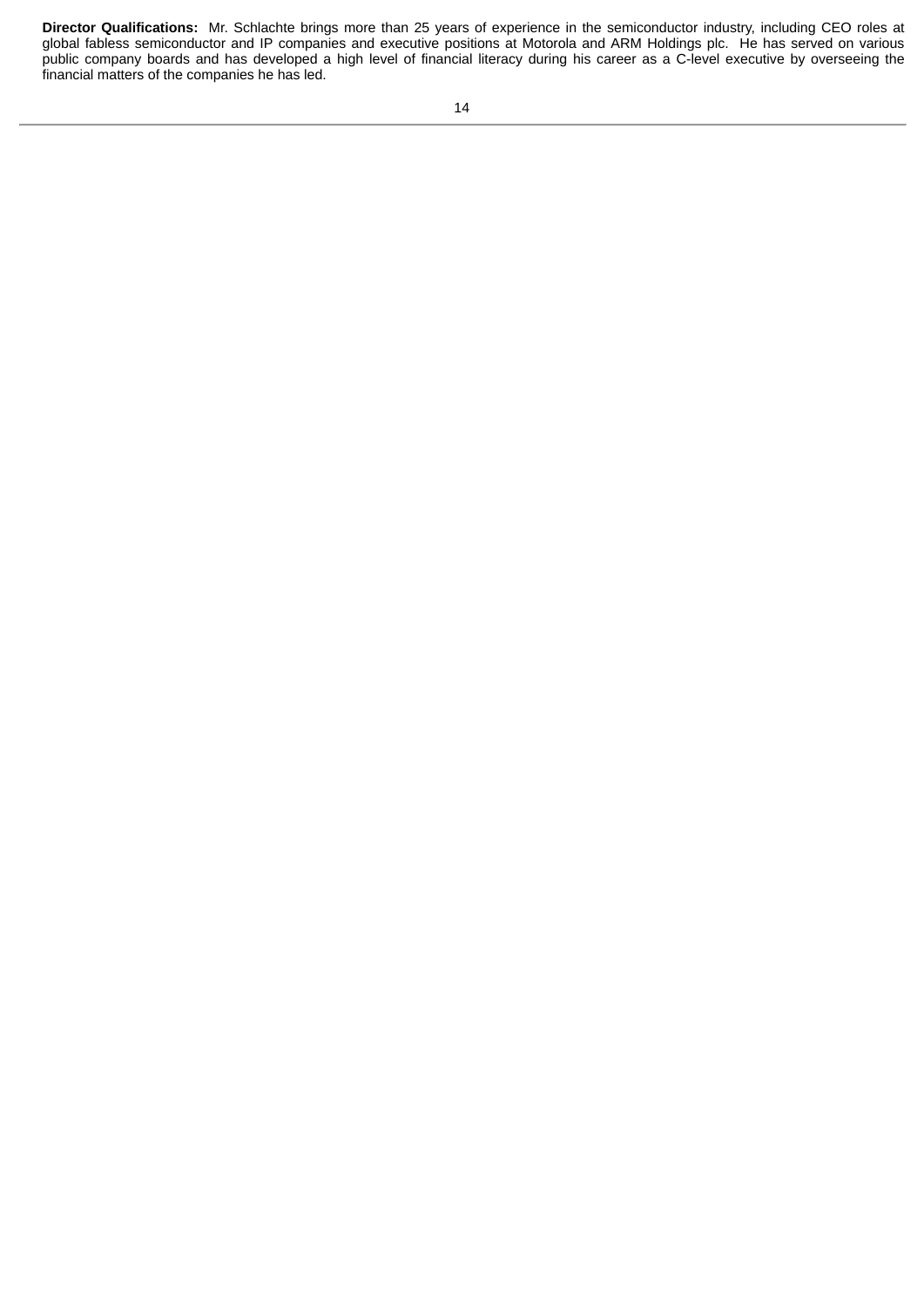## <span id="page-19-0"></span>DIRECTOR COMPENSATION

The Compensation Committee is responsible for reviewing and making recommendations to the Board regarding all matters pertaining to compensation paid to directors for Board, committee and committee chair services. Under the Compensation Committee charter, the Compensation Committee is authorized to engage consultants or advisors in connection with its review and analysis of director compensation. Directors who also serve as our employees do not receive payment for services as directors.

## 2017 Annual Compensation

In 2017, non-employee directors each received an annual retainer fee of \$25,000, typically paid in quarterly installments on the date of each quarterly Board meeting. In addition, the Chairman of our Board received an additional retainer fee of \$20,000 which was prorated to \$18,333 upon the date he became our Interim Chief Executive Officer. The Chairman of our Audit Committee received a \$10,000 annual committee fee, the Chairman of our Compensation Committee received an \$8,000 annual committee fee, and the Chairman of our Nominating and Corporate Governance Committee received a \$3,000 annual committee fee. The other members of our Audit and Compensation Committees each received a \$3,000 annual committee fee and the other members of our Nominating and Corporate Governance Committee each received a \$2,000 annual committee fee. These annual committee fees are typically paid quarterly on the date of the quarterly Board meetings. Fees for partial year service are pro-rated. Directors are entitled to reimbursement of reasonable travel expenses they incur in connection with attending Board and committee meetings.

Non-employee directors are granted an option to purchase 40,000 shares of our common stock upon joining the Board. This initial option, like those received by other individuals initially joining us, is granted with an effective date of the 10th business day of the month following the month the director joins the Board; the exercise price per share for such option equals the closing price per share on The NASDAQ Global Market on such effective date. Subject to continued service, such option vests as to 1/4th of the shares subject to the grant on the first anniversary of the date of commencement of service and 1/48th monthly thereafter.

Non-employee directors receive an annual grant of restricted stock awards ("RSAs") or a stock option having a value equal to \$125,000, 100% of which vests on the first anniversary of the grant date.

## 2017 Director Compensation Table

The following table sets forth information concerning the compensation earned during 2017 by each person who served as a director during the year ended December 31, 2017:

| Director(1)                   | <b>Fees</b><br><b>Earned or</b><br>Paid in<br>Cash(2)<br>(S) | <b>Stock</b><br>Awards $(3)(4)$<br>(\$) | <b>Option</b><br>Awards $(3)(5)$<br>$\left( \mathbb{S}\right)$ | <b>Total</b><br>(S) |
|-------------------------------|--------------------------------------------------------------|-----------------------------------------|----------------------------------------------------------------|---------------------|
| David Habiger(5)              | 12,582                                                       |                                         |                                                                | 12,582              |
| Sharon Holt(6)                | 28,000                                                       | 128,418                                 |                                                                | 156,418             |
| Daniel McCurdy <sup>(5)</sup> | 15,577                                                       |                                         | 158,480                                                        | 174,057             |
| <b>Jack Saltich</b>           | 34,258                                                       | 128,418                                 |                                                                | 162,676             |
| Carl Schlachte(7)             | 62,179                                                       |                                         | 299.595                                                        | 361,764             |
| David Sugishita               | 38,000                                                       | 128,418                                 |                                                                | 166,418             |
| John Veschi                   | 30,577                                                       |                                         | 119,128                                                        | 156,390             |

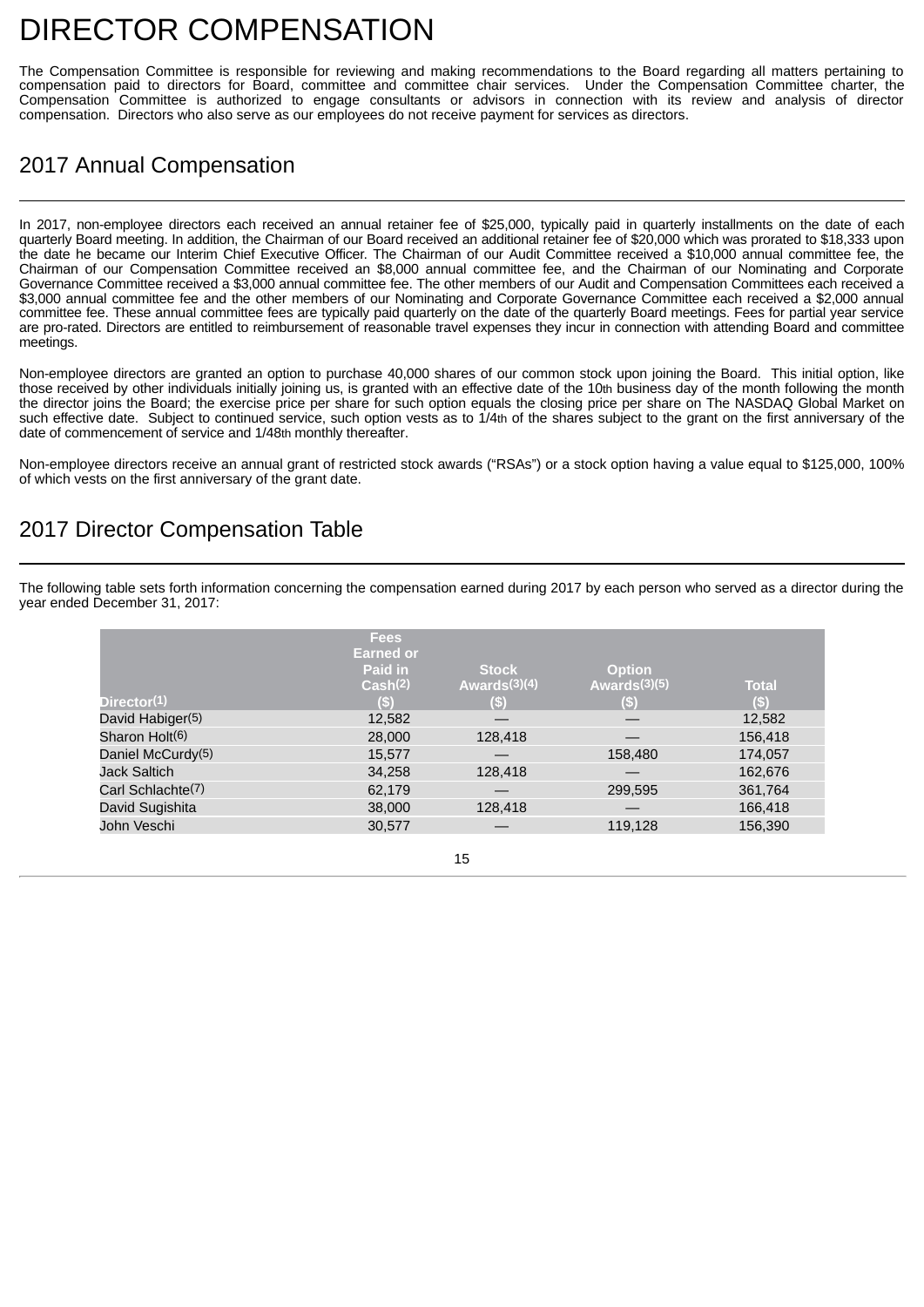- *(1) In 2017, Mr. Viegas was an employee director, and he did not receive any additional compensation for his services as a member of our Board while he was an employee.*
- *(2) Consists of meeting fees for service as a member of our Board. Fees earned by directors vary depending on the number of committees on which the director served and whether the director was Chairman of our Board or served as chair of certain committees. See "2017 Annual Compensation" above for more information.*
- *(3) Represents the grant date fair value of each stock option or restricted stock award, as applicable, granted in 2017 in accordance with Financial Accounting Standard Board's Accounting Standards Codification Topic 718 (FASB ASC Topic 718), disregarding for this purpose the estimate of forfeitures related to service-based vesting conditions. For a discussion of assumptions used to calculate the FASB ASC Topic 718 grant date fair value, refer to Note 6 (Stock-based Compensation) to our consolidated financial statements included in our Annual Report on Form 10-K for the year ended December 31, 2017. See "2017 Annual Compensation" above for more information.*
- *(4) For each non-employee director, below is the aggregate number of RSAs outstanding on December 31, 2017 that were all granted in 2017.*
- *(5) Mr. Habiger served as our director until the end of his term on June 2, 2017 at which time Mr. McCurdy was elected as a director to replace Mr. Habiger. (6) Ms. Holt was appointed as lead independent director on December 26, 2017.*
- *(7) Mr. Schlachte serves as our Chairman of the Board and was appointed to Interim CEO on November 29, 2017. During Mr. Schlachte's service as Interim Chief Executive Officer, Mr. Schlachte will not receive any cash compensation as a non-employee director of the Board and his annual director, Chairman and committee member retainers will be suspended for the period; provided that during such period of service Mr. Schlachte's existing unvested director equity grant will continue to vest. Mr. Schlachte will not receive any new non-employee director equity grants during his service as interim Chief Executive Officer.*

|                     | <b>Restricted Stock</b><br><b>Awards Outstanding</b><br>at December 31, 2017 |
|---------------------|------------------------------------------------------------------------------|
| <b>Director</b>     | (# )                                                                         |
| <b>Sharon Holt</b>  | 14.846                                                                       |
| Daniel McCurdy      |                                                                              |
| <b>Jack Saltich</b> | 14,846                                                                       |
| Carl Schlachte      |                                                                              |
| David Sugishita     | 14.846                                                                       |
| John Veschi         |                                                                              |

For each non-employee director, below is the aggregate number of shares subject to options outstanding on December 31, 2017:

|                     | <b>Option Awards</b><br>Outstanding at<br><b>December 31, 2017</b> |
|---------------------|--------------------------------------------------------------------|
| <b>Director</b>     | (# )                                                               |
| David Habiger       | 48,341                                                             |
| <b>Sharon Holt</b>  | 40,000                                                             |
| Daniel McCurdy      | 40,000                                                             |
| <b>Jack Saltich</b> | 18,500                                                             |
| Carl Schlachte      | 195,838                                                            |
| David Sugishita     | 10,834                                                             |
| John Veschi         | 92,574                                                             |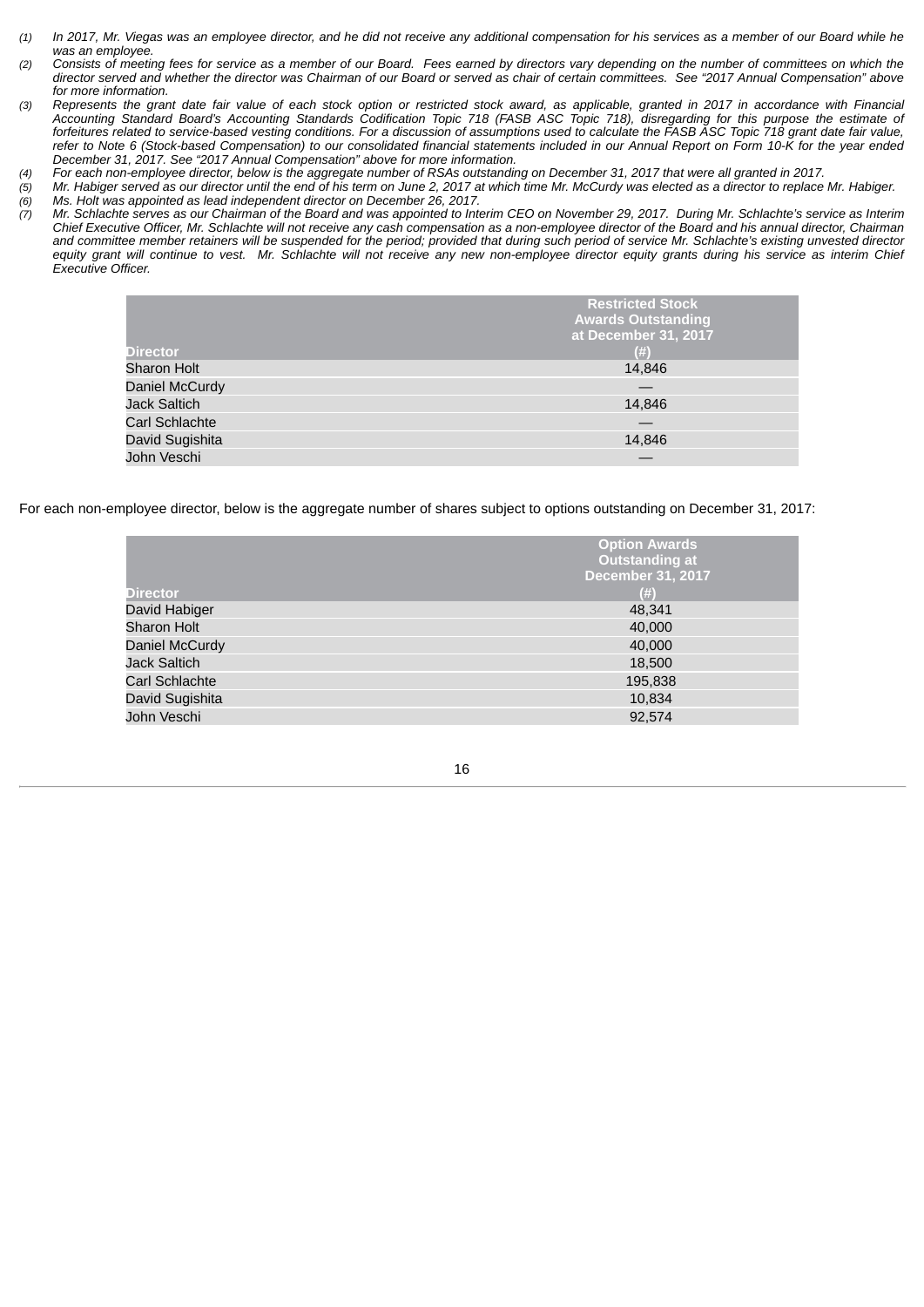# <span id="page-21-0"></span>CORPORATE GOVERNANCE

We are committed to good corporate governance, which promotes the long-term interests of stockholders, strengthens Board and management accountability and helps build public trust. The Board of Directors has established Corporate Governance Principles which provide a framework for our effective governance. The principles address matters such as the director responsibilities, director qualifications, determination of director independence, Board committee structure, Chief Executive Officer performance evaluation and management succession. The Board regularly reviews developments in corporate governance and updates the Corporate Governance Principles and other governance materials as it deems necessary and appropriate.

The corporate governance section of our website makes available our corporate governance materials, including the Corporate Governance Principles, our Stock Ownership Policy, the charters for each Board committee and our Code of Business Conduct and Ethics. To access these documents on our website, *www.immersion.com*, click on "Investor Relations" and then "Governance."

## Board Leadership Structure

Our Board has determined that having a lead independent director during the time that our Chairman of our Board is serving as interim Chief Executive Officer is in our best interests and those of our stockholders. This Board structure enhances the independence of our Board from our management by ensuring a greater role for the independent directors in our oversight and active participation of the independent directors in setting agendas and establishing priorities and procedures for our Board. In addition, separating these roles allows our interim Chief Executive Officer to focus his efforts on running our business and managing our day-to-day operations, while allowing our Board to benefit from our lead independent director's extensive experience in leadership roles at public companies and advising technology companies looking to optimize their intellectual property and licensing business strategy, customer engagements, and strategic partnerships. Every regular meeting of our Board includes a meeting of our independent non-executive directors without management present.

Board Leadership Structure

- *Chairman of the Board:* Carl Schlachte
- *Interim Chief Executive Officer:* Carl Schlachte
- *Lead Independent Director:* Sharon Holt
- *All of our non-employee directors are independent.*

## Independence of Directors

In accordance with the standards for independence set forth in the rules of The NASDAQ Stock Market, our Board has determined that, except for Mr. Schlachte, our Interim Chief Executive Officer, each of the members of our Board has no relationship that would interfere with the exercise of independent judgment in carrying out his responsibilities as a director and is otherwise "independent" in accordance with the applicable rules of The NASDAQ Stock Market as currently in effect.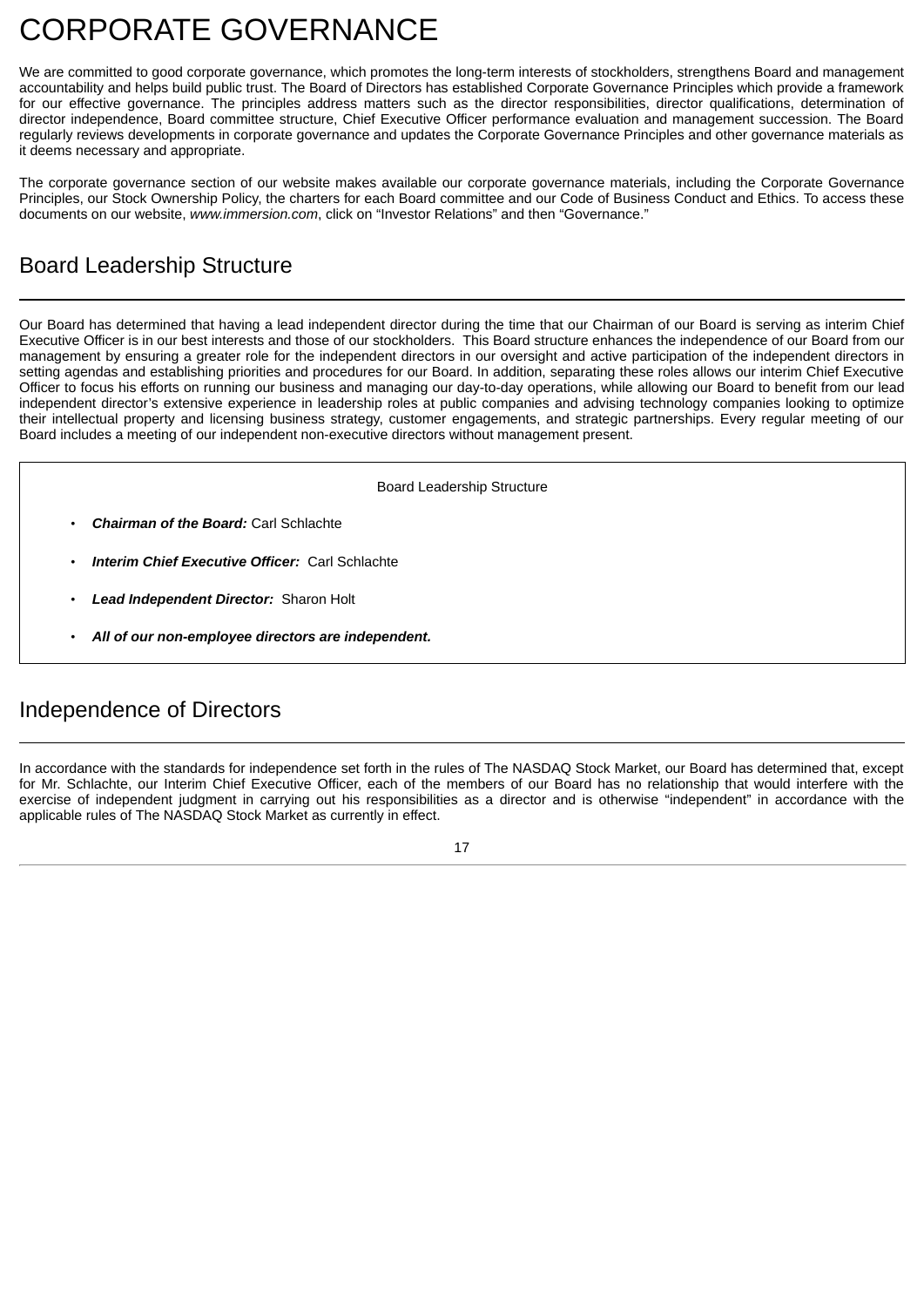Our Board recognizes the importance of effective risk oversight in running a successful business and in fulfilling its fiduciary responsibilities for us and our stockholders. Consistent with our Board leadership structure, our Chief Executive Officer and other members of our executive team are responsible for the day-to-day management of risk, while our Board is responsible for ensuring that we have an appropriate culture of risk management, set the right "tone at the top," oversee our aggregate risk profile and assist management in addressing specific risks.

Our Board exercises its oversight responsibility for risk both directly and through its standing committees. Strategic, operational and competitive risks also are presented and discussed at our Board's quarterly meetings, and more often as needed. On at least an annual basis, our Board conducts a review of our long-term strategic plans and members of our executive team report on our top risks and the steps management has taken or will take to mitigate these risks. On a regular basis between Board meetings, our Chief Executive Officer provides updates to the Board on the critical issues we face and recent developments in our principal markets.

#### Risk Management

- Our Board oversees risk management.
- Our Board and standing committees spend a portion of their time reviewing and discussing specific risk topics.
- Company management is charged with managing risk through internal processes and controls.

Our Audit Committee is responsible for reviewing our risk management framework and programs, as well as the framework by which management discusses our risk profile and risk exposures with our full Board and its committees. Our Audit Committee meets regularly with our Chief Financial Officer, our independent auditor, our General Counsel, and other members of senior management to discuss our major financial risk exposures, financial reporting, internal controls, credit and liquidity risk, compliance risk, key operational risks, and our risk management framework and programs. Other responsibilities include at least annually reviewing the implementation and effectiveness of our compliance and ethics program and our business continuity plan and test results. Our Audit Committee meets regularly in separate executive sessions with the independent auditor, as well as with Audit Committee members only, to facilitate a full and candid discussion of risk and other issues.

Our Compensation Committee is responsible for overseeing human capital and compensation risks, including evaluating and assessing risks arising from our compensation policies and practices for all employees and ensuring executive compensation is aligned with performance. Our Compensation Committee also is charged with monitoring our incentive and equity-based compensation plans, including employee benefit plans. For additional information regarding the Compensation Committee's review of compensation-related risk, please see the section of this proxy statement entitled "Compensation Discussion and Analysis—Risk Assessment of Compensation Programs."

Our Nominating and Corporate Governance Committee oversees risks related to our overall corporate governance, including Board and committee composition, Board size and structure, director independence, and our corporate governance profile and ratings. Our Nominating and Corporate Governance Committee also is actively engaged in overseeing risks associated with succession planning for our Board and management.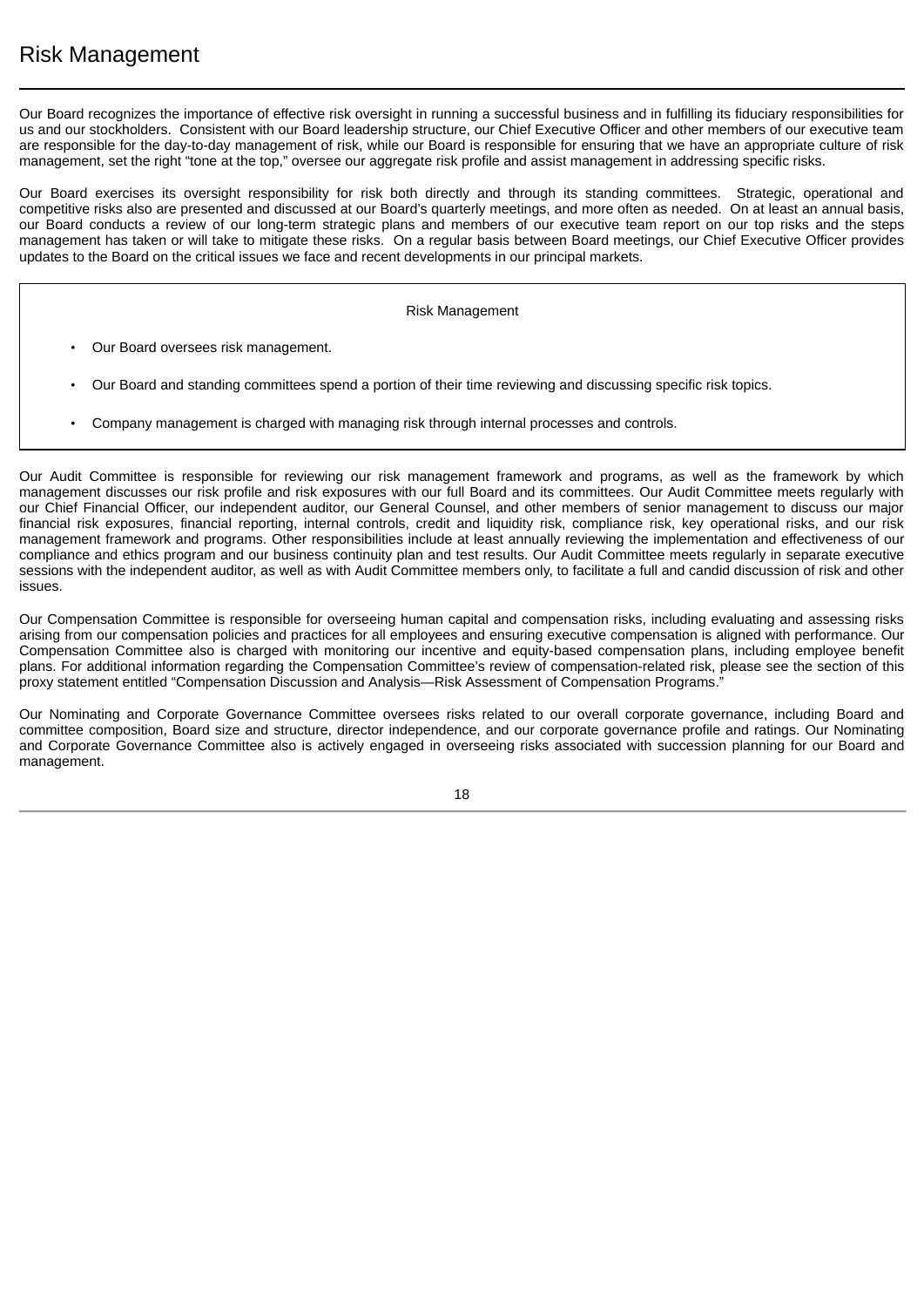Our Board believes that one of its primary responsibilities is to oversee the development and retention of executive talent and to ensure that an appropriate succession plan is in place for our Chief Executive Officer and other members of management. Each year, the Nominating and Corporate Governance Committee meets with our Vice President, Human Resources and other executives to discuss management succession planning and to address potential vacancies in senior leadership. The Nominating and Corporate Governance Committee also annually reviews with the Board succession planning for our Chief Executive Officer. In addition to executive and management succession, the Nominating and Corporate Governance Committee regularly oversees and plans for director succession and refreshment of the Board to ensure a mix of skills, experience, tenure, and diversity that promote and support the Company's long-term strategy. In doing so, the Nominating and Corporate Governance Committee takes into consideration the overall needs, composition and size of the Board, as well as the criteria adopted by the Board regarding director candidate qualifications. Individuals identified by the Nominating and Corporate Governance Committee as qualified to become directors are then recommended to the Board for nomination or election.

## Board and Committee Self-Evaluations

Each year, the Nominating and Corporate Governance Committee oversees the self-evaluation process of the Board, committees and Chairman. The process is conducted using a detailed questionnaire which (a) provides for quantitative ratings in key area and (b) seeks subjective comment in each of these areas. The questionnaire is submitted to our outside counsel who compiles the results and reports them back to the Board.

## Company Policies

Our Board has adopted several policies governing directors, employees, and/or officers: a) Code of Business Conduct and Ethics that outlines the principles of legal and ethical business conduct; b) Stock Ownership Policy, which requires our CEO and non-employee directors to have a direct ownership in Immersion's common stock; and c) Insider Trading Policy, which outlines the procedures and guidelines governing securities trades by our employees.

The Code of Business Conduct and Ethics is applicable to all of our directors, employees, and officers and is available on our website at http://ir.immersion.com/governance.cfm. Any substantive amendment or waiver of this policy may be made only by our Board upon a recommendation of the Audit Committee and, as required by applicable SEC rules, we intend to satisfy the disclosure requirement under Item 5.05 of Form 8-K by disclosing such information on our website.

The Stock Ownership Policy is applicable to our CEO and non-employee directors and is available on our website at http://ir.immersion.com/governance.cfm. This policy requires that these individuals hold stock equal in value to three times the amount of their annual cash retainer/base salary. This is calculated once a year and there is a five year period in which to comply. If it is determined that a particular person does not comply with the policy, the individual will be notified and will be required to retain 50% of the net shares received as a result of any exercise, vesting or payment of any equity awards until he or she becomes compliant.

The Insider Trading Policy applies to all of our current and former employees, directors, independent contractors, agents and consultants. The Insider Trading Policy prohibits short sales, hedging or pledging of stock by employees, officers or directors.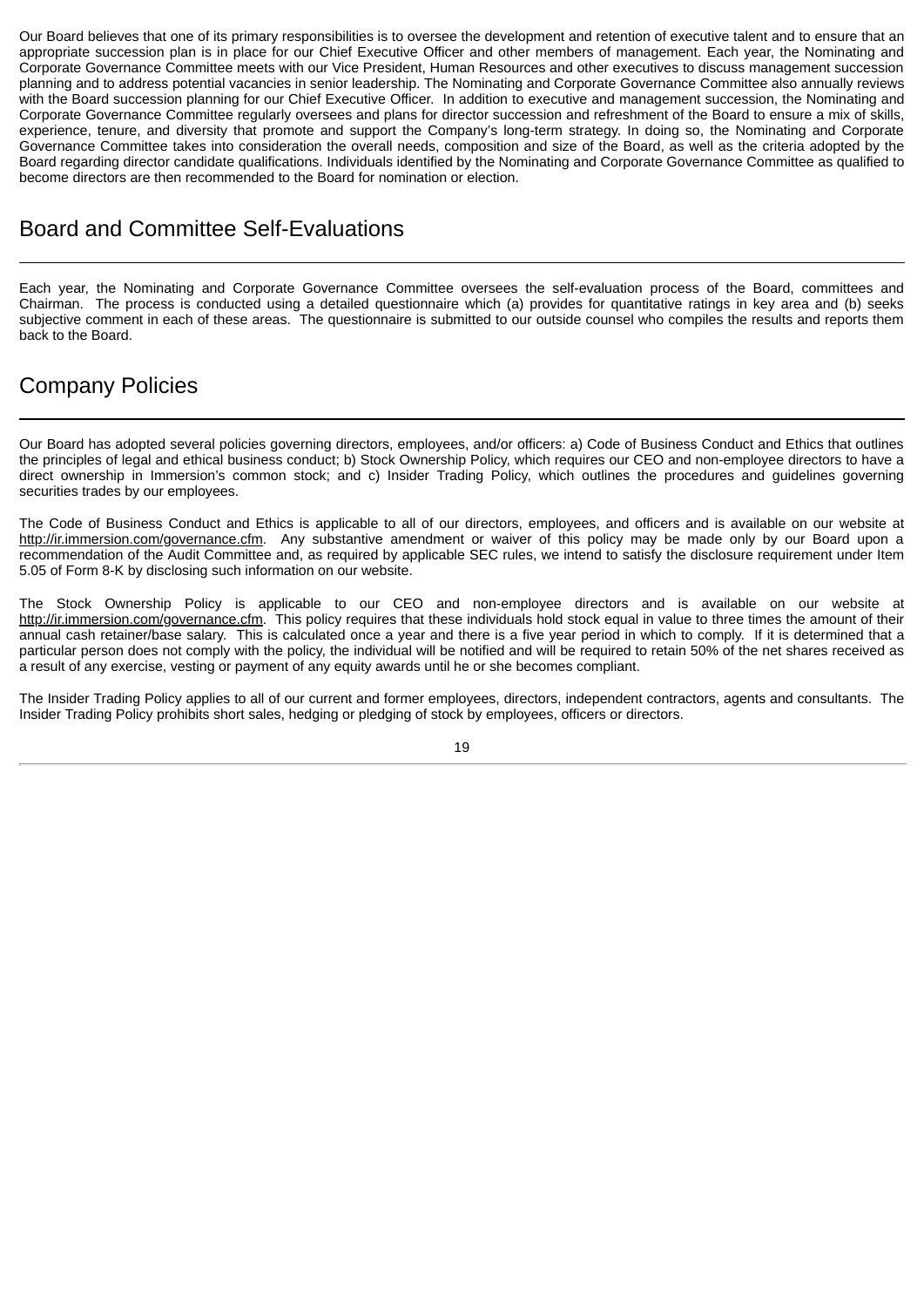## Communications by Stockholders with Directors

Stockholders may communicate with any and all directors by transmitting correspondence by mail, facsimile, or e-mail, addressed as follows: Board or individual director, c/o Corporate Secretary, Immersion Corporation, 50 Rio Robles, San Jose, California 95134; Fax: (408) 350-7994; E-mail Address: corporate.secretary@immersion.com. Our Corporate Secretary will maintain a log of such communications and transmit as soon as practicable such communications to the identified director addressee(s). The acceptance and forwarding of a communication to any director does not imply that the director owes or assumes any fiduciary duty to the person submitting the communication, all such duties being only as prescribed by applicable law.

## Board Meetings and Committees of the Board

#### *Attendance at Board, Committee and Annual Stockholder Meetings*

Our Board and its committees meet throughout the year on a set schedule, hold special meetings as needed, and act by written consent from time to time. The Board met twelve times during 2017. Each director attended at least 75% of the meetings of the Board and of any committees of the Board on which he serves. The total number of meetings held by each committee is set forth below under "Committees of the Board."

We make every effort to schedule our annual meeting of stockholders at a time and date to accommodate attendance by directors, taking into account the directors' schedules. All directors are encouraged to attend the annual meeting of stockholders. Six of our directors attended our 2017 annual meeting of stockholders.

#### *Executive Sessions of the Board*

The non-executive members of our Board and all committees of our Board meet in executive session without management present at each regularly scheduled in-person Board and committee meeting.

#### *Committees of the Board*

The Board has a separately-designated standing Audit Committee, Compensation Committee, and Nominating and Corporate Governance Committee.

The Board has also adopted a written charter for each of the Board committees. Each charter is available on our website at http://ir.immersion.com/governance.cfm.

In each case, our Board has delegated the responsibilities set forth below to the respective committee; however, our Board may from time to time, perform the duties itself.

The table below provides current membership (M) and chairmanship (C) information for each standing committee.

| <b>Name</b>        | <b>Audit</b> | Compensation | <b>Nominating and</b><br><b>Corporate Governance</b> |
|--------------------|--------------|--------------|------------------------------------------------------|
| <b>Sharon Holt</b> |              | M            | M                                                    |
| Daniel McCurdy     |              |              | M                                                    |
| Jack Saltich       | M            | С            |                                                      |
| Carl Schlachte     |              |              |                                                      |
| David Sugishita    | С            | M            |                                                      |
| John Veschi        | M            |              |                                                      |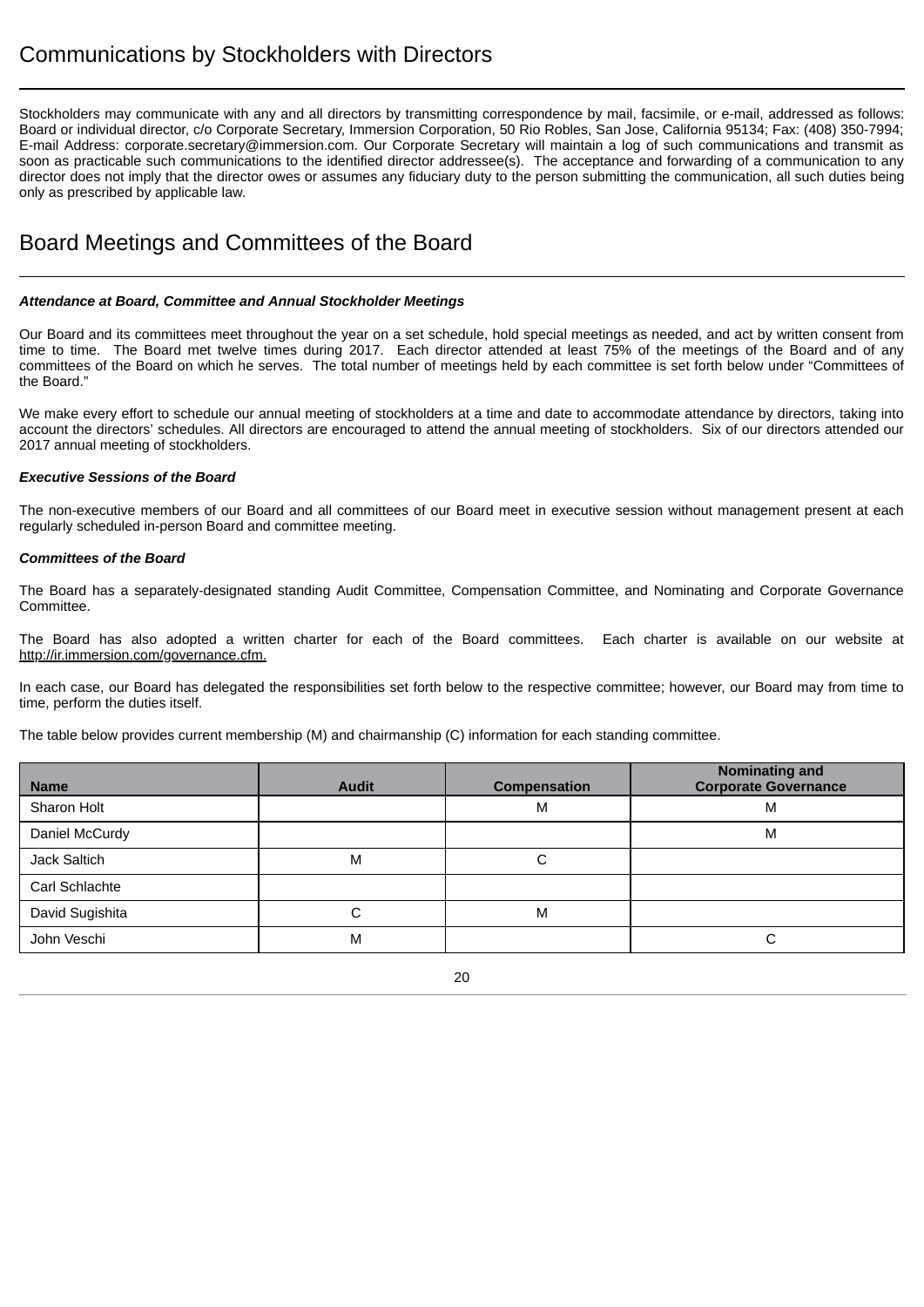#### *Audit Committee and Audit Committee Financial Expert*

| Members:                                | David Sugishita (Chairman)                                                                                                                                                                                                                                                                                                                                                                           |
|-----------------------------------------|------------------------------------------------------------------------------------------------------------------------------------------------------------------------------------------------------------------------------------------------------------------------------------------------------------------------------------------------------------------------------------------------------|
|                                         | <b>Jack Saltich</b>                                                                                                                                                                                                                                                                                                                                                                                  |
|                                         | John Veschi                                                                                                                                                                                                                                                                                                                                                                                          |
| Number of Meetings in Fiscal Year 2017: | 6                                                                                                                                                                                                                                                                                                                                                                                                    |
| Independence:                           | Our Board has determined that each member of the Audit Committee<br>meets the independence criteria set forth in the applicable rules of<br>The NASDAQ Stock Market and the SEC for Audit Committee<br>membership.                                                                                                                                                                                   |
| <b>Financial Expert:</b>                | Our Board has determined that all members of the Audit Committee<br>possess the level of financial literacy required by applicable<br>NASDAQ Stock Market and SEC rules and that in accordance with<br>section 407 of the Sarbanes-Oxley Act of 2002, at least one member<br>of the Audit Committee, Mr. Sugishita, is an "audit committee<br>financial expert," as defined in the rules of the SEC. |
| Responsibilities:                       | Our Audit Committee provides assistance to our Board in various<br>matters, including fulfilling its responsibilities with respect to the<br>following:                                                                                                                                                                                                                                              |
|                                         | retaining our independent registered public accounting<br>firm;                                                                                                                                                                                                                                                                                                                                      |
|                                         | reviewing the scope of audit and pre-approving<br>permissible non-audit services by our independent<br>registered public accounting firm;                                                                                                                                                                                                                                                            |
|                                         | reviewing the accounting principles and auditing practices<br>and procedures to be used for our financial statements;                                                                                                                                                                                                                                                                                |
|                                         | reviewing the results of the audits of our financial<br>statements;                                                                                                                                                                                                                                                                                                                                  |
|                                         | reviewing risk management framework and programs; and                                                                                                                                                                                                                                                                                                                                                |
|                                         | reviewing related party transactions.                                                                                                                                                                                                                                                                                                                                                                |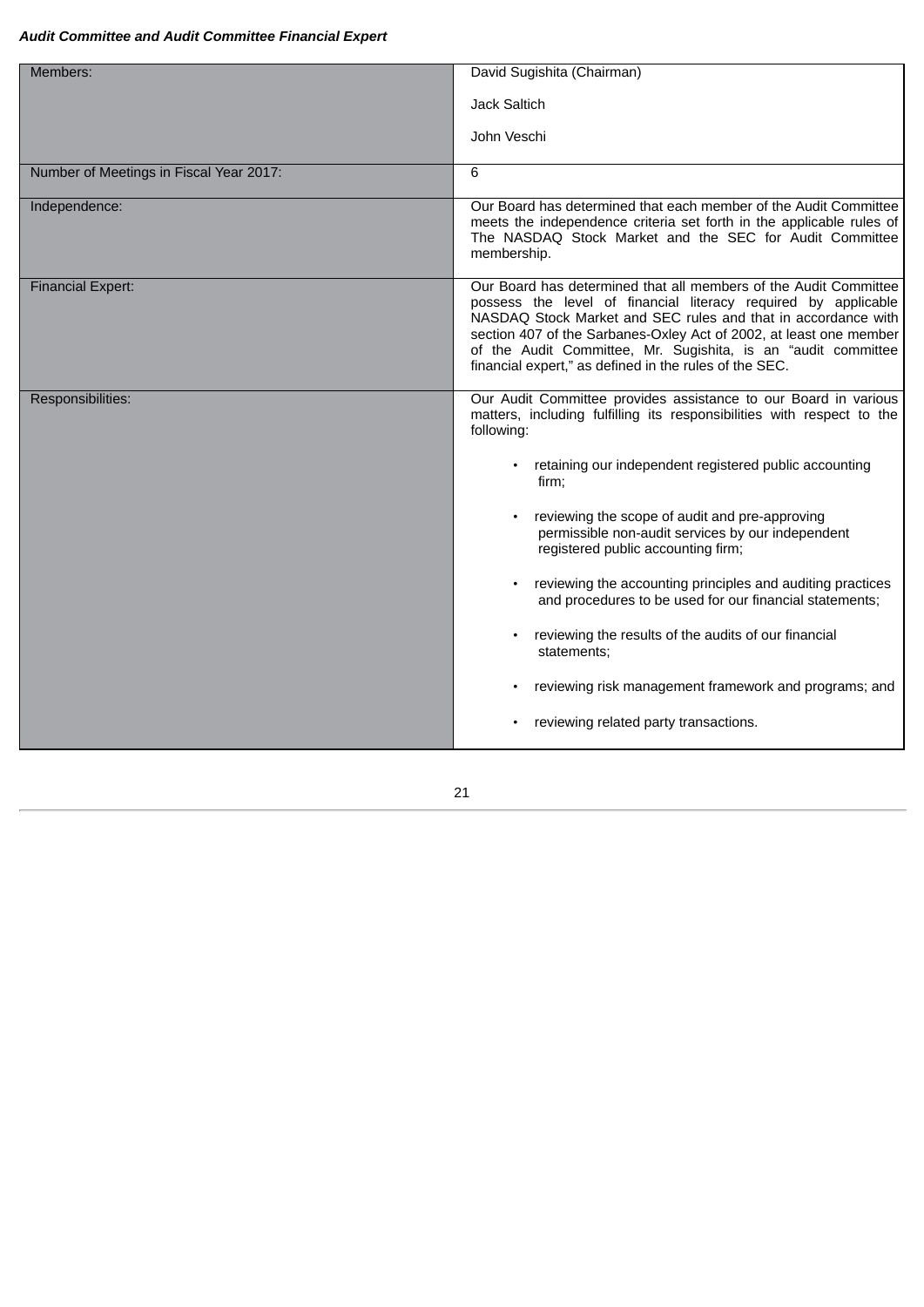#### *Compensation Committee*

| Members:                                | Jack Saltich (Chairman)                                                                                                                                                                                                                                                                                                                                                                                                            |
|-----------------------------------------|------------------------------------------------------------------------------------------------------------------------------------------------------------------------------------------------------------------------------------------------------------------------------------------------------------------------------------------------------------------------------------------------------------------------------------|
|                                         | Sharon Holt                                                                                                                                                                                                                                                                                                                                                                                                                        |
|                                         | David Sugishita                                                                                                                                                                                                                                                                                                                                                                                                                    |
| Number of Meetings in Fiscal Year 2017: | 4                                                                                                                                                                                                                                                                                                                                                                                                                                  |
| Independence:                           | Our Board has determined that each member of the Compensation<br>Committee meets the independence criteria set forth in the<br>applicable NASDAQ Stock Market rules, is a "non-employee<br>director," as defined in Rule 16b-3 under Section 16 of the Exchange<br>Act, and is an "outside director" under Section 162(m) of the Internal<br>Revenue Code of 1986, as amended.                                                     |
| Responsibilities:                       | Our Compensation Committee provides assistance to our Board in<br>various matters, including with respect to the following:                                                                                                                                                                                                                                                                                                        |
|                                         | overseeing our general compensation structure, policies<br>and programs, and assessing whether our compensation<br>structure establishes appropriate incentives for<br>management and employees and properly aligning<br>executive compensation with stockholder interests and<br>business performance;                                                                                                                            |
|                                         | making recommendations to the Board with respect to and<br>administration of our equity-based compensation plans,<br>including our equity incentive plans and employee stock<br>purchase plan;                                                                                                                                                                                                                                     |
|                                         | reviewing and approving compensation packages for our<br>executive officers;                                                                                                                                                                                                                                                                                                                                                       |
|                                         | reviewing and approving employment and retention<br>agreements and severance arrangements for executive<br>officers, including change-in-control provisions, plans or<br>agreements; and                                                                                                                                                                                                                                           |
|                                         | reviewing the compensation of directors for service on the<br>Board and its committees and recommending changes in<br>compensation to the Board.                                                                                                                                                                                                                                                                                   |
|                                         | Other than the delegation to the Chief Executive Officer of the<br>authority to grant awards under certain equity plans pursuant to<br>guidelines set by the Board, our Compensation Committee has not<br>delegated any of its duties under its charter. The Compensation<br>Committee may, however, from time to time, delegate duties or<br>responsibilities to subcommittees or to one member of the<br>Compensation Committee. |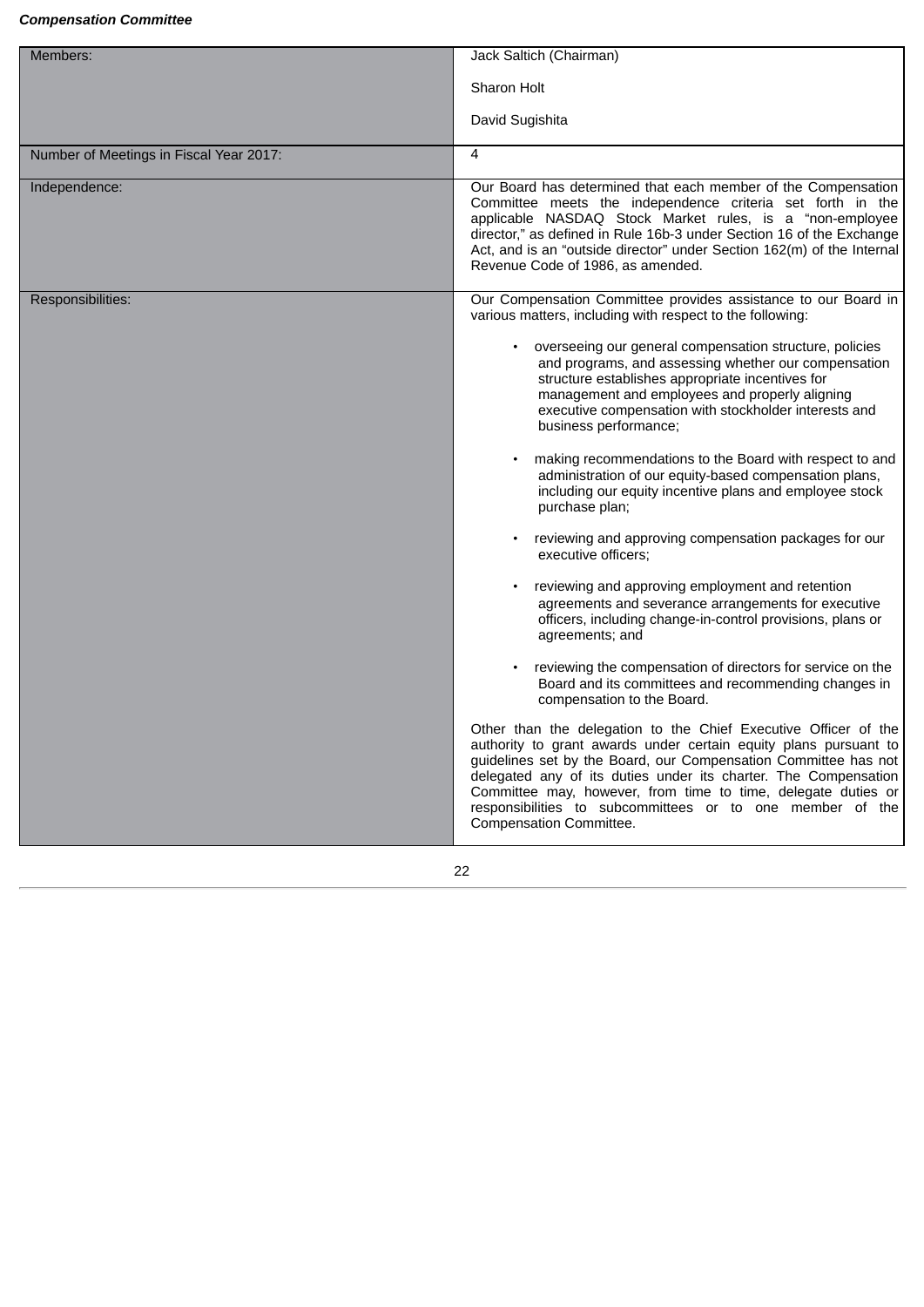#### *Nominating and Corporate Governance Committee*

| Members:                                | John Veschi (Chairperson)                                                                                                                                                                                                                                                                  |
|-----------------------------------------|--------------------------------------------------------------------------------------------------------------------------------------------------------------------------------------------------------------------------------------------------------------------------------------------|
|                                         |                                                                                                                                                                                                                                                                                            |
|                                         | Sharon Holt                                                                                                                                                                                                                                                                                |
|                                         | Daniel McCurdy                                                                                                                                                                                                                                                                             |
| Number of Meetings in Fiscal Year 2017: | 3                                                                                                                                                                                                                                                                                          |
| Independence:                           | Our Board has determined that each member of the Nominating and<br>Corporate Governance Committee meets the criteria for independent<br>Board members set forth in the applicable NASDAQ Stock Market<br>rules.                                                                            |
| Responsibilities:                       | Our Nominating and Corporate Governance Committee provides<br>assistance to our Board in various matters, including fulfilling its<br>responsibilities with respect to the following:                                                                                                      |
|                                         | identifying, evaluating and recommending candidates for<br>Board positions to our Board and recommending to our<br>Board policies on Board and committee composition and<br>criteria for Board membership;                                                                                 |
|                                         | recommending to our Board, and reviewing on a periodic<br>basis, our succession plan, including policies and<br>principles for selection and succession of the Chief<br>Executive Officer in the event of an emergency or the<br>resignation or retirement of our Chief Executive Officer; |
|                                         | periodically reviewing policies and the compliance of<br>senior executives with respect to these policies;                                                                                                                                                                                 |
|                                         | reviewing our compliance with corporate governance<br>listing requirements of The NASDAQ Stock Market; and                                                                                                                                                                                 |
|                                         | assisting our Board in developing criteria for the annual<br>evaluation of our Chief Executive Officer, director and<br>committee performance.                                                                                                                                             |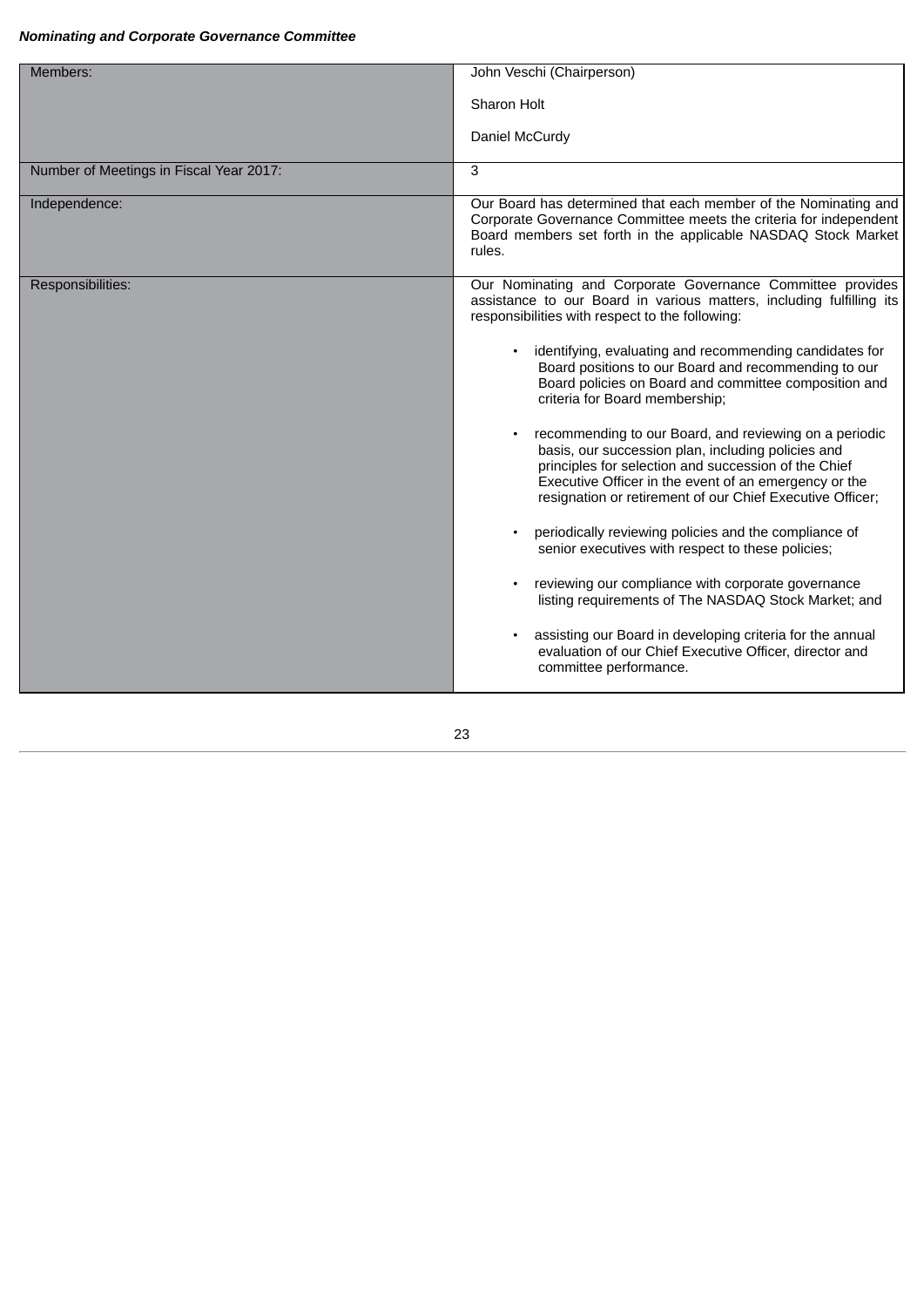Following the Annual Meeting, assuming the election of Kenneth Traub as a director, the membership and chairmanship for each standing committee shall be as follows:

| <b>Name</b>     | <b>Audit</b> | <b>Compensation</b> | Nominating and<br><b>Corporate Governance</b> |
|-----------------|--------------|---------------------|-----------------------------------------------|
| Sharon Holt     |              | С                   | M                                             |
| Daniel McCurdy  | M            |                     | M                                             |
| Kenneth Traub   |              | M                   |                                               |
| Carl Schlachte  |              |                     |                                               |
| David Sugishita | С            | M                   |                                               |
| John Veschi     | M            |                     | C                                             |

## <span id="page-28-0"></span>RELATED PERSON TRANSACTIONS

In accordance with our Audit Committee charter, our Audit Committee is responsible for reviewing and approving the terms and conditions of any related party transactions. Review of any related party transaction would include reviewing each such transaction for potential conflicts of interests and other improprieties. Except as described in "Director Compensation" above and "Executive Compensation" below, since January 1, 2017, there has not been, nor is there currently proposed, any transaction or series of similar transactions, to which we are or were a party, in which the amount involved exceeds \$120,000 and in which any of our directors, executive officers, or holders of more than 5% of our capital stock, or any of the immediate family members of such persons, had or will have a direct or indirect material interest.

In addition to indemnification provisions in our Bylaws, we have entered into agreements to indemnify our directors and executive officers. These agreements provide for indemnification of our directors and executive officers for some types of expenses, including attorney's fees, judgments, fines, and settlement amounts incurred by persons in any action or proceeding, including any action by us or in our right, arising out of their services as our director or executive officer. We believe that these provisions and agreements are necessary to attract and retain qualified persons as directors and executive officers.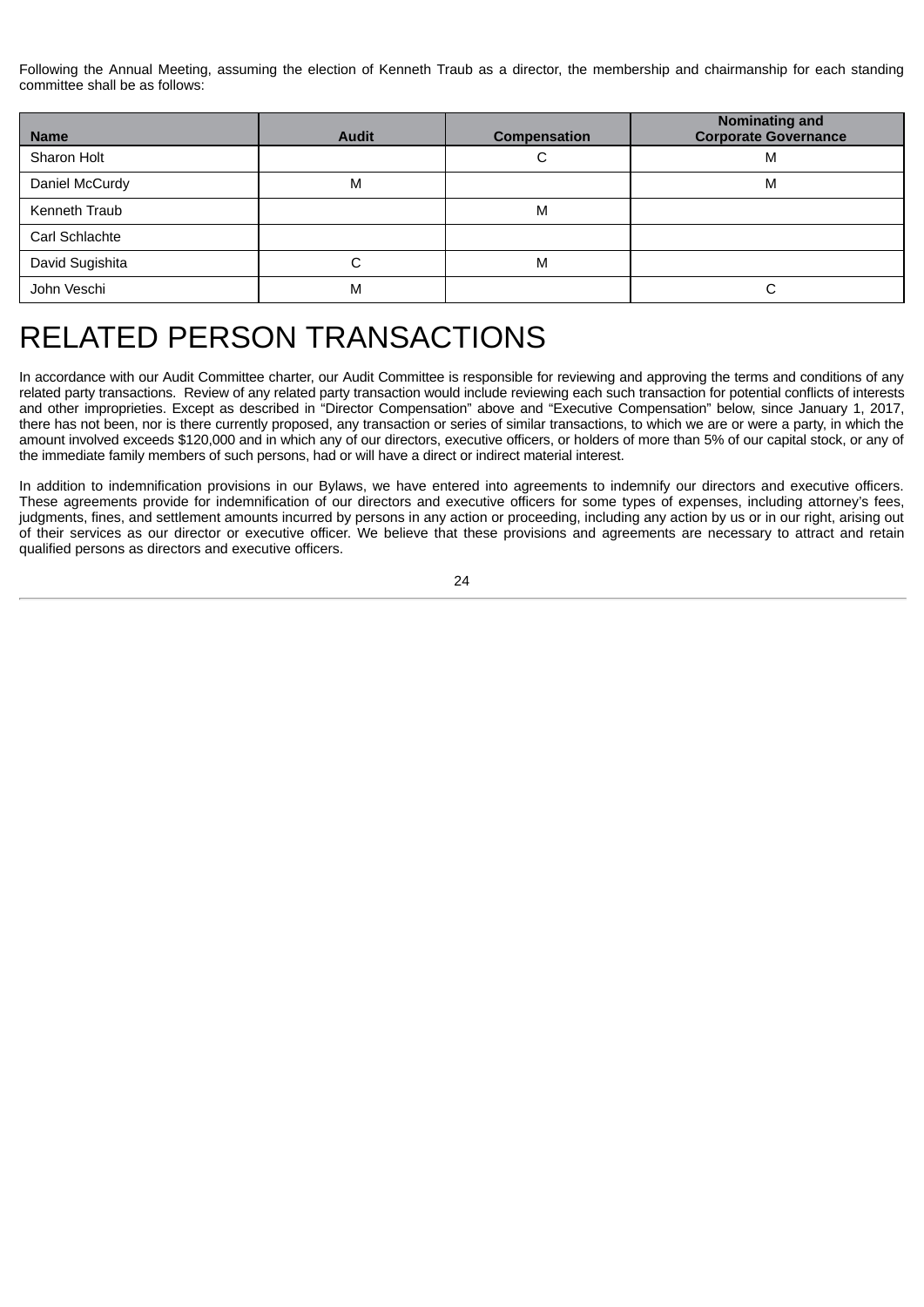# <span id="page-29-0"></span>OWNERSHIP OF OUR EQUITY SECURITIES

## <span id="page-29-1"></span>Directors and Executive Officers

The following table sets forth information regarding beneficial ownership of Immersion Corporation common stock by each director, each director nominee, each individual named in the 2017 Summary Compensation Table on page 44, and our directors, director nominees and executive officers as a group, all as of April 15, 2018. Unless otherwise noted, voting power and investment power in Immersion Corporation common stock are held solely by the named person. The address of each of the individuals named below is c/o Immersion Corporation, 50 Rio Robles, San Jose, California 95134.

|                                                                                       | Aggregate<br>Number of<br><b>Shares</b> | Percent of  |                                                                                                                                                  |
|---------------------------------------------------------------------------------------|-----------------------------------------|-------------|--------------------------------------------------------------------------------------------------------------------------------------------------|
|                                                                                       | <b>Beneficially</b>                     | Outstanding |                                                                                                                                                  |
| <b>Name</b>                                                                           | Owned                                   | Shares(1)   | <b>Additional Information</b>                                                                                                                    |
|                                                                                       |                                         |             | Consists of the shares described in the Principal Stockholders table below<br>for Raging Capital Management, LLC. Mr. Traub disclaims beneficial |
| Kenneth Traub                                                                         | 4,779,346                               | 15.74%      | ownership of the shares held by Raging Capital Management, LLC.                                                                                  |
| Carl Schlachte                                                                        | 182,750                                 | $\star$     | Includes 165,443 shares that may be acquired upon exercise of options on<br>or before June 14, 2018.                                             |
| Nancy Erba                                                                            | 71,826                                  | $\star$     | Includes 65,625 shares that may be acquired upon exercise of options on<br>or before June 14, 2018.                                              |
| Anne Marie Peters                                                                     | 236,776                                 | $\star$     | Includes 173,666 shares that may be acquired upon exercise of options on<br>or before June 14, 2018.                                             |
| Sharon Holt                                                                           | 33,179                                  | $\star$     | Includes 18,333 shares that may be acquired upon exercise of options on<br>or before June 14, 2018.                                              |
| Daniel McCurdy                                                                        | 10,000                                  | $\star$     | Includes 10,000 shares that may be acquired upon exercise of options on<br>or before June 14, 2018.                                              |
| Jack Saltich                                                                          | 146,585                                 | $\star$     | Includes 18,500 shares that may be acquired upon exercise of options on<br>or before June 14, 2018.                                              |
| David Sugishita                                                                       | 78,531                                  | $\star$     | Includes 10,834 shares that may be acquired upon exercise of options on<br>or before June 14, 2018.                                              |
| John Veschi                                                                           | 104,459                                 | $\star$     | Includes 85,074 shares that may be acquired upon exercise of options on<br>or before June 14, 2018.                                              |
| All directors, director nominees and<br>executive officers as a group (9)<br>persons) | 5,643,452                               | 18.59%      | Includes 547,475 shares that may be acquired upon exercise of options on<br>or before June 14, 2018.                                             |

*\* Less than 1% of issued and outstanding shares of Immersion Corporation common stock.*

Calculated on the basis of 30,358,613 shares of common stock outstanding as of April 15, 2018, provided that any additional shares of common stock that a stockholder has the right to acquire within 60 days after April 15, 2018 are deemed to be outstanding for the purpose of calculating that stockholder's *percentage of beneficial ownership.*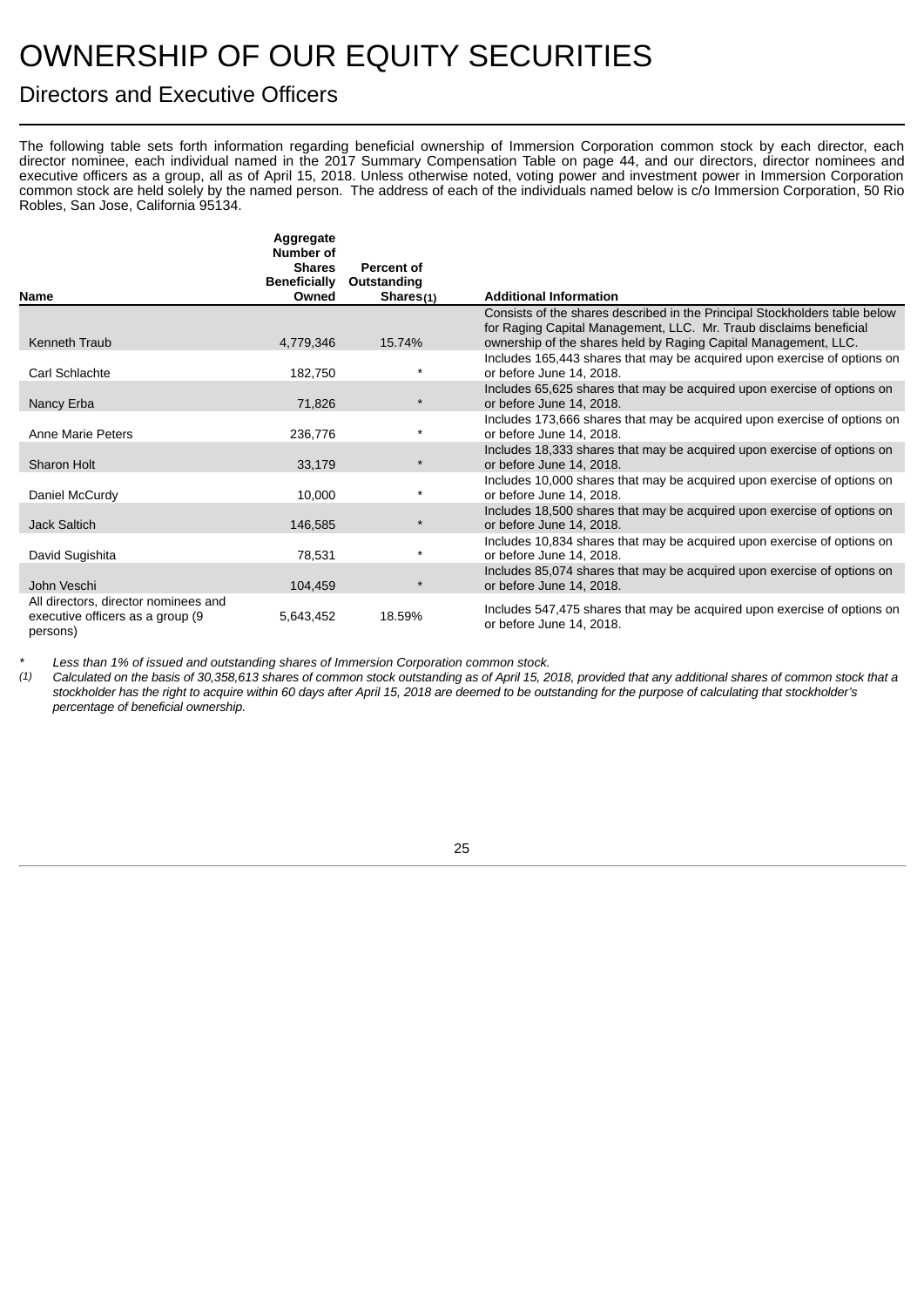## <span id="page-30-0"></span>Principal Stockholders

Set forth in the table below is information about the number of shares held by persons we know to be the beneficial owners of more than 5% of the issued and outstanding Immersion Corporation common stock. Unless otherwise noted, to our knowledge, voting power and investment power in Immersion Corporation common stock are held solely by the named entity.

|                                                                                                  | Aggregate<br>Number of |                                        |                                                                                                                                                                                                                                                                                                                                                                                                                                                                                                                                                                                                                                                                                                                                                                                                                                                             |
|--------------------------------------------------------------------------------------------------|------------------------|----------------------------------------|-------------------------------------------------------------------------------------------------------------------------------------------------------------------------------------------------------------------------------------------------------------------------------------------------------------------------------------------------------------------------------------------------------------------------------------------------------------------------------------------------------------------------------------------------------------------------------------------------------------------------------------------------------------------------------------------------------------------------------------------------------------------------------------------------------------------------------------------------------------|
|                                                                                                  | <b>Shares</b>          | Percent of<br>Beneficially Outstanding |                                                                                                                                                                                                                                                                                                                                                                                                                                                                                                                                                                                                                                                                                                                                                                                                                                                             |
| <b>Name and Address</b>                                                                          | Owned                  | Shares $(1)$                           | <b>Additional Information</b>                                                                                                                                                                                                                                                                                                                                                                                                                                                                                                                                                                                                                                                                                                                                                                                                                               |
| Raging Capital<br>Management, LLC<br>Ten Princeton Ave.,<br>P.O. Box 228<br>Rocky Hill, NJ 08553 | 4,779,346              | 15.74%                                 | Based solely on a Schedule 13D/A filed with the SEC on December 19,<br>2017, Raging Capital Management LLC and William C. Martin have<br>shared voting power with respect to 4,779,346 shares.                                                                                                                                                                                                                                                                                                                                                                                                                                                                                                                                                                                                                                                              |
| Rima Senvest<br>Management, LLC<br>110 East 55th St.,<br>NY, NY 10022                            | 4,446,597              | 14.65%                                 | Based solely on a Schedule 13G/A filed with the SEC on February 12,<br>2016 Rima Senvest Management LLC and Richard Marshaal have shared<br>voting and dispositive power with respect to these shares. Senvest<br>Master Fund, L.P. only has shared voting power as to 3,044,630 shares<br>and Senvest International L.L.C has shared voting power as to 1,500,838<br>shares. The address of Senvest Master Fund, LP is c/o State Street<br>(Cayman) Trust, Gardenia Court, Suite 3307, 45 Market Street, Camana<br>Bay, P.O. Box 896, Grand Cayman KY1-1103, Cayman Islands.                                                                                                                                                                                                                                                                               |
| Viex Capital Advisors, LLC<br>825 Third Ave., 33rd Floor<br>NY, NY 10022                         | 2,211,823              | 7.29%                                  | Based solely on the Supplement to Notice of Intention to Nominate<br>Individuals for Election as Directors at the 2018 Annual Meeting of<br>Stockholders of Immersion Corporation dated February 12, 2018, Eric<br>Singer, Viex Capital Advisors, LLC; Viex Opportunities Fund, LP; and Viex<br>GP, LLC have shared voting and dispositive power with respect to<br>532,802 shares; Eric Singer, Viex Capital Advisors, LLC; Viex Special<br>Opportunities Fund II, LP; and Viex Special Opportunities GP II, LLC have<br>shared voting and dispositive power as to 1,679,021 shares. Shares are<br>subject to a Cooperation Agreement dated February 6, 2017, among Eric<br>Singer, Viex Capital Advisors, LLC; Viex Opportunities Fund; Viex Special<br>Opportunities Fund II LP, Viex Special Opportunities GP II, LC; Viex GP,<br>LLC; and the Company. |
| BlackRock, Inc.<br>55 East 52nd St.<br>NY, NY 10055                                              | 1,884,157              | 6.21%                                  | Based solely on a Schedule 13G filed with the SEC on January 25, 2018,<br>Blackrock Inc. has the sole voting power with respect to 1,845,937 shares<br>and the dispositive power as to 1,884,157 shares.                                                                                                                                                                                                                                                                                                                                                                                                                                                                                                                                                                                                                                                    |
|                                                                                                  |                        | 26                                     |                                                                                                                                                                                                                                                                                                                                                                                                                                                                                                                                                                                                                                                                                                                                                                                                                                                             |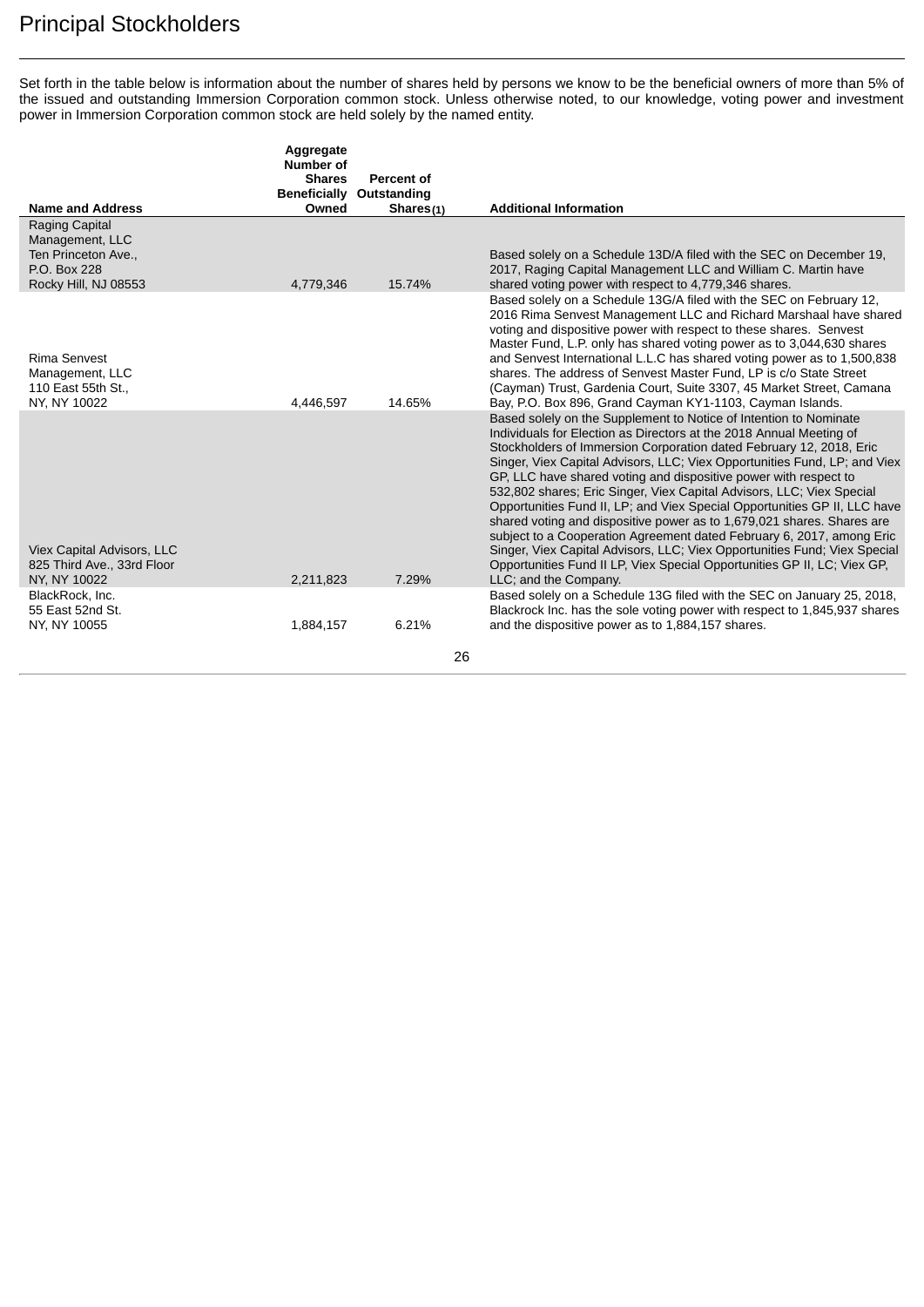| <b>Shannon River</b><br>850 Third Ave<br>13th Floor<br>NY, NY 10022         | 1,794,019 | 5.91% | Based solely on a Schedule 13G/A filed with the SEC on March 5, 2018.<br>Spencer Waxman, Shannon River Partners, LP, Shannon River Fund<br>Management Co LLC, and Shannon River Capital Management LLC have<br>shared voting and dispositive power with respect to 203,828 shares,<br>Spencer Waxman and Shannon River Capital Management have shared<br>voting and dispositive power with respect to 109,365, Spencer Waxman<br>and Shannon River Fund Management LLC have shared voting and<br>dispositive power with respect to 123,731 shares, Spencer Waxman,<br>Shannon River Master Fund, LP and Shannon River Global Management<br>LLC have shared voting and dispositive power as to 109,365<br>shares, Spencer Waxman, Doonbeg Master Fund, LP, Doonbeg Fund<br>Management LLC and Doonbeg Global Management LLC have shared<br>voting and dispositive power as to 1,357,095 shares. |
|-----------------------------------------------------------------------------|-----------|-------|------------------------------------------------------------------------------------------------------------------------------------------------------------------------------------------------------------------------------------------------------------------------------------------------------------------------------------------------------------------------------------------------------------------------------------------------------------------------------------------------------------------------------------------------------------------------------------------------------------------------------------------------------------------------------------------------------------------------------------------------------------------------------------------------------------------------------------------------------------------------------------------------|
| Nokomis Capital LLC<br>2305 Cedar Springs Rd. Suite 420<br>Dallas, TX 75201 | 1.679.154 | 5.53% | Based solely on the Schedule 13G filed with the SEC on February 14,<br>2018, Nokomis Capital LLC and Brett Hendrickson have shared voting<br>power with respect to 1,679,154 shares.                                                                                                                                                                                                                                                                                                                                                                                                                                                                                                                                                                                                                                                                                                           |

*(1) Calculated on the basis of 30,358,613 shares of common stock outstanding as of April 15, 2018.*

## <span id="page-31-0"></span>SECTION 16(a) BENEFICIAL OWNERSHIP REPORTING **COMPLIANCE**

Section 16(a) of the Exchange Act requires our officers, directors, and persons who beneficially own more than 10% of our common stock to file initial reports of ownership and reports of changes in ownership with the SEC. These persons are required by SEC regulations to furnish us with copies of all Section 16(a) forms filed by such persons.

Based solely on our review of the forms furnished to us and written representations from certain reporting persons, we believe that all filing requirements applicable to our officers, directors, and persons who beneficially own more than 10% of our common stock were complied with during the fiscal year ended December 31, 2017.

## <span id="page-31-1"></span>COMPENSATION DISCUSSION AND ANALYSIS

This section describes our fiscal year 2017 ("fiscal 2017") compensation program for our executive officers, all of whom we refer to collectively as our "named executive officers." Our named executive officers for fiscal 2017 are as follows:

| <b>Name</b>        | Title                                                                     |
|--------------------|---------------------------------------------------------------------------|
| Carl Schlachte(1)  | Interim Chief Executive Officer                                           |
| Victor Viegas(1)   | Former Chief Executive Officer                                            |
| Nancy Erba         | <b>Chief Financial Officer</b>                                            |
| Anne Marie Peters  | General Counsel and Senior Vice President, IP Licensing and Legal Affairs |
| Mahesh Sundaram(2) | Former Vice President, Worldwide Sales and Customer Support               |

*(1) On November 29, 2017, Mr. Viegas agreed to resign as Chief Executive Officer and Mr. Schlachte was appointed as Interim Chief Executive Officer.*

*(2) Mr. Sundaram's employment was terminated on December 7, 2017.*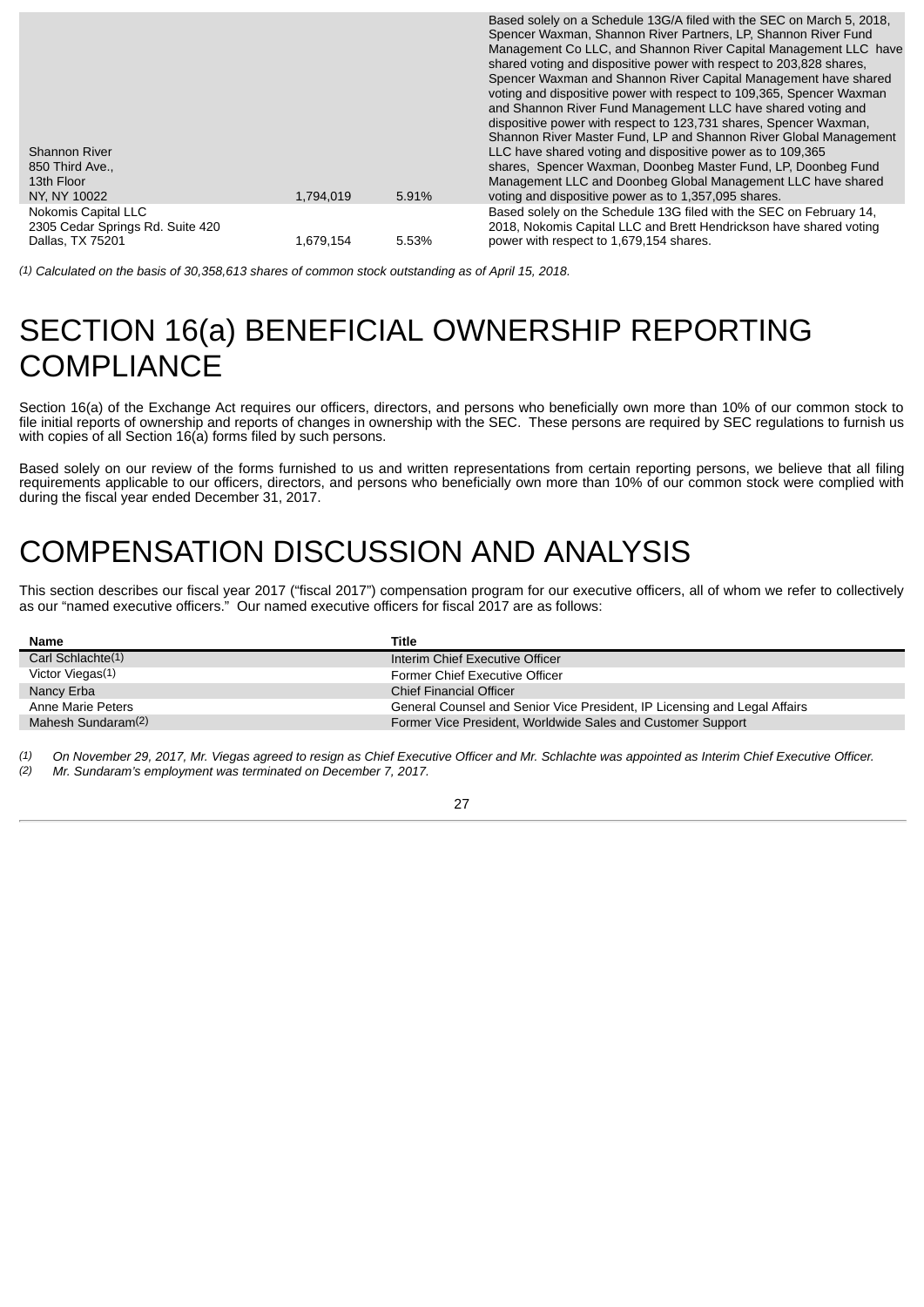<span id="page-32-0"></span>In this Compensation Discussion and Analysis, we summarize our objectives regarding the compensation of our named executive officers, including how we determine the elements and amounts of their compensation for fiscal 2017. Included below are discussions regarding how our executive compensation program ties to our strategic goals and objectives and supports stockholder value creation. Specifically, we will discuss our compensation philosophy, our compensation approach, our compensation determinations and our policies and practices related to executive compensation. Our executive compensation program reflects a commitment to:

- align compensation with our annual and long-term business objectives and performance;
- enable us to attract, retain and reward executive officers and other key employees who contribute to our long-term success;
- motivate our executive officers to enhance long-term stockholder value; and
- position us competitively among the companies against which we recruit and compete for talent.

#### *2017 Executive Compensation Program*.

In determining the compensation of our named executive officers for fiscal 2017, the Compensation Committee evaluated various factors, including the following:

- our overall business and financial performance;
- how our compensation program can drive our strategic goals and support stockholder value creation;
- the individual's performance, experience and skills;
- compensation previously paid or awarded to the individual; and
- competitive market data for similar positions based on an analysis consisting of a blend of data from our peer group and the technology survey data from Radford Associates, a unit of Aon Hewitt.

For fiscal 2017, the Compensation Committee approved an executive compensation program that consisted of three principal elements: base salary, short term cash incentive awards under our executive incentive plan ("EIP") and long-term equity-based incentive awards ("LTI"). The Compensation Committee believes that, by allocating compensation among these elements, our overall executive compensation program appropriately balances compensation-related risk and the desire to focus our named executive officers on specific short-term and long-term goals important to our overall success. Consistent with our pay-for-performance philosophy, a significant portion of the target total direct compensation of our named executive officers in fiscal 2017 was variable or at-risk.

For our former Chief Executive Officer, 76% of his target total direct compensation was subject to annual performance goals or tied to the appreciation in value of our common stock. For our other named executive officers as a group, 61% of their target total direct compensation was subject to annual performance goals or tied to the appreciation in value of our common stock.

For the compensation of our interim Chief Executive Officer, the Compensation Committee approved a compensation structure that consisted of base salary and an option to purchase 60,790 shares of our common stock that vests in one year based on various factors, including the time commitment and expected duration of the role.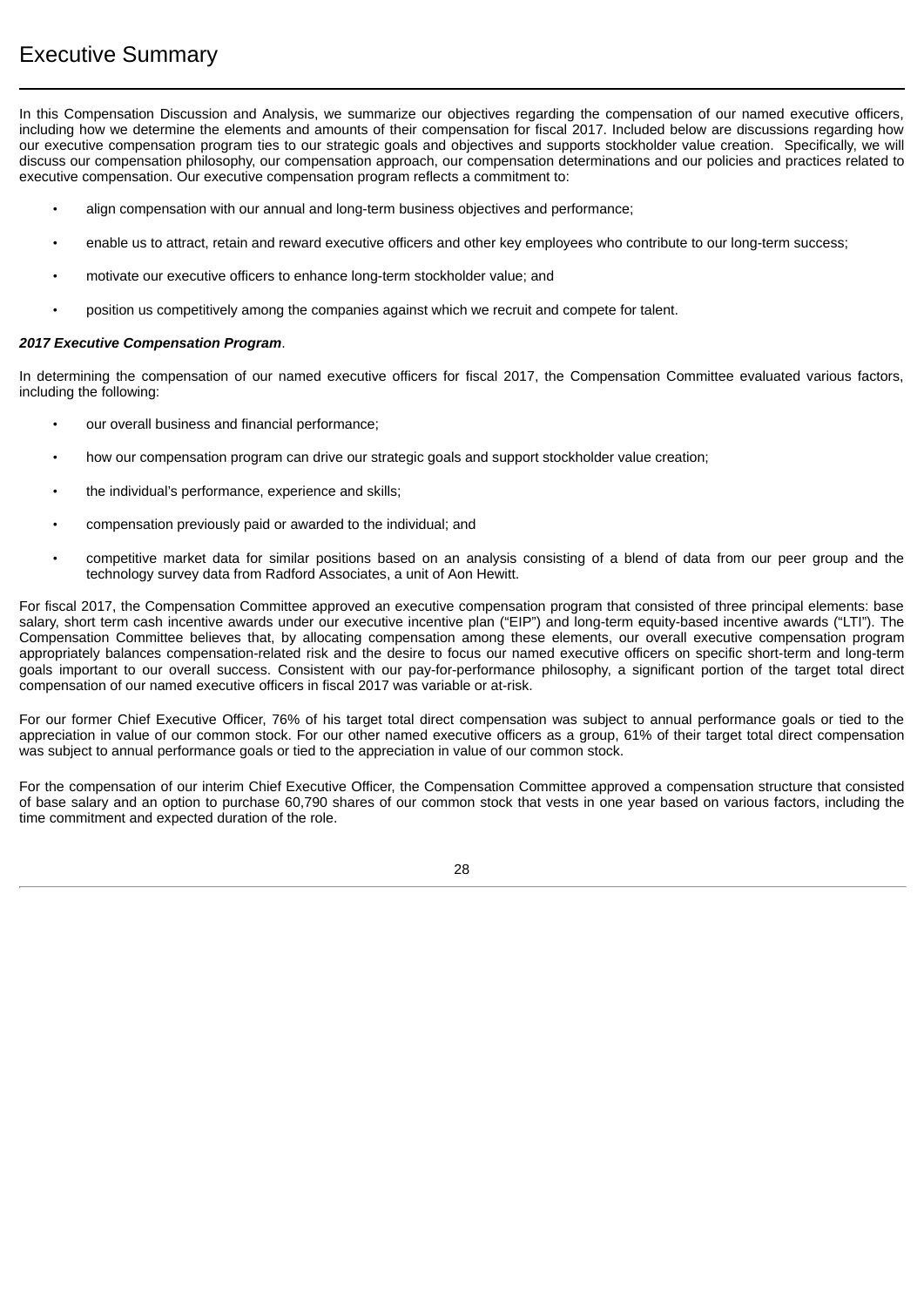The following table summarizes total direct compensation for our named executive officers in fiscal 2017:

|                     |                                             | <b>Executive Incentive Plan (EIP)</b>    | <b>Equity Award(2)</b>                 |                                        |                              |                      |
|---------------------|---------------------------------------------|------------------------------------------|----------------------------------------|----------------------------------------|------------------------------|----------------------|
| <b>Name</b>         | <b>2017 Base</b><br>Salary<br>$($ \$) $(1)$ | Percent<br>Change<br>Compared<br>to 2016 | 2017 EIP<br><b>Award Target</b><br>(S) | 2017 EIP<br>Award<br>Payout<br>$($ \$) | 2017 Equity<br>Award<br>(\$) | <b>Total</b><br>(\$) |
| Carl Schlachte (3)  | 250,000                                     |                                          |                                        |                                        | 180.467                      | 430,467              |
| Victor Viegas (4)   | 415.000                                     |                                          | 456.500                                |                                        | 842.838                      | 1,714,338            |
| Nancy Erba          | 310,500                                     | 3.5                                      | 155.250                                |                                        | 346,000                      | 811,750              |
| Anne Marie Peters   | 347.760                                     | 3.5                                      | 208.656                                |                                        | 432,500                      | 988,916              |
| Mahesh Sundaram (5) | 348.148                                     | 3.5                                      | 208,889                                |                                        | 432,500                      | 989,537              |

*(1) Represents annual base salary rate. Differs from actual paid as reported in the Summary Compensation Table due to payroll period allocation and time served.*

*(2) Represents grant date fair value as reported in the Summary Compensation Table.*

*(3) Mr. Schlachte commenced his employment as Interim Chief Executive Officer on November 29, 2017. This does not include any compensation he received in his capacity as a director or Chairman of the Board.*

*(4) Mr. Viegas terminated his employment with the Company as Chief Executive Officer on November 29, 2017.*

*(5) Mr. Sundaram's employment was terminated on December 7, 2017.*

#### *Executive Compensation Governance Policies and Practices*

In designing our executive compensation program, we have implemented policies and practices to create alignment with our stockholders and that support our commitment to good corporate governance as follows:

- **Clawback Policy**. We have the authority to require repayment of certain annual cash incentives in instances of fraudulent activity and/or misstated financials or otherwise inaccurate financial reporting.
- **No Tax Gross-Ups**. Tax gross-ups are not provided to our executive officers for personal expenses or if excise taxes are incurred following a qualifying termination of employment in connection with a change in control of the Company.
- **Independent Compensation Consultant**. The Compensation Committee has engaged Compensia, Inc. ("Compensia") to act as its independent compensation consultant. Compensia provides services only to the Compensation Committee and provided no other services to us during fiscal 2017.
- **Stock Ownership Guidelines**. We have established stock ownership guidelines to further align our CEO's interests with those of our stockholders. The guidelines require our CEO to acquire and hold shares of our common stock having a value equal to three times his base salary divided by the average closing price for the 12-month period ending on September 30.
- **Capped Award Payouts**. We set maximum award levels on our executive incentive plans.
- **No Repricing of Underwater Options**. Repricing of stock options is expressly prohibited by our equity incentive plan without the approval of our stockholders.
- **No Executive Pension Benefits**. Named executive officers participate in the same defined contribution retirement plans as our other employees.

The Compensation Committee believes that the policies and practices described above clearly demonstrate our commitment to, and consistent execution of, an effective performance-oriented executive compensation program.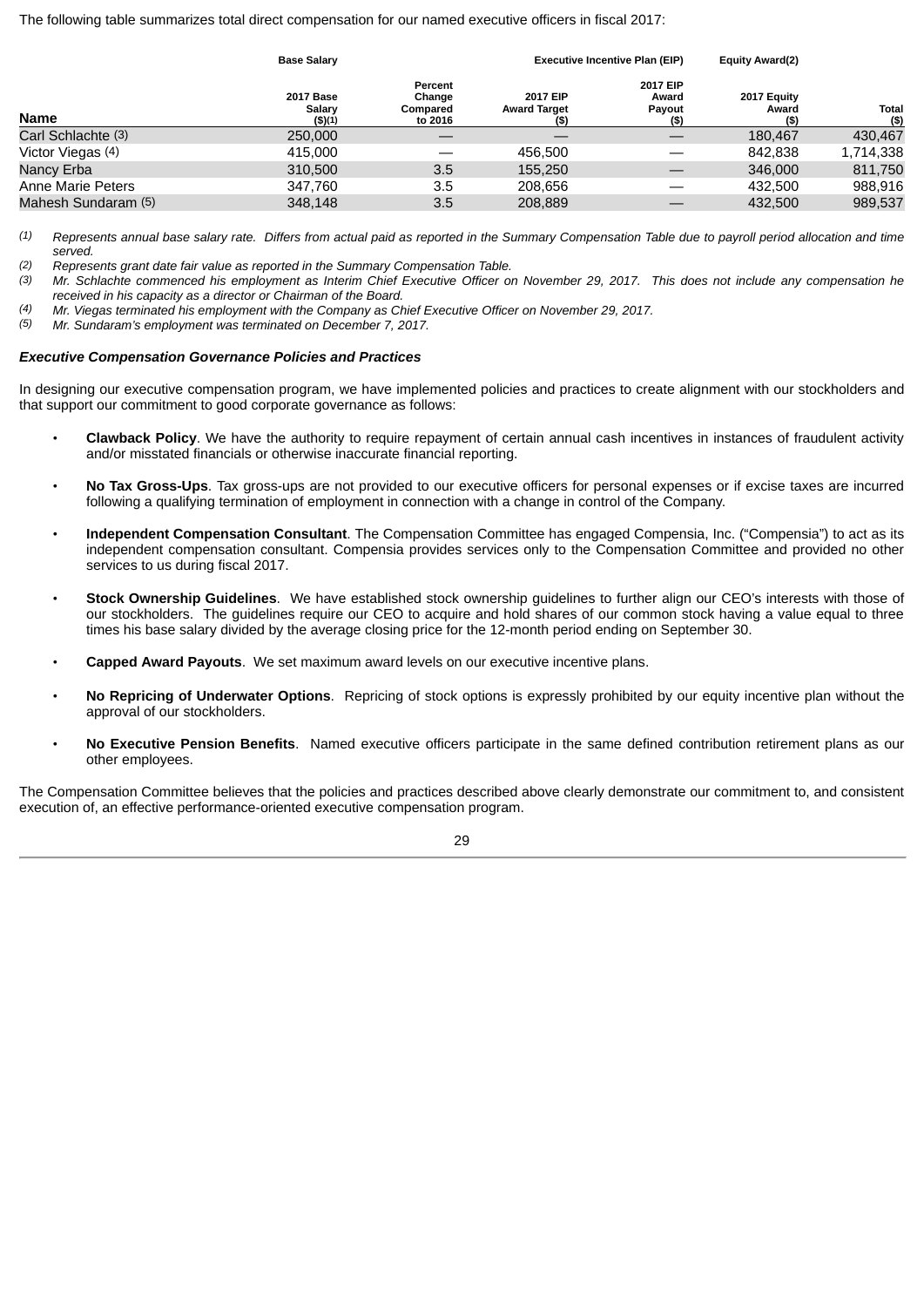#### *2017 Say on Pay Vote*

At the annual meeting of our stockholders held in June 2017, approximately 55% of the total stockholders' votes cast were cast in favor of the fiscal 2016 compensation of our named executive officers. The Compensation Committee will be considering this result in structuring the compensation for the Company's permanent Chief Executive Officer when such individual is hired.

## <span id="page-34-0"></span>Compensation Philosophy

The primary objective of our executive compensation program is to align compensation with our overall business goals and stockholder interests. Our compensation objective is to attract and retain top tier executive talent capable of managing in a dynamic business environment and motivate them to achieve above-market performance with a long-term view in creating stockholder value. To this end, our executive compensation philosophy reflects:

- a pay-for-performance model that delivers pay based on overall company and individual performance;
- an emphasis on long-term equity-based incentive awards that link a meaningful portion of executive compensation to the appreciation in value of our common stock; and
- evaluation of our pay levels and compensation practices against a peer group that is reasonable and appropriate for our company.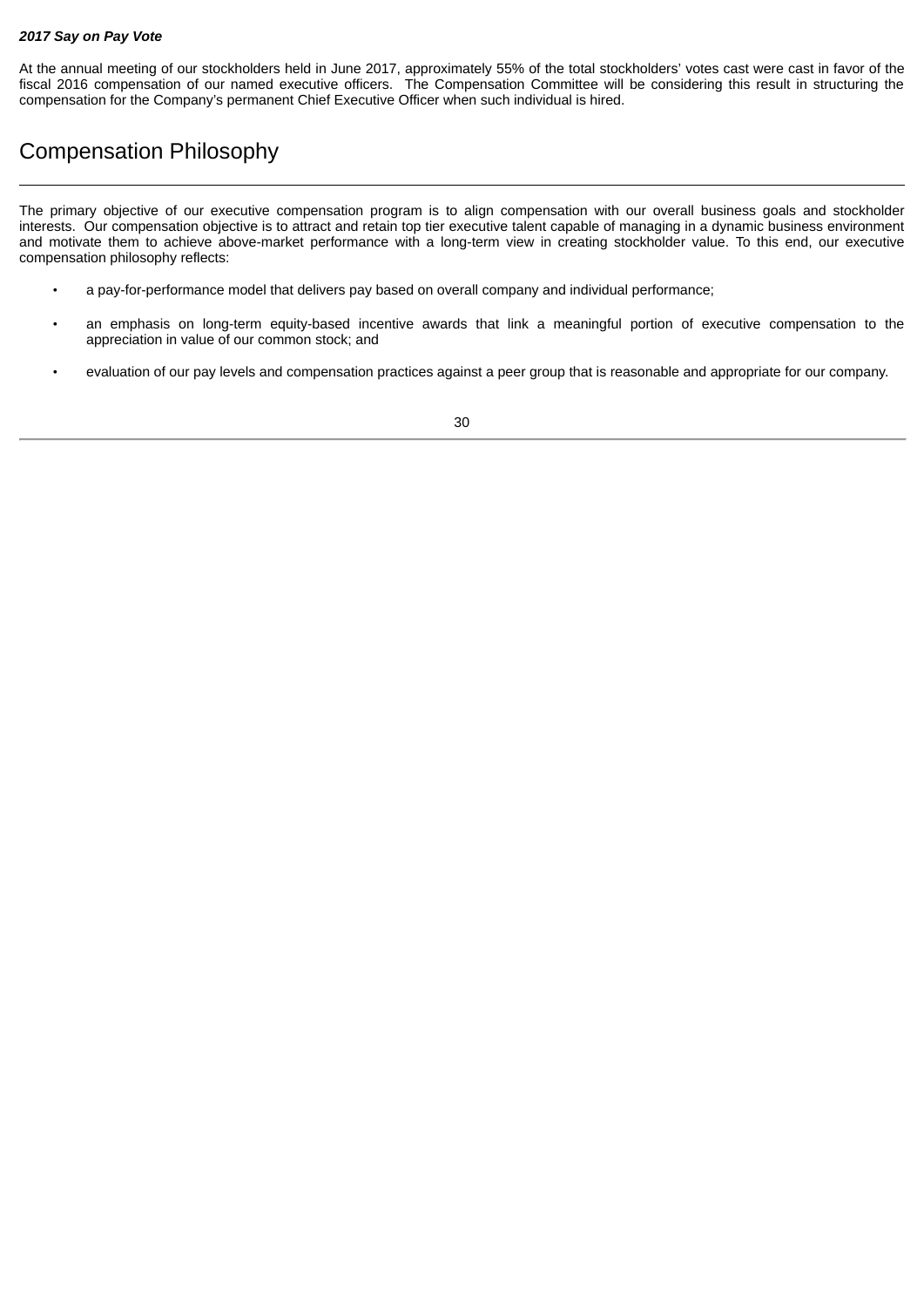Our named executive officers' total compensation, with the exception of our interim Chief Executive Officer, includes base salary, short term cash incentive awards under our executive incentive plan, and long-term equity incentive compensation. Our interim Chief Executive Officer's compensation includes base salary and a stock option grant that vests in one year.

| <b>Compensation Element</b>                   | <b>Objectives</b>                                                                                                                                                                                                                                                                                                                                                                                                                              | <b>Key Features</b>                                                                                                                                                                                                                                                                                                                                                                                                                                                                                                                                                                                                                                                                                                       |
|-----------------------------------------------|------------------------------------------------------------------------------------------------------------------------------------------------------------------------------------------------------------------------------------------------------------------------------------------------------------------------------------------------------------------------------------------------------------------------------------------------|---------------------------------------------------------------------------------------------------------------------------------------------------------------------------------------------------------------------------------------------------------------------------------------------------------------------------------------------------------------------------------------------------------------------------------------------------------------------------------------------------------------------------------------------------------------------------------------------------------------------------------------------------------------------------------------------------------------------------|
| <b>Base Salaries</b>                          | To provide a fixed level of cash compensation<br>to reward demonstrated experience, skills and<br>competencies relative to the market value of<br>the job.                                                                                                                                                                                                                                                                                     | Adjustments are considered annually based on<br>individual performance, level of pay relative to<br>market and internal pay equity.                                                                                                                                                                                                                                                                                                                                                                                                                                                                                                                                                                                       |
| Short-Term Cash Incentive Awards              | corporate and individual<br>Rewards annual<br>performance and achievement of strategic<br>goals.<br>Aligns named executive officers' interests with<br>those of our stockholders by promoting strong<br>annual results through revenue growth and<br>operating efficiency.<br>Retains named executive officers by providing<br>market-competitive compensation.<br>Aligns executive team to common goal of<br>achieving annual operating plan. | Short-term cash incentive payments are cash<br>awards based on financial targets-Revenue<br>and Non-GAAP Net Income (as defined below<br>in the section entitled "Executive Incentive<br>Plans")-for all named executive officers. A<br>portion of the cash incentive award is also<br>based on individual performance evaluated<br>against individual performance goals. Annual<br>incentive awards can vary from 0% to 216% of<br>the target amount for the Chief Executive<br>Officer and 0% to 204% for all other Named<br>Executive Officers. For payment to have been<br>made under the objective component of the<br>plans, the minimum revenue and Non-GAAP<br>Net Income target levels need to have been<br>met. |
| Long-Term Incentive Awards (Equity<br>Awards) | Aligns named executive officers' interests with<br>long-term stockholder interests by linking part<br>officers'<br>each<br>named<br>executive<br>of<br>compensation to stock price performance.                                                                                                                                                                                                                                                | Uses different equity types, including stock<br>options and restricted stock unit ("RSU")<br>awards to balance stockholder interests and<br>retention.                                                                                                                                                                                                                                                                                                                                                                                                                                                                                                                                                                    |
|                                               | Provides opportunities for wealth creation and<br>ownership which promotes retention and<br>enables us to attract and motivate our named<br>executive officers.<br>Retention of named executive officers through<br>multi-year vesting of equity granted and multi-<br>year performance periods.                                                                                                                                               | Long-term equity awards generally vest in<br>increments over a three or four-year period.<br>In the case of our Chief Executive Officer,<br>certain vesting is linked to performance-based<br>conditions.                                                                                                                                                                                                                                                                                                                                                                                                                                                                                                                 |

Our executive officers are also eligible to participate in our health and benefits plans, retirement savings plans and our employee stock purchase plan, which are generally available to all of our employees. Although the Compensation Committee has not established a fixed policy for the allocation between cash and equity compensation or short-term and long-term compensation, the Compensation Committee, as part of its evaluation of the compensation of our executive officers, reviews not only the individual elements of compensation, but also total compensation.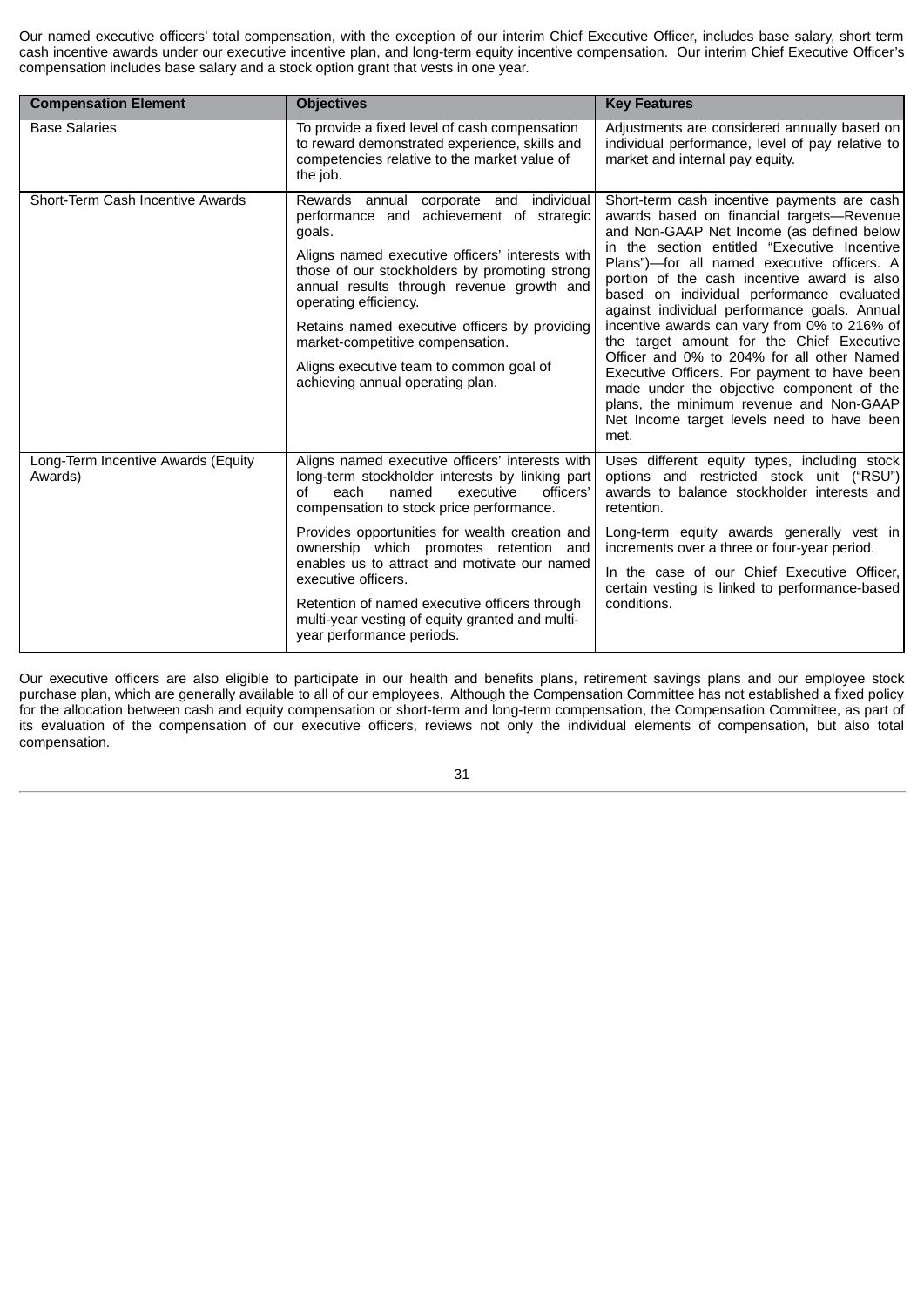<span id="page-36-0"></span>The Compensation Committee reviews and recommends to the Board for approval all compensation programs (including equity compensation) applicable to our named executive officers and directors, our overall strategy for employee compensation, and the specific compensation of our Chief Executive Officer. The Compensation Committee approves the compensation of all other executive officers. The Compensation Committee has the sole authority to select, retain, and terminate special counsel and other experts (including compensation consultants), as it deems appropriate.

## <span id="page-36-1"></span>Role of Chief Executive Officer in Compensation Decisions

While the Compensation Committee determines our overall compensation philosophy, our Board sets the compensation for our Chief Executive Officer. Our Chief Executive Officer also provides our Board and the Compensation Committee with his perspective on the performance of our named executive officers as part of the determination of the individual portion payable under the executive incentive plans (as described below) and the annual personnel review as well as a self-assessment of his own performance. Our Chief Executive Officer is not present during any discussions by the Compensation Committee or our Board relating to his own compensation. Our Chief Executive Officer recommends to the Compensation Committee specific compensation amounts for named executive officers other than himself, and the Compensation Committee considers those recommendations and the information provided by its compensation consultant concerning peer group comparisons and industry trends when making its compensation decisions. Our Chief Executive Officer, Vice President of Human Resources, and General Counsel regularly attend the Compensation Committee's meetings to provide perspectives on the competitive landscape and the needs of the business, information regarding our performance, and technical advice. Members of the Compensation Committee also participate in our Board's annual review of the Chief Executive Officer's performance and its setting of annual performance goals, in each case led by our independent Chairman of the Board. See "Board Structure" above for further details.

## <span id="page-36-2"></span>Role of the Compensation Consultant

The Compensation Committee uses a compensation consultant primarily to provide input on compensation trends and developments and to assist with the analysis of competitive executive compensation levels and trends. The compensation consultant also provides a valuable outside perspective on executive compensation practices.

In establishing executive compensation for fiscal 2017, the Compensation Committee engaged Compensia to serve as its compensation consultant. During fiscal 2017, Compensia advised the Compensation Committee on executive compensation matters, including performing an executive compensation assessment, a peer group review and development, the structure of our compensation program, risk mitigation, and disclosure about executive compensation. Compensia was engaged directly by the Compensation Committee and does not provide any other unrelated products or services to us. Based on its review of the factors set forth in the Nasdaq listing standards, the Compensation Committee has determined that the work performed by Compensia during fiscal year 2017 did not raise a conflict of interest.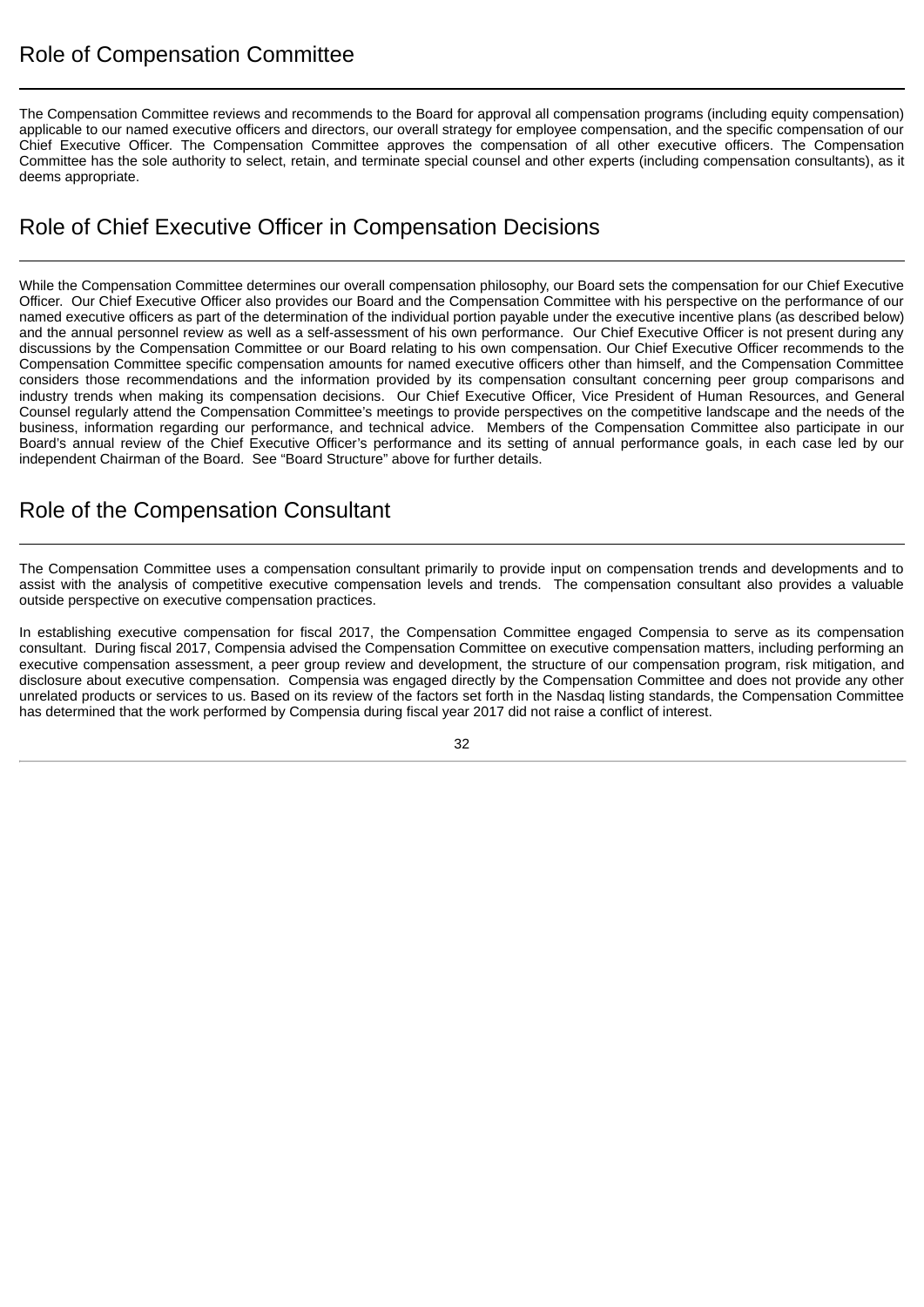<span id="page-37-0"></span>In performing the executive compensation assessment for our Chief Executive Officer and Chief Financial Officer, Compensia used market data that reflected a 50/50 blend of (1) compensation data from the peer group below and (2) national Radford technology survey data for companies with \$50 to \$200 million in revenues. In performing the executive compensation assessment for all other executive officers, Compensia used the national Radford technology survey data for companies with \$50 to \$200 million in revenues. Compensia also reviewed for all executive officers the same blend using Bay Area Radford technology survey data. The companies comprising the peer group used by Compensia to aid in evaluating the compensation of our executive officers for fiscal 2017 were:

Wi-LAN

CEVA, Inc. **Digimarc Corp.** Digimarc Corp. **DEVA, Inc.** DSP Group

Intermolecular Kopin Mesa Laboratories NVE Solutions **PDF Solutions SeaChange International** 

In determining the peer group for fiscal 2017, the Compensation Committee reviewed the peer group used in fiscal 2016 against the objective criteria used for selecting peers in 2016 including companies in the IP licensing or semiconductor industry with revenues that were approximately one-half to three times our estimated revenues for 2016 and market capitalizations equal to approximately one-half to three times our market capitalization. Although some of the companies did not meet all of the criteria in fiscal 2017, the Compensation Committee elected to keep certain of these companies as part of the peer group due to the overlap of companies with the ISS-defined peer group and the lack of other similarly-situated companies.

## <span id="page-37-1"></span>Compensation Determinations

The Compensation Committee made compensation determinations for our named executive officers for fiscal 2017 based on the analysis of pay levels compared to the data provided by Compensia as described above and the factors described under the heading "2017 Executive Compensation Program" above. In making these determinations, our general approach is to position the target compensation for our named executive officers based on its evaluation of the competitive market data described above. While the Compensation Committee believes that comparisons to competitive market data are a useful tool, it does not believe that it is appropriate to establish executive compensation levels based solely on a comparison to market data. Due to the variations between companies' reporting and the roles for which compensation for these companies is ultimately disclosed, directly comparable information is not available from each peer group company with respect to each of our named executive officers. In considering market compensation data, the Compensation Committee recognizes that executives at different companies can play significantly different roles, with different responsibilities and scopes of work, even though they may hold similar titles or nominal positions. The Compensation Committee therefore uses the competitive market data as a starting point while also considering subjective factors such as experience, skills, competencies and performance and the factors described under the heading "2017 Executive Compensation Program" above. After reviewing these various factors, the Compensation Committee relies upon the judgment of its members and makes adjustments to a named executive officer's compensation below or above the targeted percentile ranges. As a result, target compensation for each of our named executive officers may fall below or above positioning relative to the peer group for a particular element of compensation.

In determining the compensation for our interim Chief Executive Officer, the Compensation Committee reviewed market practices for recent interim Chief Executive Officers, including recent interim CEO compensation arrangements at technology companies as well as the companies in the peer group and the compensation for the Company's most recent chief executive officer.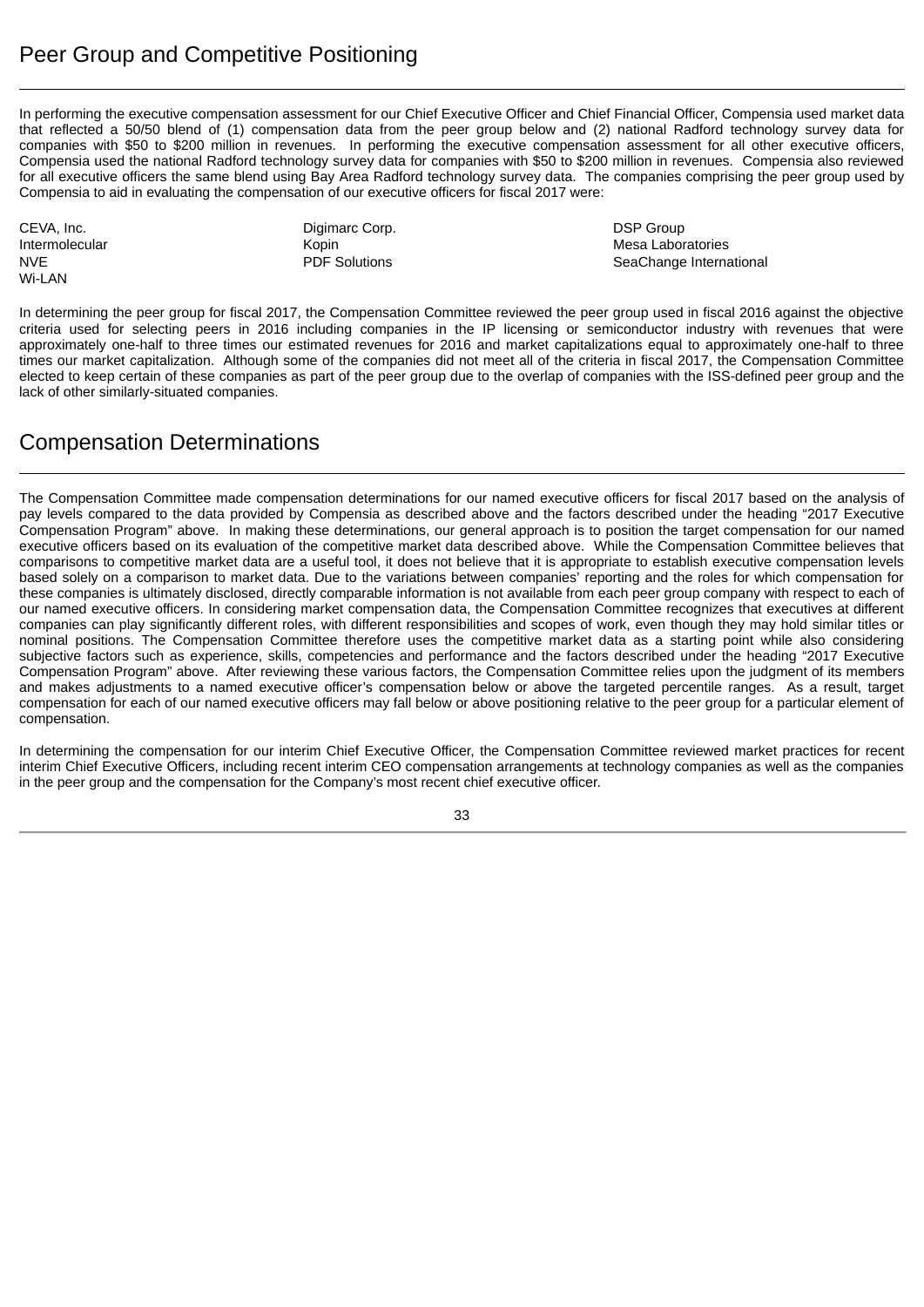#### *Base Salary*

In determining base salaries for our named executive officers, the Compensation Committee considered the market data for executives serving in similar positions, as well as each named executive officer's individual performance, experience and skills. Any base salary increases were effective February 1, 2017.

The named executive officers' base salaries for 2017, as compared to 2016, were as follows:

| <b>Name</b>              | 2016 Base Salary $(\$)(1)$ | 2017 Base Salary (\$)(1) | % Increase |
|--------------------------|----------------------------|--------------------------|------------|
| <b>Carl Schlachte</b>    |                            | 250,000                  |            |
| <b>Victor Viegas</b>     | 415.000                    | 415.000                  |            |
| <b>Nancy Erba</b>        | 300,000                    | 310,500                  | 3.5        |
| <b>Anne Marie Peters</b> | 336,000                    | 347.760                  | 3.5        |
| <b>Mahesh Sundaram</b>   | 336,375                    | 348,148                  | 3.5        |

*(1) Differs from actual paid as reported in the Summary Compensation Table due to payroll period allocation.*

In determining Mr. Schlachte's base salary, the Compensation Committee designed his target total direct compensation, including base salary and stock option grant, at approximately 30% of the total compensation of our prior Chief Executive Officer's annual total compensation, which target represents the market median based for recent interim Chief Executive Officers at technology companies as provided by the Compensation Committee's compensation consultant.

Mr. Viegas' base salary was not adjusted in 2017, placing him at just above the 50th percentile of the executives holding comparable positions at the companies in the peer group.

Ms. Erba received a market increase in base salary, keeping her salary at approximately the 50th percentile of the executives holding comparable positions at the companies in the peer group.

Ms. Peters' base salary is outside the range of executives holding comparable positions at the companies in the peer group because she plays a dual role in the Company as general counsel and Senior Vice President of IP Licensing, which role does not have comparable data in the peer group and which role requires a specific skill set.

Mr. Sundaram's base salary is outside the range of the executives holding comparable positions at the companies in the peer group due to previously disclosed employment arrangements which were negotiated upon hiring, including a determination by the Compensation Committee at that time that it was appropriate to offer Mr. Sundaram a base salary that was outside of the ranges provided for similarly sized companies due to his extensive experience with IP licensing sales as well as his salary at his position prior to joining Immersion.

#### *Executive Incentive Plan*

The executive incentive plan is a cash incentive programs designed to align executive compensation with annual performance and to enable us to attract, retain, and reward individuals who contribute to our success and to motivate such individuals to enhance our value. The Compensation Committee believes that aggregate incentive payouts should be closely linked to our performance, with individual compensation differentiated based on individual performance. Thus, funding and payouts under the executive incentive plans are dependent and based on our performance and each individual named executive officer's performance. The Compensation Committee reserves the right to cancel, suspend, amend or revise all or any part of the executive incentive plan for any reason at any time.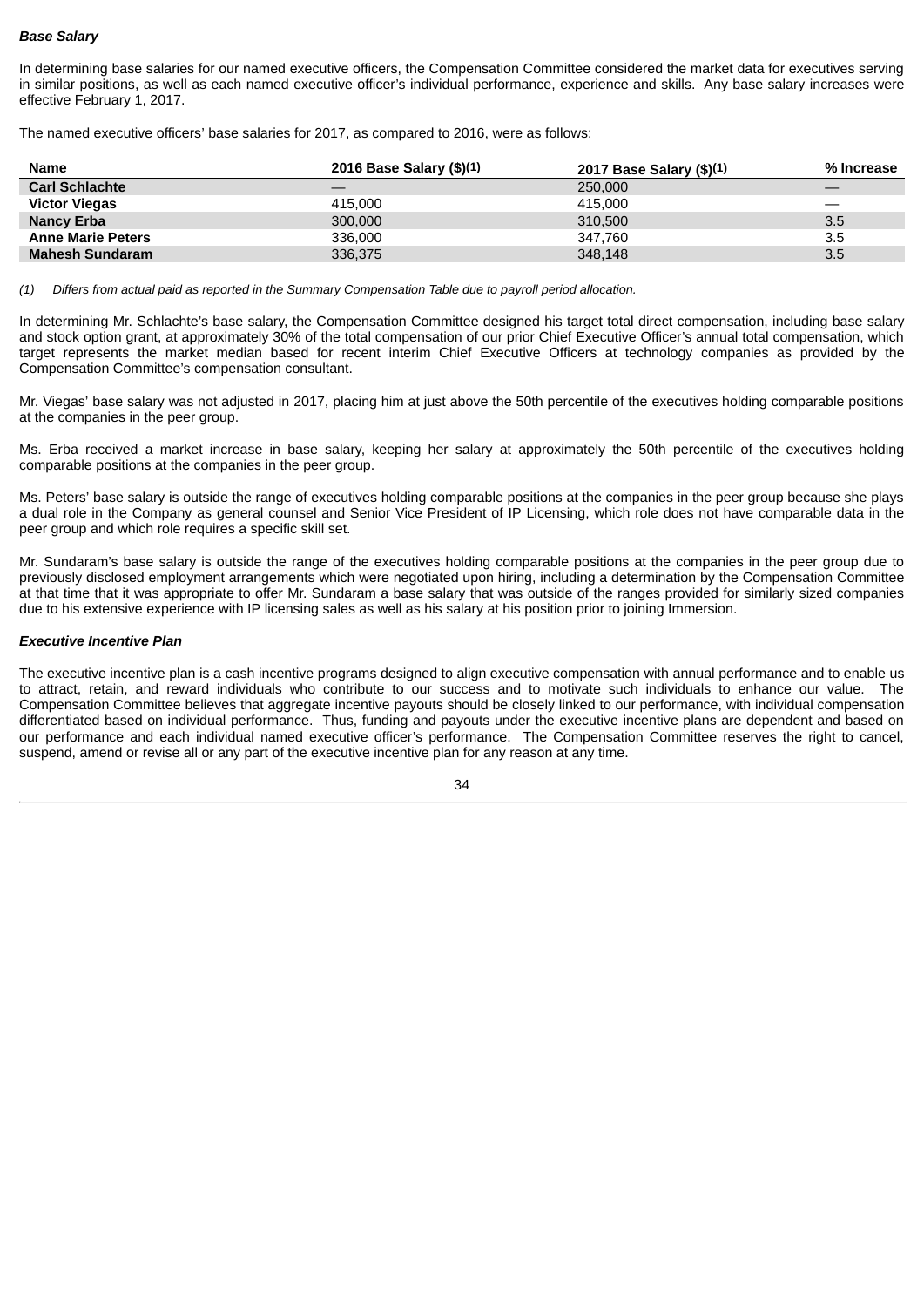The Compensation Committee established a target award value for each of our named executive officers for fiscal 2017 based on its review of competitive market data for similar positions and various other factors, including those factors listed above under the heading "2017 Executive Compensation Program" and individual performance in the prior year and the terms of employment arrangements with the individual.

Mr. Viegas' target award percentage remained the same as 2016 at 110%, which represented target total cash compensation of above the 75th percentile of executives holding comparable positions at the companies in the peer group and within the 65th to 75th percentile of the Bay Area Radford technology survey data.

Ms. Erba's target award percentage remained the same as 2016 at 50%, which represented target total cash compensation within the 50<sup>th</sup> to 75th percentile of the executives holding comparable positions at the companies in the peer group.

Ms. Peters' target award percentage remained the same as 2016 at 60%, which represented total target cash compensation which was higher than the benchmark used to reflect the unique nature of her position and skill set.

Mr. Sundaram's target award percentage remained the same as 2016 at 60%, which represented total target cash compensation which was within the 50th to 75th percentile of the executives holding comparable positions at the companies in the peer group.

For fiscal 2017, target awards under the executive incentive plan represented a significant portion of the total target cash compensation for our named executive officers, which aligns more of their compensation with the interests of the stockholders.

#### *Executive 2017 EIP Payments*

The following table sets forth the determinations of the Compensation Committee in February 2018 with respect to the executive incentive plan targets for fiscal 2017, as well as the actual amount of the cash incentive awards received by our named executive officers upon payout of the fiscal 2017 executive incentive plan.

#### **Fiscal 2017 EIP Target**

| <b>Name</b>              | Percentage of<br><b>Base Salary Rate</b> | Award Value at<br>Target (\$) | Fiscal 2017 EIP<br>Award Payout (\$) |
|--------------------------|------------------------------------------|-------------------------------|--------------------------------------|
| <b>Carl Schlachte</b>    |                                          |                               |                                      |
| <b>Victor Viegas</b>     | 110%                                     | 456.500                       |                                      |
| <b>Nancy Erba</b>        | 50%                                      | 155,250                       |                                      |
| <b>Anne Marie Peters</b> | 60%                                      | 208.656                       |                                      |
| <b>Mahesh Sundaram</b>   | 60%                                      | 208,889                       |                                      |

The Compensation Committee, with input from our Chief Executive Officer for all named executive officers other than himself, establishes (1) the performance measures based on business criteria and target levels of performance and (2) a formula for calculating each participant's award based on our actual performance compared to the pre-established performance goals. Performance measures may be based on a wide variety of business metrics.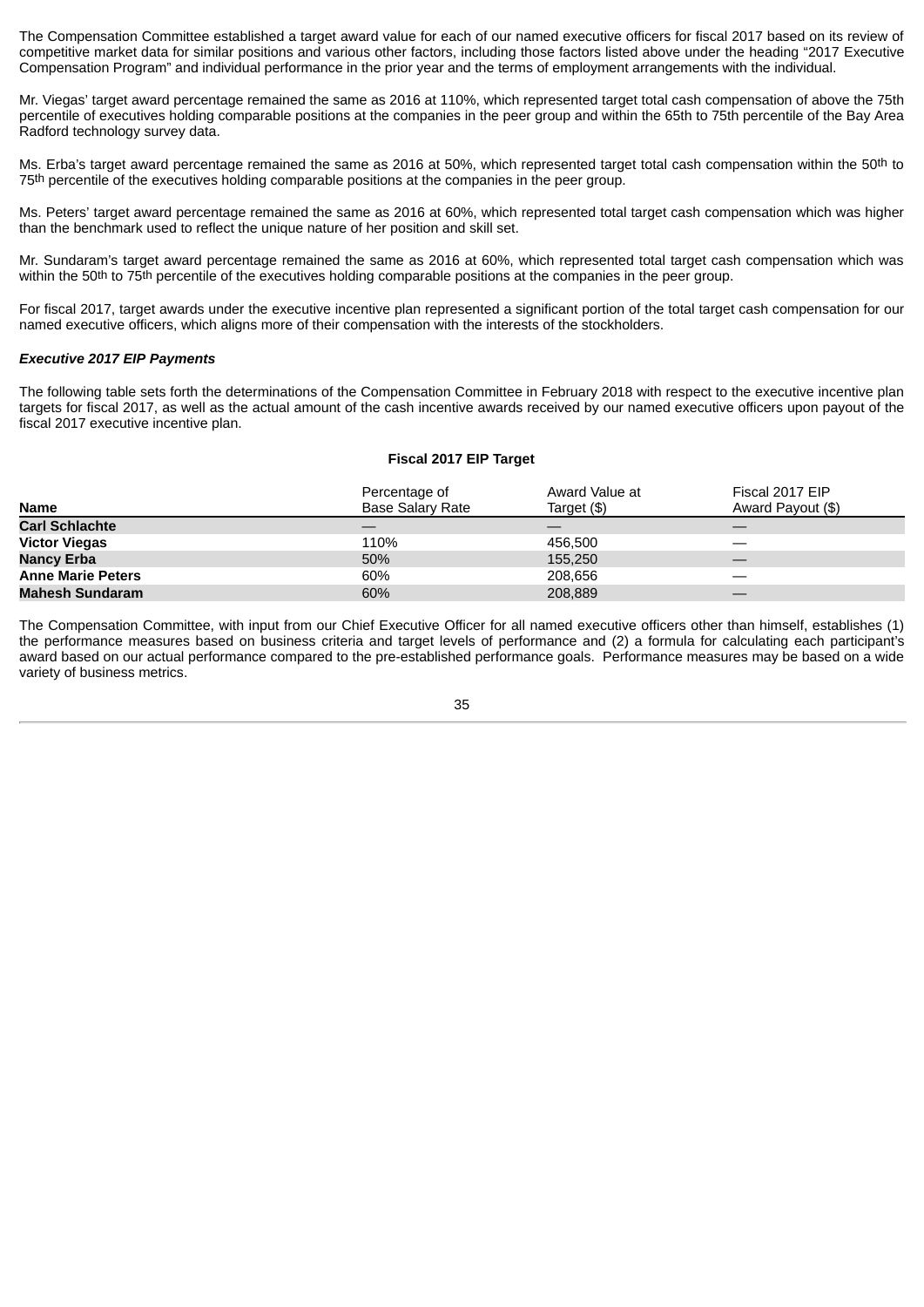Our 2017 executive incentive plan was based on two independent components. A percentage of the bonus was based on the achievement by us of certain corporate financial objectives for 2017 as set forth below, and the remainder of the bonus was based on the achievement of individual management objectives. For payment to have been made under the objective component of the plans, we must have met the minimum GAAP revenue and Non-GAAP Net Income target levels set forth in the matrix below. If minimum GAAP revenue and Non-GAAP Net Income were not achieved, then the plan would not be funded. In addition, the Compensation Committee determined the performance weighting factors to be applied to the initial calculation of each named executive officer's two independent components of the bonus, which weighting factors were based on each named executive officer's overall individual annual performance as determined by the Compensation Committee. Each standard weighting factor was 1.0, but could be increased or decreased by 0.2 at the Compensation Committee's discretion, as applicable. If each such weighting factor was increased or decreased from the standard weighting factor of 1.0, then such modified weighting factor was then multiplied by the applicable independently determined component of such named executive officer's incentive plan target award to determine the total incentive payment. As a result, our Chief Executive Officer was eligible to receive a cash award of 0%-216% of his executive incentive plan target award based on the achievement of corporate financial and individual performance goals and all other named executive officers were eligible to receive a cash award of 0%-204% of their respective executive incentive plan target awards based on the achievement of corporate financial and individual performance goals.

The GAAP revenue and Non-GAAP Net Income matrix for the corporate objectives of the 2017 executive incentive plans was set by the Compensation Committee and was based on our annual operating plan. The matrix was as follows:

| <b>GAAP Revenue (\$) / Non-GAAP Net</b><br>Income Targets (\$) | 36,209,600 | 40,735,800 | 45,262,000 | 49,788,200 | 54,314,400 |
|----------------------------------------------------------------|------------|------------|------------|------------|------------|
| (17, 337, 600)                                                 | 125.0%     | 137.5%     | 150.0%     | 175.0%     | 200.0%     |
| (19,504,800)                                                   | 100.0      | 112.5      | 125.0      | 150.0      | 175.0      |
| (21,672,000)                                                   | 75.0       | 87.5       | 100.0      | 125.0      | 150.0      |
| (23,839,200)                                                   | 62.5       | 75.0       | 87.5       | 112.5      | 137.5      |
| (26,006,400)                                                   | 50.0       | 62.5       | 75.0       | 100.0      | 125.0      |

For purposes of the fiscal 2017 executive incentive plan, "GAAP revenue" means revenue recognized by us for the applicable period in accordance with GAAP and as reported in our audited financial statements, and "Non-GAAP Net Income" is GAAP Net Income adjusted to reflect an expected long-term effective tax rate of 19% less stock based compensation expense. "Non-GAAP Net Income" also excludes certain non-recurring charges including discontinued operations and other charges, as determined by the Compensation Committee. By excluding certain one-time items from the calculations, the Compensation Committee sought to reward management for achieving the annual executive incentive plan goals, while at the same time focusing on actions that drive long-term stockholder value.

Our performance for fiscal 2017 resulted in GAAP revenues of \$35 million and Non-GAAP Net Loss of (\$28.6) million. Because neither the GAAP revenue nor the Non-GAAP Net Income met the minimum threshold set forth on the matrix above, our named executive officers received no payout under the fiscal 2017 executive incentive plan.

For the individual performance of each named executive officer, the Compensation Committee had set management by objectives (MBOs) for fiscal 2017 in February 2017 and scored the individual based on the completion of such MBOs as of the end of fiscal 2017. In the case of Mr. Viegas, the Compensation Committee selected MBOs that included certain litigation milestones, various licensing milestones, engaging with and entering agreements with key strategic accounts, achieving commercial momentum in the mobile ads business, certain initiatives around our employee base and achieving our fiscal 2017 financial objectives. Ms. Erba's MBOs included operationalizing the mobile ad business to enable scale, advising and assisting on providing business direction to the IP strategy, providing support in structuring licensing deals, providing IT support for cloud security and ongoing controls, providing analysis to support decision making at critical junctures in strategy and financial excellence. Ms. Peters' MBOS' included several initiatives related to the management of the IP licensing program, certain litigation milestones, several initiatives related to managing the creation of IP and developing licensing strategies. Mr. Sundaram's MBOs included achieving our fiscal 2017 revenue plan and market adoption goals,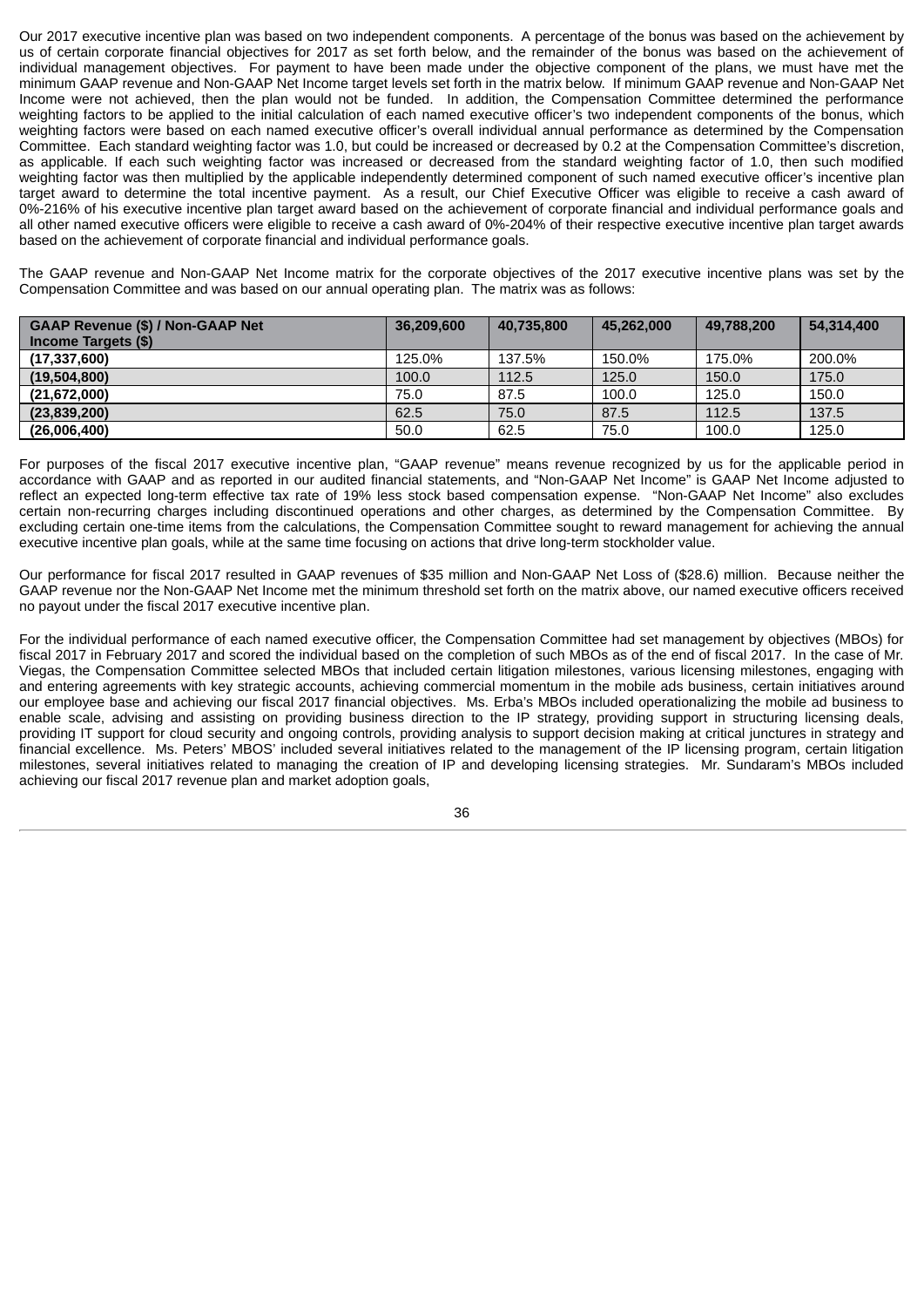partnering with the IP business development function, providing world class support for the field organization and certain organizational development milestones.

#### *Long-Term Equity Incentive Awards*

The Compensation Committee approved annual equity awards to our named executive officers in fiscal 2017 after considering individual and corporate performance generally, the total compensation levels of our executive officers and our retention objectives. The Compensation Committee also considers the compensation practices and levels of the companies in our peer group and the recommendations of our Chief Executive Officer (except with respect to his own award) when determining the size of equity awards.

As discussed above, Mr. Schlachte was granted an option to purchase 60,790 shares of our common stock as part of his compensation arrangement for serving as our interim Chief Executive Officer. Consistent with the interim nature of his role, the Compensation Committee designed the option with a vesting schedule that vests monthly over a one-year period with 100% acceleration upon a change of control of the Company. This stock option had a grant date fair value of \$180,467. The combination of his base salary and the grant date fair value of his stock option resulted in Mr. Schlachte's target total direct compensation approximating 25% of the total compensation of our prior Chief Executive Officer's annual total compensation, and representing the market median for recent interim Chief Executive Officers at technology companies as provided by the Compensation Committee's compensation consultant.

With respect to Mr. Viegas, the Compensation Committee granted him a stock option of which half of the shares would vest and become exercisable only if the closing price of a share of our common stock equaled or exceeded \$11.25 per share for 30 consecutive trading days during the period from March 7, 2017 to March 7, 2019 after which the shares would vest pursuant to our normal and customary four-year timebased vesting schedule. The other half of the shares would vest and become exercisable pursuant to our normal and customary four-year time-based vesting schedule. This stock option had a grant date fair value of \$842,838, and was positioned between the 25th and 50th percentile of the equity awards granted to executives holding comparable positions at the companies in the peer group, placing his total direct compensation between the 25th and 50th percentile of the peer group. As of November 29, 2017, the date of Mr. Viegas' departure, the vesting conditions subject to these grants had not been met, however, as discussed below under the section entitled "Potential Payments Upon Termination or a Change in Control", a portion of Mr. Viegas' awards vested in connection with his departure.

The Compensation Committee granted Ms. Erba an annual restricted stock unit ("RSU") award valued at \$346,000 which vests annually over a four-year period, and which fell between the 25th and 50th percentile of the equity awards granted to executives holding comparable positions at the companies in the peer group, placing her target total direct compensation between the 50th and 75th percentile of the peer group and the 25th and 50th percentile of Bay Area Radford technology survey data.

After considering total cash compensation which was higher than the benchmark used, the Compensation Committee granted each of Mr. Sundaram and Ms. Peters an annual RSU award valued at \$432,500 which vests annually over a four-year period, and which fell between the 25th and 50th percentile of equity awards granted to executives holding comparable positions at the companies in the peer group. The target total direct compensation for Mr. Sundaram falls at approximately the 50th percentile of our peer group and the target total direct compensation for Ms. Peters falls between the 50th and 75th percentile of our peer group.

#### *Stock Options*

Stock options are intended to align our named executive officers' interests with the interests of stockholders in increasing sustainable, longterm stockholder value. We view stock options as an element of performance-based compensation because they only deliver value to a recipient if the price of our common stock increases above the price of our common stock at the time of grant and the vesting requirements have been met. Our stock options are granted with an exercise price equal to the closing market price for our common stock on the date of grant. Our stock options typically vest over a period of four years with 25% of the shares of our common stock subject to the grant vesting after the first year and 1/48th of the shares subject to the grant vesting monthly thereafter.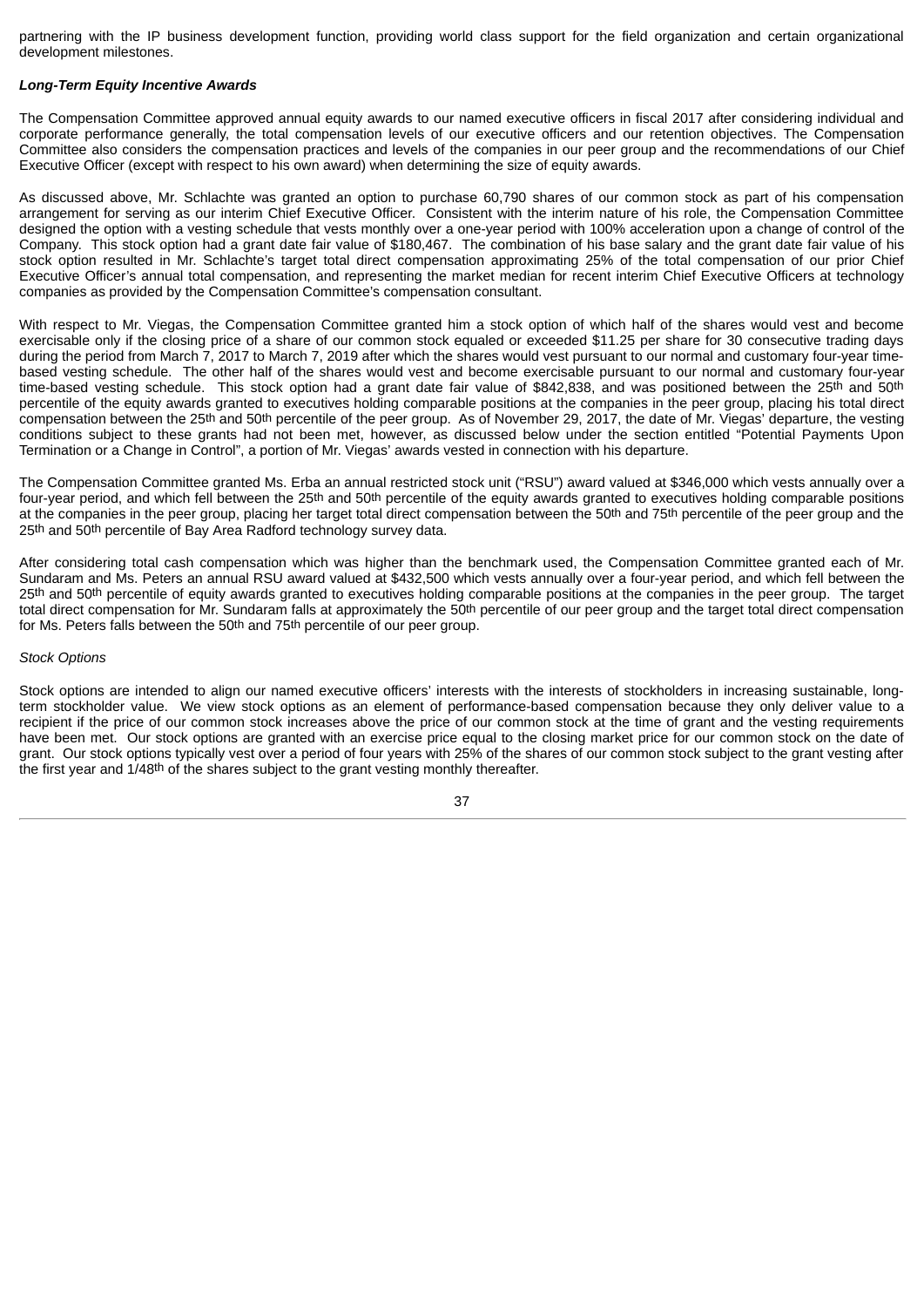#### *RSUs.*

We grant our named executive officers restricted stock unit awards ("RSUs") primarily to ensure that they maintain an ownership stake in our company. By providing an ownership stake, RSUs align their financial interests with stockholders' interests. The Compensation Committee believes that RSUs aid in retention and provide value to our executive officers, given that we do not provide pensions. In fiscal 2017, the Compensation Committee elected to slightly increase the value of the awards and extend the vesting schedule for such award from three to four years to better align the interests of our executive officers with those of our stockholders.

#### *2017 Executive Equity Awards.*

The following table sets forth the long term incentive equity awards granted to our named executive officers in fiscal 2017:

| Name                 | <b>Position</b>                                            | Shares Subject to Stock<br>Options | Shares Subject to Restricted<br><b>Stock Units</b> |
|----------------------|------------------------------------------------------------|------------------------------------|----------------------------------------------------|
| Carl Schlachte       | Chairman of the Board<br>and Interim Chief<br>Executive    | 91,689(1)                          |                                                    |
| <b>Victor Viegas</b> | <b>Former Chief Executive</b><br>Officer                   | 241,660(2)                         |                                                    |
| Nancy Erba           | <b>CFO</b>                                                 |                                    | 40,000                                             |
| Anne Marie Peters    | General Counsel and<br>SVP IP Licensing & Legal<br>Affairs |                                    | 50,000                                             |
| Mahesh Sundaram      | VP, Worldwide Sales &<br><b>Customer Support</b>           |                                    | 50,000                                             |

*(1) Consists of (a) an option to purchase 30,899 shares of our common stock granted in June 2017 in Mr. Schlachte's capacity as a non-employee director and (b) an option to purchase 60,790 shares of our common stock granted to Mr. Schlachte upon appointment as our interim Chief Executive Officer.*

*(2) Subject to vesting as follows: 50% of the shares would only vest and become exercisable upon the achievement of performance conditions on or before March 7, 2019. At the time of his departure, Mr. Viegas had vested in 84,581 shares of common stock subject to this grant.*

### <span id="page-42-0"></span>Severance and Change in Control Payments

We have entered into retention and change in control agreements with our named executive officers with the goal of retaining such executive officers during the pendency of a proposed change of control transaction, and in order to align the interests of the executive officers with the interests of our stockholders in the event of a change in control of the Company. We believe that a proposed or actual change in control transaction can adversely impact the morale of officers and create uncertainty regarding their continued employment. Without the payments and benefits provided under the agreements, our executive officers may be tempted to leave our employment prior to the closing of the change in control, especially if they believe their employment will be terminated after the transaction closes, and any such departures could jeopardize the consummation of the transaction or our interests if the transaction does not close and we remain independent. The Compensation Committee believes that these payments and benefits serve to enhance stockholder value and align our executive officers' interests with those of our stockholders in change in control transactions. All such agreements with the named executive officers are described in "Potential Payments upon Termination or Change in Control" elsewhere in this proxy statement.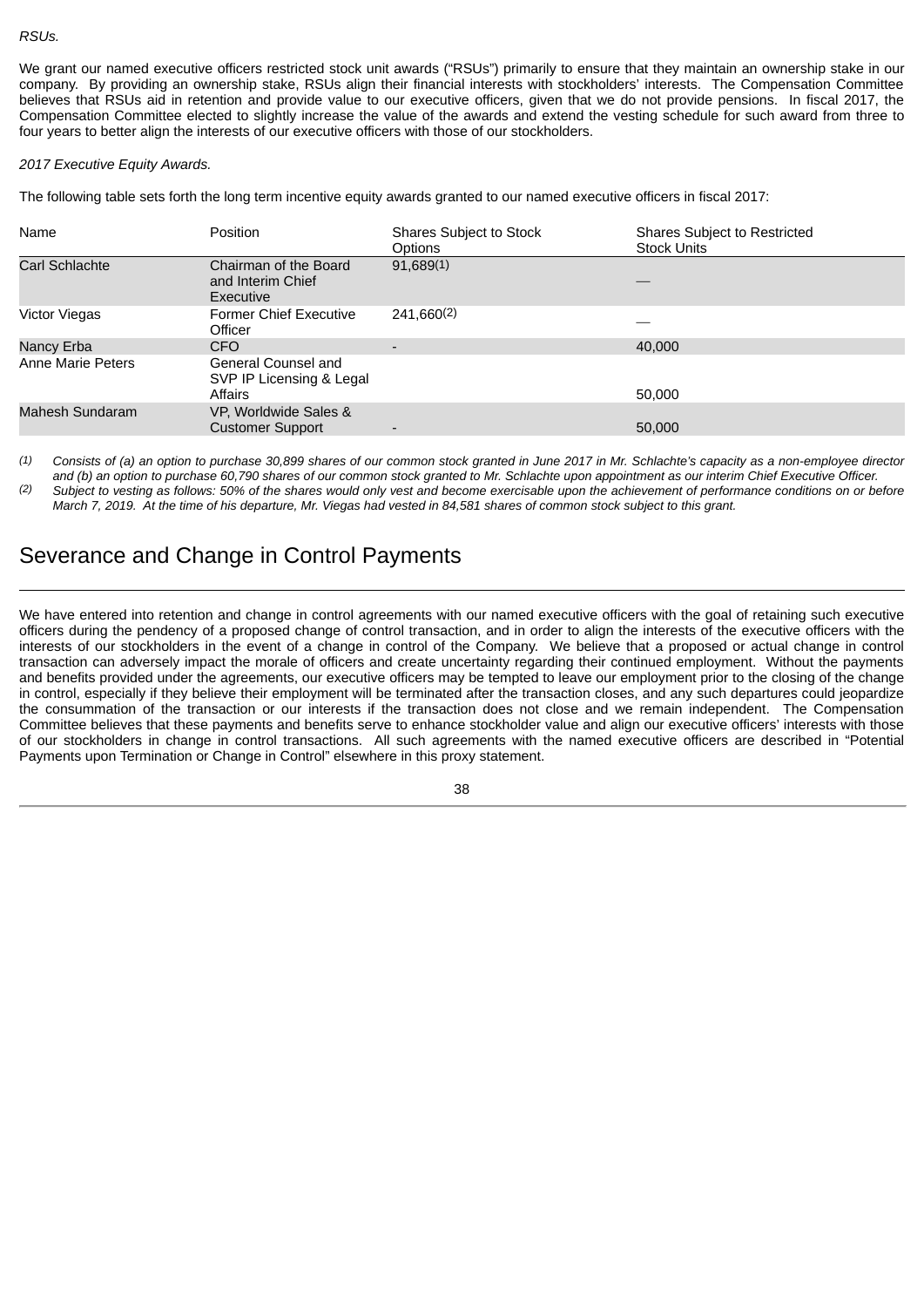## <span id="page-43-0"></span>Perquisites and Other Benefits

We provide certain named executive officers with perquisites and other personal benefits that the Compensation Committee believes are reasonable and consistent with our overall compensation programs and philosophy and which benefits are generally available to all our employees. These benefits are provided to enable us to attract and retain these executive officers. The Compensation Committee periodically reviews the levels of these benefits provided to our executive officers. These benefits include participation in our health and benefits plans, retirement savings plans, housing assistance, reimbursement of certain living and education-related expenses, car services, immigration assistance, relocation assistance, and our employee stock purchase plan.

Our CEO and non-employee directors are subject to a stock ownership policy that is available on our website at http://ir.immersion.com/governance.cfm. This policy requires that these individuals hold stock equal in value to three times the amount of their annual cash retainer/base salary. This is calculated once a year and there is a five-year period in which to comply. If it is determined that a particular person does not comply with the policy, the individual will be notified and will be required to retain 50% of the net shares received as a result of any exercise, vesting or payment of any equity awards until he or she becomes compliant.

## <span id="page-43-1"></span>Equity Compensation Grant Practices

We do not have any program, plan, or practice to select equity compensation (including stock option) grant dates in coordination with the release of material non-public information, nor do we time the release of information to affect value. For stock options granted pursuant to our 2011 Equity Incentive Plan, employees have seven years from the date of the grant to exercise vested options, assuming they remain an employee of or service provider to us or our subsidiaries and subject to any requirements of local law. For all other stock options, employees have ten years from the date of the grant to exercise vested options, assuming they remain an employee of or service provider to us or our subsidiaries and subject to any requirements of local law.

#### *New Hire Grants*

New hire grants of equity compensation are made to eligible employees in connection with the commencement of employment. New hire grants become effective on and are priced as of the 10<sup>th</sup> business day of the month following the month of hire. These grants generally become fully vested after four years, with 25% of the shares subject to the grant vesting on the first anniversary of the date of commencement of employment and 1/48th of the shares subject to the grant vesting monthly thereafter. Grants to individuals of 50,000 shares or less, not to exceed an aggregate of 300,000 shares in any fiscal quarter, are made by our Chief Executive Officer pursuant to the delegation of power by the Compensation Committee. Such grants must be granted on the 10<sup>th</sup> business day of each month for individuals who were employees as of the last day of the previous month. All other grants are made by the Compensation Committee.

#### *Annual Grants*

Annual RSU grants are awarded at our regularly scheduled Board meeting held in February and are made on the second business day after the release of our year-end earnings release. These grants typically vest as to 1/3rd of the shares subject to an award on an annual basis assuming continued service and subject to any requirements of local law, although in fiscal 2017 the grants were subject to vesting as to 1/4<sup>th</sup> of the shares subject to the awards on an annual basis.

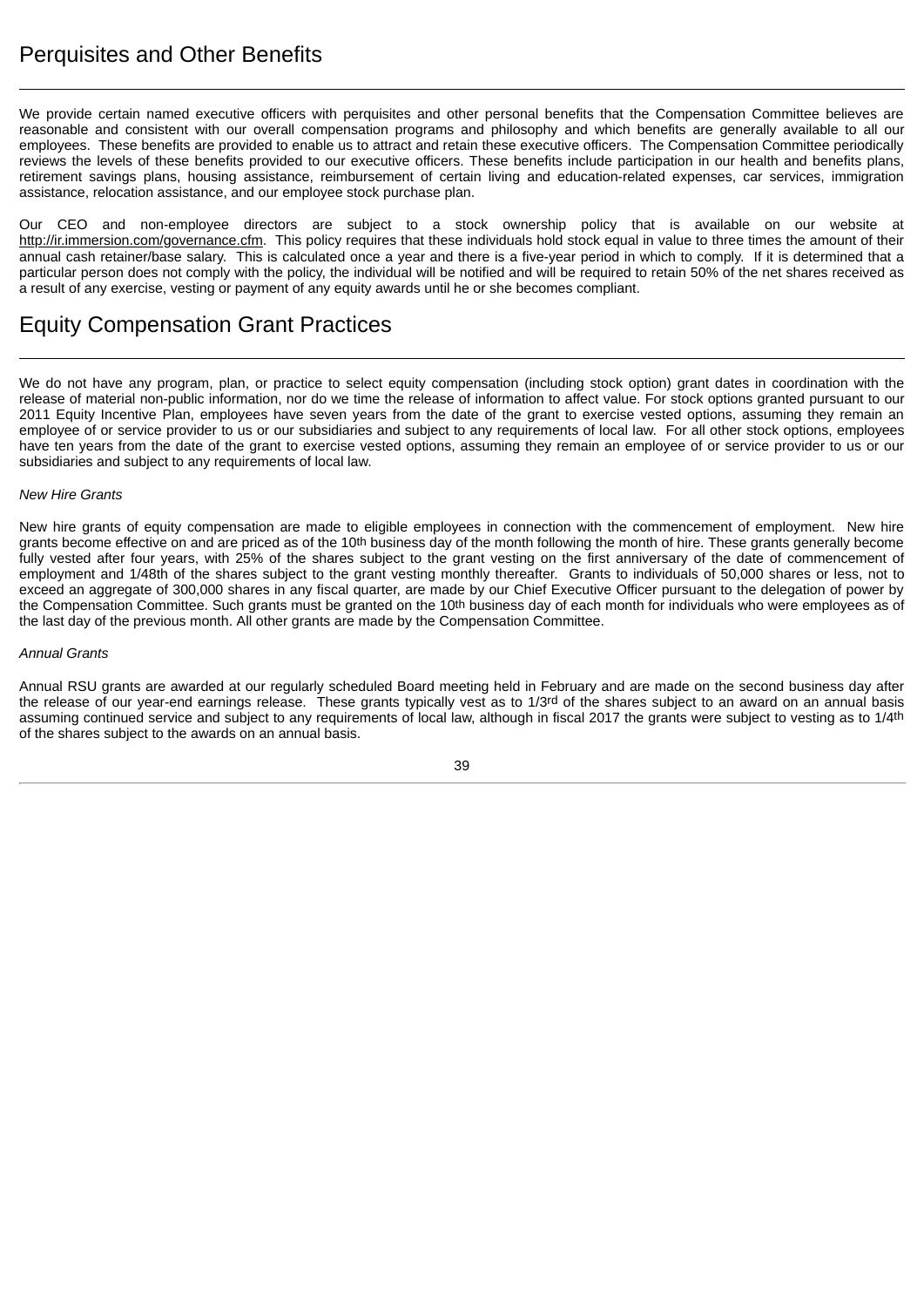<span id="page-44-0"></span>Section 162(m) of the Internal Revenue Code limits the deduction for federal income tax purposes of the compensation paid to our named executive officers in a taxable year to \$1,000,000. For taxable years beginning before January 1, 2017, compensation above \$1,000,000 may be deducted if, by meeting certain requirements, it qualified as "performance-based compensation." The stock options and RSU awards granted under our 2007 Equity Incentive Plan and 2011 Equity Incentive Plan prior to January 1, 2018 were intended to be treated under current federal tax law as performance-based compensation exempt from the deduction limit. Whether such awards will continue to qualify as performance-based compensation depends on their eligibility under the transition relief provided by the Tax Cuts and Jobs Act for compensation payable pursuant to a written binding contract that was in effect on November 2, 2017.

Although the Compensation Committee considers the requirements of Section 162(m) when making its compensation decisions, deductibility is not the sole factor it considers in assessing the appropriate levels and types of executive compensation. The Compensation Committee has not adopted a policy requiring that all compensation paid to our named executive officers be deductible. The Compensation Committee reserves the right to pay or award compensation to our named executive officers that may not be deductible for federal income tax purposes if it believes that doing so is in our and our stockholders' best interests.

In addition to considering the tax consequences, our Compensation Committee considers the accounting consequences of, including the impact of the FASB ASC Topic 718, in its decisions in determining the forms of different awards and generally attempts to keep the value of awards equivalent regardless of type.

## <span id="page-44-1"></span>Risk Assessment of Compensation Programs

The Compensation Committee considers potential risks when reviewing and approving our compensation programs. We have designed our compensation programs, including our incentive compensation plans, with specific features to address potential risks while rewarding our employees for achieving financial and strategic objectives through prudent business judgment and appropriate risk taking. The following elements have been incorporated in our compensation programs for our named executive officers:

- *A Balanced Mix of Compensation Components* The target compensation mix for our named executive officers is composed of base salary, short-term cash incentive awards and long-term equity incentives, representing a mix that is not overly weighted toward short-term cash incentives.
	- *Multiple Performance Factors* Our incentive compensation plans use both company-wide metrics and individual performance, which encourage focus on the achievement of objectives for our overall benefit:
		- o The executive incentive plan is designed to use multiple performance metrics including GAAP revenue and Non-GAAP Net Income, as well as individual performance goals related to specific strategic or operational objectives and the corporate metric portion of the incentive plan does not pay out unless the target levels of the pre-established financial metrics are met.
		- o The long-term incentives are equity-based, with three, four and five-year vesting to complement our short-term cash incentive awards. Certain of the long-term incentives granted to our Chief Executive Officer are subject to performance conditions related to our stock price.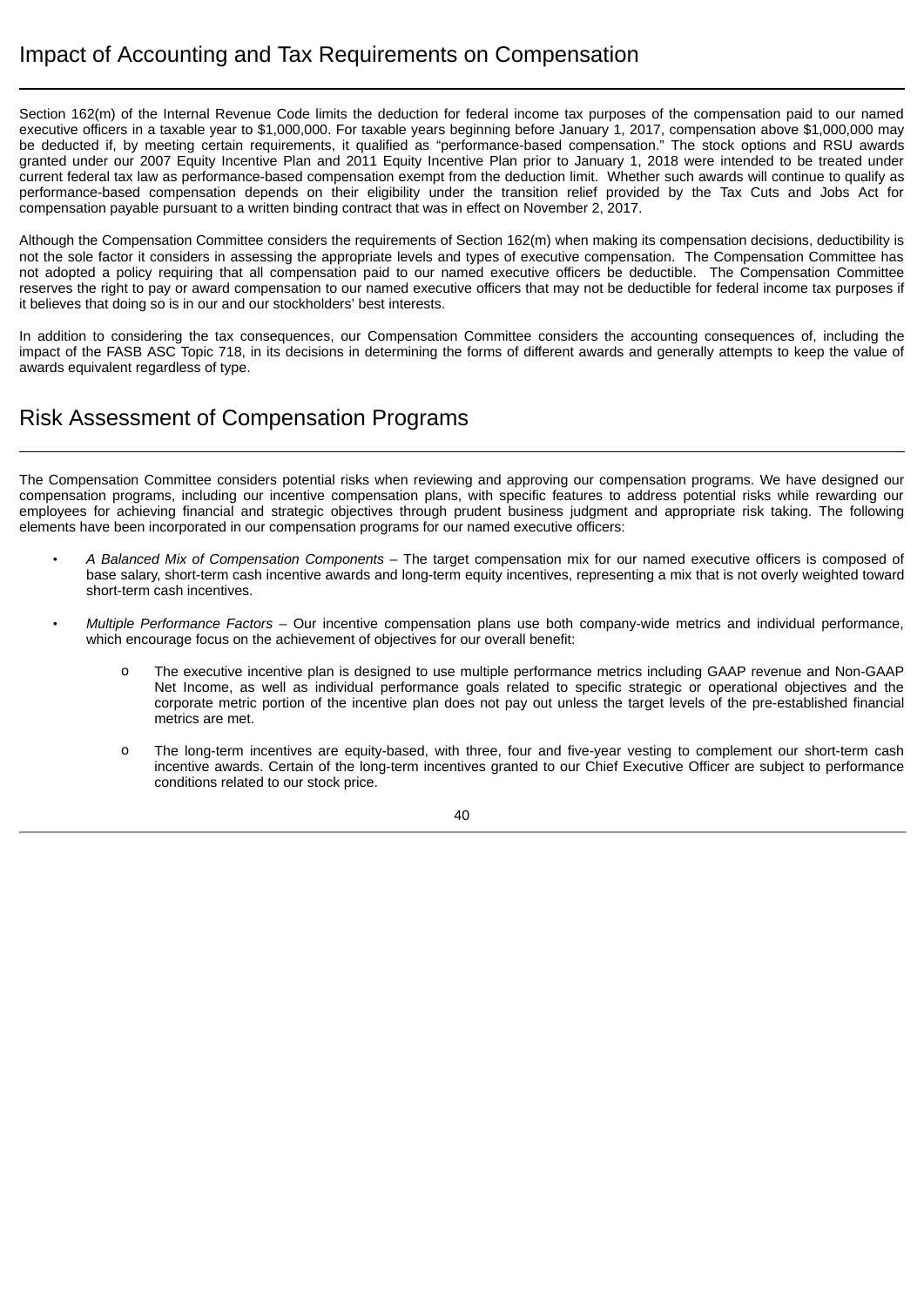- *Capped Incentive Awards* Awards under the executive incentive plans are generally capped at the sum of: (1) 200% of the target bonus attributable to company-wide metrics (with a maximum multiplier of 1.2), plus (2) 100% of the target bonus attributable to individual performance (with a maximum multiplier of 1.2).
- *Clawback Provision* Our clawback provision provides our Board with the authority to recoup past incentive compensation in the event of a material restatement of our financial results due to fraud, intentional misconduct or gross negligence of the named executive officer.

Additionally, the Compensation Committee considered an assessment of the compensation-related risks arising from our compensation programs for all our employees. Based on this assessment and the factors noted above, the Compensation Committee concluded that our compensation programs do not create risks that are reasonably likely to have a material adverse effect on us. In making this evaluation, the Compensation Committee reviewed the key design elements of our compensation programs in relation to industry "best practices" as presented by Compensia, as well as how any potential risks may be mitigated, such as through our internal controls and oversight by management and our Board.

## <span id="page-45-0"></span>**Conclusion**

In evaluating the individual components of compensation for each of our executive officers, the Compensation Committee reviews not only the individual elements of compensation, but also total compensation. Through the compensation plans and arrangements described above, a significant portion of the compensation paid and awarded to our executive officers is contingent upon each individual's and our performance. The Compensation Committee remains committed to this philosophy of pay-for-performance and will continue to review our executive compensation programs to ensure that the interests of our stockholders are served.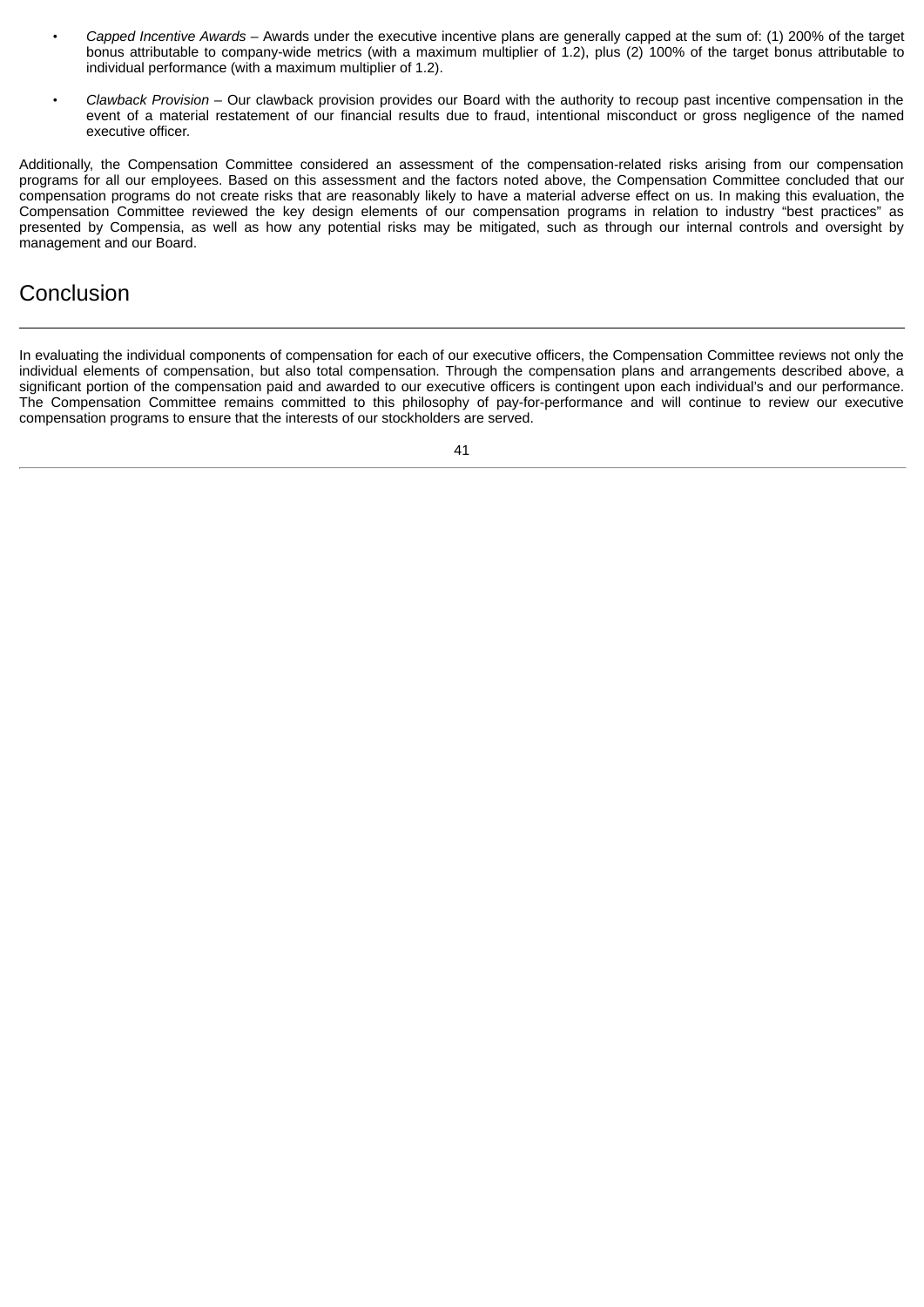## <span id="page-46-0"></span>COMPENSATION COMMITTEE REPORT

The following report of the Compensation Committee shall not be deemed to be "soliciting material" or to otherwise be considered "filed" with the SEC, nor shall such information be incorporated by reference into any future filing under the Securities Act of 1933, as amended, or the *Exchange Act except to the extent that we specifically incorporate it by reference into such filing.*

We, the Compensation Committee of the Board of Directors of Immersion Corporation, have reviewed and discussed the Compensation Discussion and Analysis contained in this proxy statement with management. Based on such review and discussion, we have recommended to the Board of Directors that the Compensation Discussion and Analysis be included in this proxy statement and incorporated by reference into our Annual Report on Form 10-K for the fiscal year ended December 31, 2017.

> COMPENSATION COMMITTEE Jack Saltich, Chairman Sharon Holt David Sugishita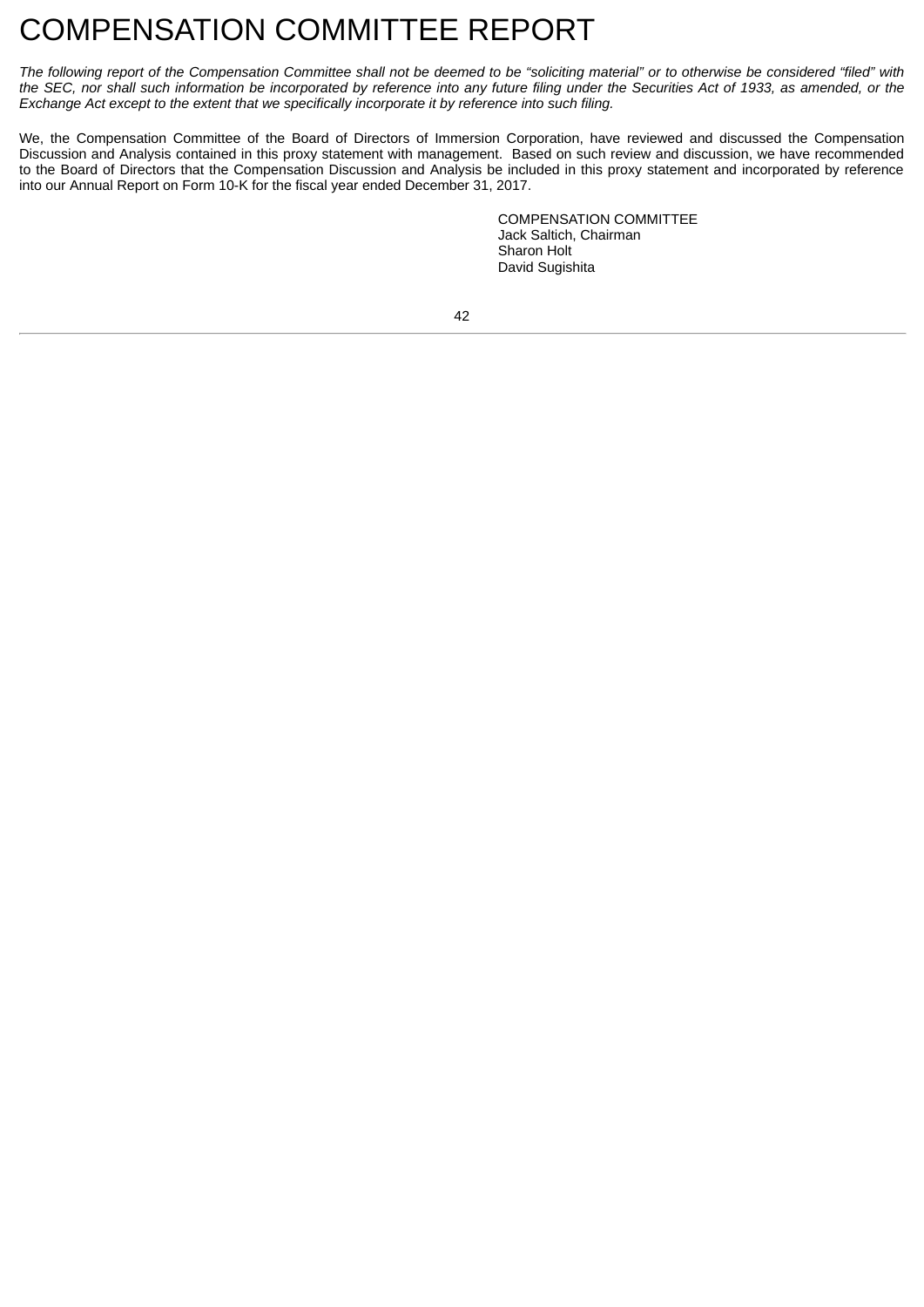## <span id="page-47-0"></span>COMPENSATION COMMITTEE INTERLOCKS AND INSIDER **PARTICIPATION**

Jack Saltich, Sharon Holt and David Sugishita were members of our Compensation Committee during the 2017 fiscal year. None of the individuals serving on our Compensation Committee were at any time during 2017, or at any other time, an officer or employee of us, nor did they have any relationships requiring disclosure by us under the SEC's rules requiring disclosure of certain relationships and related party transactions. None of our executive officers serve as a member of the Board of Directors or compensation committee of any entity that has one or more executive officers serving as a member of our Board or our Compensation Committee.

# <span id="page-47-1"></span>EQUITY COMPENSATION PLAN INFORMATION

The following table provides information as of December 31, 2017 concerning our equity compensation plans:

|                                             | Number of<br><b>Securities to be</b><br><b>Issued Upon</b><br><b>Exercise of</b><br><b>Outstanding</b> | <b>Weighted-</b><br>Average<br><b>Exercise</b><br><b>Price of</b><br><b>Outstanding</b> | <b>Number of</b><br><b>Securities to be</b><br><b>Issued Upon</b><br>Settlement<br>of Outstanding<br><b>Restricted</b> | <b>Number of</b><br><b>Securities</b><br>Remaining<br><b>Available for</b><br><b>Future</b><br><b>Issuance</b><br><b>Under Equity</b><br><b>Compensation</b><br><b>Plans</b><br>(Excluding<br><b>Securities</b><br><b>Reflected in</b> |
|---------------------------------------------|--------------------------------------------------------------------------------------------------------|-----------------------------------------------------------------------------------------|------------------------------------------------------------------------------------------------------------------------|----------------------------------------------------------------------------------------------------------------------------------------------------------------------------------------------------------------------------------------|
|                                             | <b>Options</b>                                                                                         | <b>Options</b>                                                                          | <b>Awards/Units</b>                                                                                                    | Column (a))                                                                                                                                                                                                                            |
| <b>Plan Category</b>                        | (a)                                                                                                    | (b)                                                                                     | (c)                                                                                                                    | (c)                                                                                                                                                                                                                                    |
| <b>Equity Compensation Plans</b>            |                                                                                                        |                                                                                         |                                                                                                                        |                                                                                                                                                                                                                                        |
| Approved by Security Holders(1)             | 3,528,922                                                                                              | \$<br>8.03                                                                              | 553,418 <sup>(2)</sup>                                                                                                 | $3,555,918^{(3)}$                                                                                                                                                                                                                      |
| <b>Equity Compensation Plans Not</b>        |                                                                                                        |                                                                                         |                                                                                                                        |                                                                                                                                                                                                                                        |
| Approved by Security Holders <sup>(4)</sup> | 21,150                                                                                                 | \$<br>6.66                                                                              |                                                                                                                        |                                                                                                                                                                                                                                        |
| <b>TOTAL</b>                                | 3,550,072                                                                                              |                                                                                         | 553,418                                                                                                                | 3,555,918                                                                                                                                                                                                                              |
|                                             |                                                                                                        |                                                                                         |                                                                                                                        |                                                                                                                                                                                                                                        |

(1) Consists of three plans: the Immersion Corporation 1997 Stock Option Plan, the 2007 Equity Incentive Plan and the 2011 Equity Incentive Plan. Excludes purchase rights *under the Employee Stock Purchase Plan.*

*(2) These RSUs and awards have no exercise price. (3) Includes 301,867 shares available for future issuance under the Employee Stock Purchase Plan*

As of December 31, 2017, we had issued and outstanding 21,150 shares of common stock for issuance pursuant to the 2008 Employment Inducement Award Plan. Each option granted pursuant to the 2008 Employment Inducement Award Plan has a 10-year term and vests at the rate of 1/4 of the shares on the first anniversary of the date of *commencement of employment and 1/48th of the shares monthly thereafter.*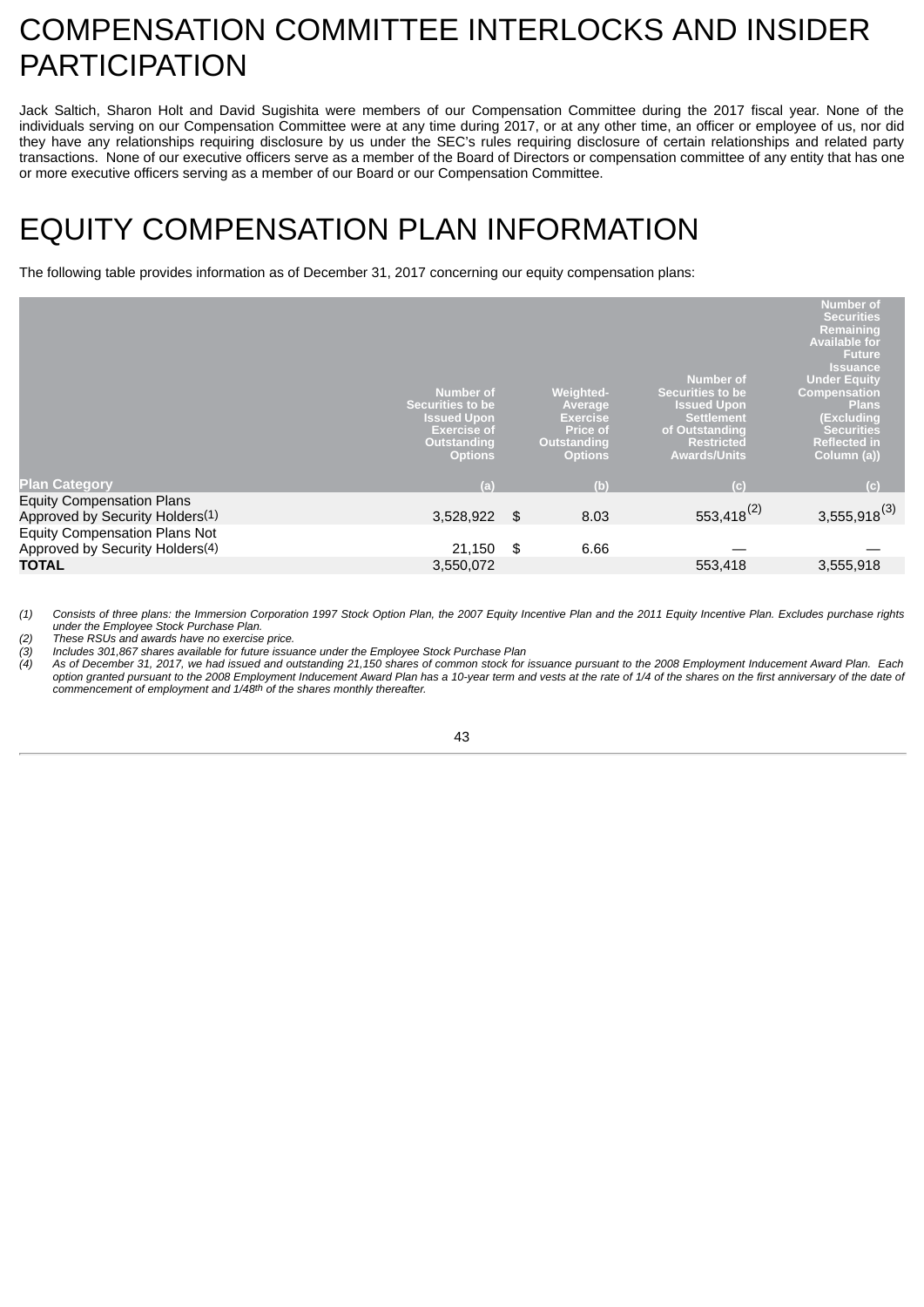# <span id="page-48-0"></span>EXECUTIVE COMPENSATION

## <span id="page-48-1"></span>2017 Summary Compensation Table

The following table sets forth information concerning the compensation earned during the years ended December 31, 2017, 2016 and 2015 by our Chief Executive Officer, our Chief Financial Officer, our General Counsel and SVP IP Licensing and Legal Affairs, and our VP, Worldwide Sales & Customer Support. No other officer met the definition of named executive officer for 2017.

| Name &<br>Principal<br><b>Position</b>                                            | <b>Fiscal Year</b> | Salary(1)<br>(5)   | <b>Stock</b><br>Awards <sup>(2)</sup><br>(5) | Option<br>Awards <sup>(2)</sup><br>(5) | <b>Non-Equity</b><br><b>Incentive Plan</b><br>Compensation(3)<br>(5) | All Other<br>Compensation<br>(5) | <b>Total</b><br>(5)    |
|-----------------------------------------------------------------------------------|--------------------|--------------------|----------------------------------------------|----------------------------------------|----------------------------------------------------------------------|----------------------------------|------------------------|
| Carl Schlachte<br>Chairman of the Board and<br>Interim Chief Executive<br>Officer | 2017               | 16,346             |                                              | 299,595                                |                                                                      | 45,833(4)                        | 361,774                |
| <b>Victor Viegas</b><br><b>Former Chief Executive</b>                             | 2017               | 426,456            | $\overline{\phantom{0}}$                     | 842,838                                |                                                                      |                                  | 1,269,294              |
| Officer                                                                           | 2016<br>2015       | 409,750<br>351,346 | —                                            | 634,110<br>572,595                     | 450,335<br>424,976                                                   |                                  | 1,494,195<br>1,348,917 |
| Nancy Erba<br><b>Chief Financial</b>                                              | 2017               | 309,289            | 346,000                                      |                                        |                                                                      |                                  | 655,289                |
| Officer                                                                           | 2016               | 95,769             |                                              | 537,120                                | 46,553                                                               |                                  | 679,442                |
| Anne Marie Peters<br><b>General Counsel</b>                                       | 2017               | 346,403            | 432,500                                      |                                        | $\overline{\phantom{a}}$                                             |                                  | 778,903                |
| and SVP IP<br>Licensing & Legal Affairs                                           | 2016<br>2015       | 306,712<br>269,137 | 67,500<br>56,630                             | 360,000<br>323,600                     |                                                                      |                                  | 734,212<br>649,367     |
| <b>Mahesh Sundaram</b><br>Former Vice President.                                  | 2017               | 343,891            | 432,500                                      |                                        |                                                                      |                                  | 776,391                |
| <b>Worldwide Sales</b><br>& Customer                                              | 2016               | 335,456            | 67,500                                       | 147,959                                | 198,179                                                              |                                  | 749,094                |
| Support                                                                           | 2015               | 325,827            |                                              |                                        | 204.528                                                              | $145,431^{(5)}$                  | 675,786                |

*(1) Differs from salary reported in the "Compensation Discussion & Analysis" above due to pay period allocation.*

*(2) The amounts in this column represent the aggregate grant date fair value of the awards, computed in accordance with FASB ASC Topic 718. See Note 6 of the notes to our consolidated financial statements contained in our Annual Report on Form 10-K for the year ended December 31, 2017 for a discussion of our assumptions in determining the FASB ASC Topic 718 values.*

*(3) Consists of bonus awards under our executive incentive plans. See "Compensation Discussion and Analysis" above for a description of our executive incentive plans.*

*(4) Consists of \$22,916.67 as an annual retainer for serving on the Board, \$18,333.33 as an annual retainer for serving as Chairman of the Board, \$2,750.00 for serving on the Audit Committee and \$1,833.33 for serving on the Nominating and Corporate Governance Committee.*

*(5) Consists of \$57,353 for an expatriate premium allowance, \$35,662 for a housing allowance, \$26,968 for a vehicle allowance and \$25,448 for a relocation allowance.*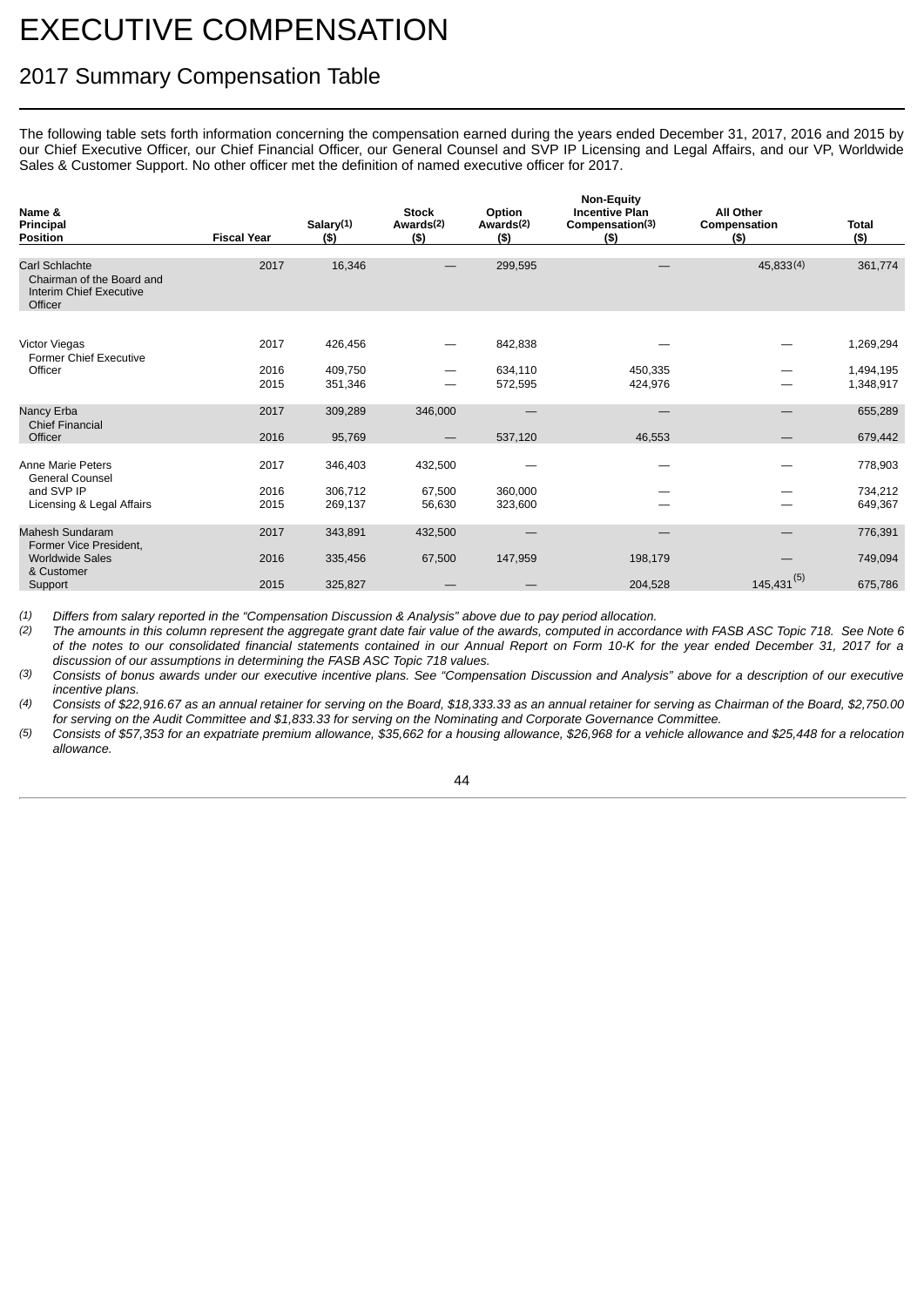The following table sets forth information concerning each grant of an award made to a named executive officer during the year ended December 31, 2017:

|                      |                                   | <b>Estimated Future Payouts</b><br><b>Under Non-Equity</b><br>Incentive Plan Awards <sup>(1)</sup> |                   |                | <b>All Other</b><br><b>Stock</b><br>Awards:<br>Number of<br><b>Shares of</b> |                                                     | <b>Exercise or</b><br><b>Base Price</b> | <b>Grant Date</b><br><b>Fair Value of</b>        |
|----------------------|-----------------------------------|----------------------------------------------------------------------------------------------------|-------------------|----------------|------------------------------------------------------------------------------|-----------------------------------------------------|-----------------------------------------|--------------------------------------------------|
| <b>Name</b>          | <b>Grant Date</b>                 | <b>Threshold</b><br>$($ \$)                                                                        | Target<br>$($ \$) | Maximum<br>(5) | Stock or<br>Units <sup>(2)</sup><br>$^{(#)}$                                 | <b>Underlying</b><br>Options <sup>(3)</sup><br>(# ) | of Option<br>Awards<br>$(S/\sh)$        | <b>Stock and</b><br><b>Option Awards</b><br>(\$) |
| Carl Schlachte       | 6/2/2017<br>12/14/2017            |                                                                                                    |                   |                |                                                                              | 30,899<br>60,790                                    | 8.65<br>6.66                            | 119,128(4)<br>180,467(5)                         |
| <b>Victor Viegas</b> | 2/22/2017<br>6/2/2017<br>6/2/2017 | 182,600                                                                                            | 456,600           | 730,400        |                                                                              | 120.830<br>120.830                                  | 8.65<br>8.65                            | 465,848(6)<br>376,990                            |
| Nancy Erba           | 2/22/2017<br>6/2/2017             | 59,771                                                                                             | 170,775           | 239,085        | 40,000                                                                       |                                                     |                                         | 346,000                                          |
| Anne Marie Peters    | 2/22/2017<br>6/2/2017             | 121.716                                                                                            | 347,760           | 486,864        | 50,000                                                                       |                                                     |                                         | 432,500                                          |
| Mahesh Sundaram      | 2/22/2017<br>6/2/2017             | 121,852                                                                                            | 348.148           | 487,407        | 50,000                                                                       |                                                     |                                         | 432.500                                          |
|                      |                                   |                                                                                                    |                   |                |                                                                              |                                                     |                                         |                                                  |

*(1) These awards were made pursuant to the 2017 executive incentive plans for each of Mr. Viegas, Ms. Erba, Ms. Peters and Mr. Sundaram. For a description of the criteria upon which the awards are determined, see "Compensation Discussion and Analysis" above.*

*(2) These RSUs are long-term equity incentive awards granted pursuant to our 2011 Equity Incentive Plan. For more information related to these awards, including the vesting schedule, see "Compensation Discussion and Analysis" above.*

*(3) These options are long-term equity incentive awards granted pursuant to our 2011 Equity Incentive Plan. For more information related to these awards, including the vesting schedule, see "Compensation Discussion and Analysis" above.*

*(4) This option vests on the one-year anniversary of the grant date.*

*(5) This option vests 1/12th monthly commencing on November 30, 2017.*

*(6) Subject to vesting as follows: The shares would only vest and become exercisable upon the achievement of performance conditions between March 7, 2017 and March 7, 2019. At the time of his departure, Mr. Viegas had vested in 84,581 shares of common stock subject to this grant.*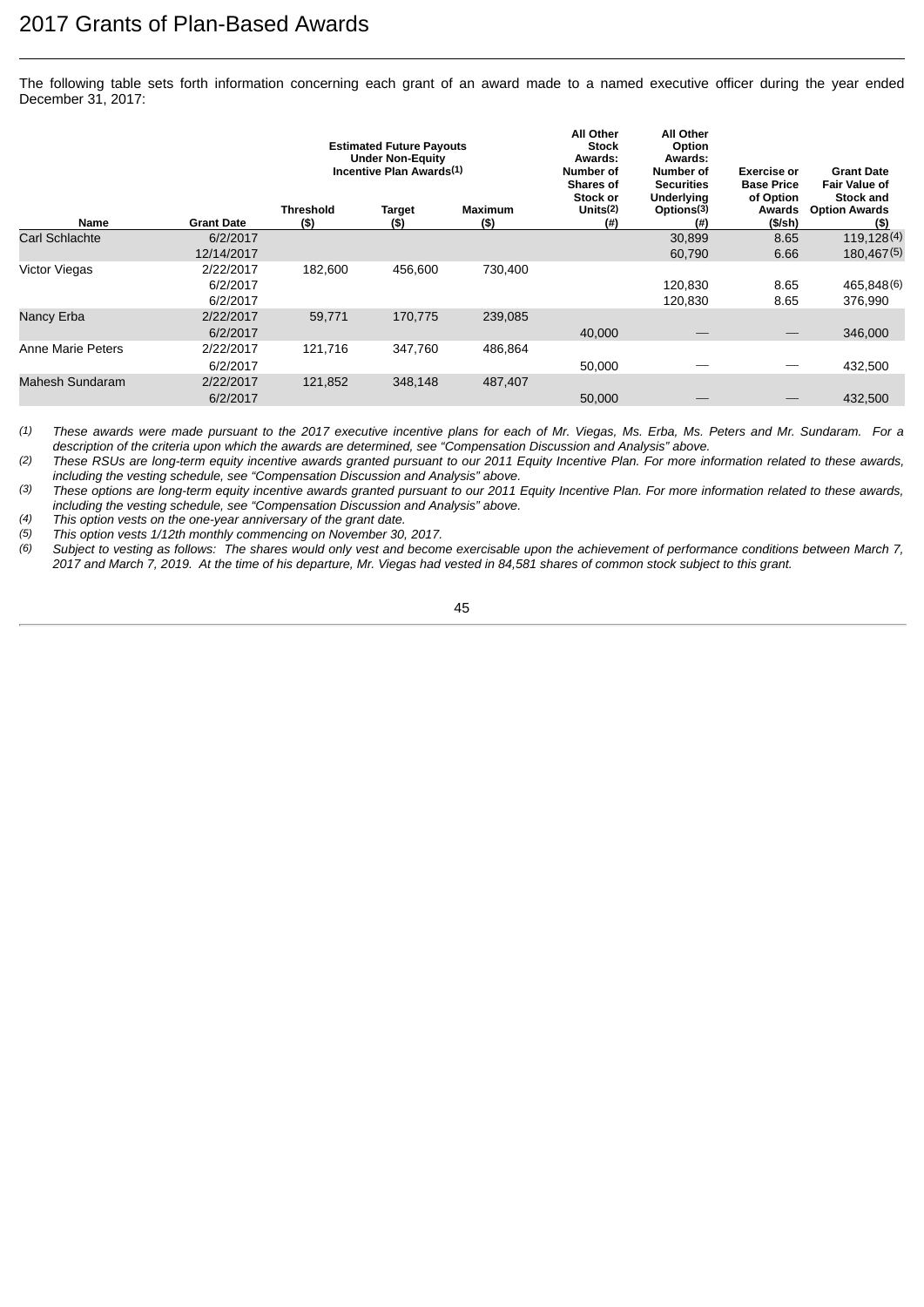## <span id="page-50-0"></span>Outstanding Equity Awards at December 31, 2017

The following table sets forth information concerning the outstanding equity awards held as of December 31, 2017 by our named executive officers:

|                          |                                          | Stock Awards(2)<br>Option Awards(1)                                            |                            |                                  |                    |                                                                                          |                                                                                                |
|--------------------------|------------------------------------------|--------------------------------------------------------------------------------|----------------------------|----------------------------------|--------------------|------------------------------------------------------------------------------------------|------------------------------------------------------------------------------------------------|
|                          |                                          | <b>Number of Securities</b><br><b>Underlying Unexercised</b><br><b>Options</b> |                            | Option                           | Option             | Number of<br><b>Shares or</b><br><b>Units of</b><br><b>Stock that</b><br><b>Have Not</b> | <b>Market Value</b><br>of Shares or<br><b>Units of</b><br><b>Stock that</b><br><b>Have Not</b> |
|                          | <b>Stock Option</b><br><b>Grant Date</b> | <b>Exerciseable</b><br>(# )                                                    | Unexerciseable<br>$^{(#)}$ | <b>Exercise</b><br>Price (\$/sh) | Expiration<br>Date | Vested<br>(#)                                                                            | Vested <sup>(3)</sup><br>$($)$                                                                 |
| Carl Schlachte           | 7/15/2011                                | 40,000                                                                         |                            | 9.20                             | 7/15/2018          |                                                                                          | —                                                                                              |
|                          | 6/5/2015                                 | 21,675(4)                                                                      |                            | 12.26                            | 6/5/2022           |                                                                                          |                                                                                                |
|                          | 6/3/2016                                 | 42,474 (4)                                                                     |                            | 6.52                             | 6/3/2023           |                                                                                          |                                                                                                |
|                          | 6/2/2017                                 |                                                                                | 30,899 (4)                 | 8.65                             | 6/2/2024           |                                                                                          |                                                                                                |
|                          | 12/14/2017                               | 5,065                                                                          | 55,725(5)                  | 6.66                             | 12/14/2024         |                                                                                          |                                                                                                |
| <b>Victor Viegas</b>     | 3/3/2008                                 | 10,000                                                                         |                            | 8.61                             | 3/3/2018           |                                                                                          |                                                                                                |
|                          | 11/13/2009                               | 600,000                                                                        |                            | 3.85                             | 11/13/2019         |                                                                                          |                                                                                                |
|                          | 3/14/2011                                | 43,333                                                                         |                            | 6.61                             | 3/14/2021          |                                                                                          |                                                                                                |
|                          | 3/8/2013                                 | 564,000                                                                        |                            | 9.53                             | 3/8/2020           |                                                                                          |                                                                                                |
|                          | 2/24/2014                                | 49,063                                                                         |                            | 11.94                            | 2/24/2021          |                                                                                          |                                                                                                |
|                          | 3/3/2015                                 | 135,000                                                                        |                            | 8.09                             | 3/3/2022           |                                                                                          |                                                                                                |
|                          | 3/1/2016                                 | 52,500                                                                         |                            | 9.00                             | 3/1/2023           |                                                                                          |                                                                                                |
|                          | 6/2/2017                                 | 84,581                                                                         |                            | 8.65                             | 3/7/2024           |                                                                                          |                                                                                                |
|                          | 6/2/2017                                 | 84,581                                                                         |                            | 8.65                             | 3/7/2024           |                                                                                          |                                                                                                |
| Nancy Erba               | 10/14/2016                               | 46,875                                                                         | 103,125                    | 7.79                             | 10/14/2023         |                                                                                          |                                                                                                |
|                          | 6/2/2017                                 |                                                                                |                            |                                  |                    | 40,000 (6)                                                                               | 282,400                                                                                        |
| <b>Anne Marie Peters</b> | 1/15/2009                                | 4,400                                                                          |                            | 4.95                             | 1/15/2019          |                                                                                          |                                                                                                |
|                          | 4/1/2010                                 | 42,000                                                                         |                            | 5.59                             | 4/1/2020           |                                                                                          |                                                                                                |
|                          | 3/14/2011                                | 16,666                                                                         |                            | 6.61                             | 3/14/2021          |                                                                                          |                                                                                                |
|                          | 3/8/2013                                 | 40,000                                                                         |                            | 9.53                             | 3/8/2020           |                                                                                          |                                                                                                |
|                          | 2/24/2014                                | 19,166                                                                         | 834                        | 11.94                            | 2/24/2021          |                                                                                          |                                                                                                |
|                          | 3/3/2015                                 | 27,500                                                                         | 12,500                     | 8.09                             | 3/3/2022           |                                                                                          |                                                                                                |
|                          | 3/3/2015                                 |                                                                                |                            |                                  |                    | 2,333                                                                                    | 16,471                                                                                         |
|                          | 3/1/2016                                 | 17,500                                                                         | 22,500                     | 9.00                             | 3/1/2023           |                                                                                          |                                                                                                |
|                          | 3/1/2016                                 |                                                                                |                            |                                  |                    | 5,000                                                                                    | 35,300                                                                                         |
|                          | 6/2/2017                                 |                                                                                |                            |                                  |                    | 50,000(6)                                                                                | 353,000                                                                                        |
| Mahesh Sundaram          | 11/14/2014                               | 154,166                                                                        |                            | 9.19                             | 11/14/2021         |                                                                                          |                                                                                                |
|                          | 3/1/2016                                 | 15,312                                                                         |                            | 9.00                             | 3/1/2023           |                                                                                          |                                                                                                |

*(1) Except as otherwise indicated, options vest as to 25% of the shares on the one-year anniversary of the grant date and the remaining vest at a rate of 1/48th of the shares monthly thereafter.* 

*(2) The RSUs vest in three equal installments on each of the first three anniversaries of the date of grant.*

*(3) Based on the closing price of our common stock of \$7.06 per share on The NASDAQ Global Market on December 29, 2017.*

*(4) This option vests on the one-year anniversary of the grant date.*

*(5) This option vests 1/12th monthly commencing on November 30, 2017.*

*(6) These RSUs vest in four equal installments on each of the first four anniversaries of the date of grant.*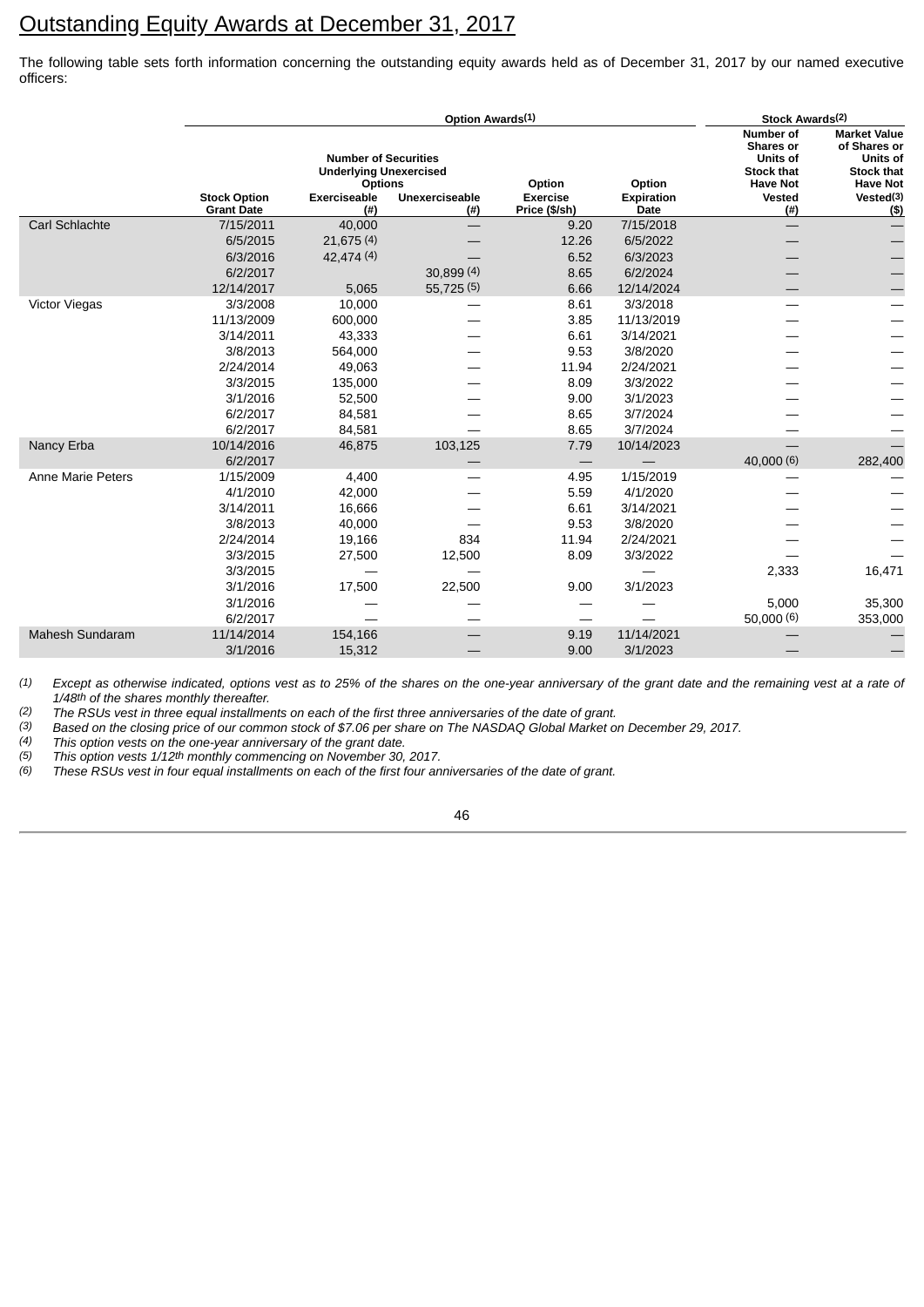## <span id="page-51-0"></span>Stock Vested In Fiscal 2017

The following table provides information concerning the vesting of restricted stock units issued to our named executive officers during the year ended December 31, 2017:

|                      | <b>Stock Awards</b>                                       |                                            |
|----------------------|-----------------------------------------------------------|--------------------------------------------|
| Name                 | <b>Number of Shares</b><br>Acquired<br>on Vesting<br>(# ) | Value<br>Realized<br>on Vesting(1)<br>(\$) |
| Carl Schlachte       |                                                           |                                            |
| <b>Victor Viegas</b> |                                                           |                                            |
| Nancy Erba           |                                                           |                                            |
| Anne Marie Peters    | 3,333                                                     | 38,296                                     |
|                      | 2,500                                                     | 27,875                                     |
|                      | 2,333                                                     | 20,017                                     |
| Mahesh Sundaram      | 16,666                                                    | 137,495                                    |
|                      | 2,500                                                     | 27,875                                     |

*(1) Calculated by multiplying the number of vested RSUs by the market value of our common stock on the vesting date.*

## <span id="page-51-1"></span>Potential Payments upon Termination or Change in Control

We have entered into the following agreements with each of our named executive officers that provide for severance and additional benefits in connection with our change in control:

#### *Mr. Carl Schlachte*

In connection with Mr. Schlachte's appointment as our interim Chief Executive Officer, we entered into an employment agreement on December 6, 2017, pursuant to which Mr. Schlachte will receive a base salary of \$250,000 and an option to purchase 60,790 shares of common stock, which option vests 1/12<sup>th</sup> monthly during which Mr. Schlachte remains employed with us or continues to provide services as a director. In addition, upon the consummation of a change of control while Mr. Schlachte remains in service, the option will accelerate and vest in full. During the period Mr. Schlachte is serving as an employee, he will not receive any cash compensation as a non-employee director of the Board or equity grants as a non-employee director and his annual director, Chairman and committee member retainers will be suspended during the period, provided that his director equity grants will continue to vest during such period.

#### *Mr. Victor Viegas*

In connection with Mr. Viegas' appointment as our interim Chief Executive Officer on October 20, 2009, we entered into an employment agreement with Mr. Viegas pursuant to which if the employment of Mr. Viegas is terminated without "cause," as defined in the agreement or he resigns for "constructive reason," as defined in the agreement, he would be entitled to receive, as severance, a payment equal to 12 months of his base salary and health insurance premium payments for 12 months. In addition, Mr. Viegas was also entitled to immediate vesting of 70% of his then unvested equity awards, and a post-termination exercise period of 24 months. On January 2, 2018, we entered into a separation and release of claims with Mr. Viegas pursuant to which Mr. Viegas received a payment of \$415,000, representing 12 months of his base salary and we are paying Mr. Viegas' COBRA premiums for up to 12 months. In addition, options with respect to 373,475 shares of Immersion common stock that were outstanding and unvested as of November 29, 2017 immediately vested and Mr. Viegas' options are exercisable for a 24-month period following November 29, 2017.

Payment of the foregoing benefits were subject to Mr. Viegas' execution of a general release of claims and covenant not to sue.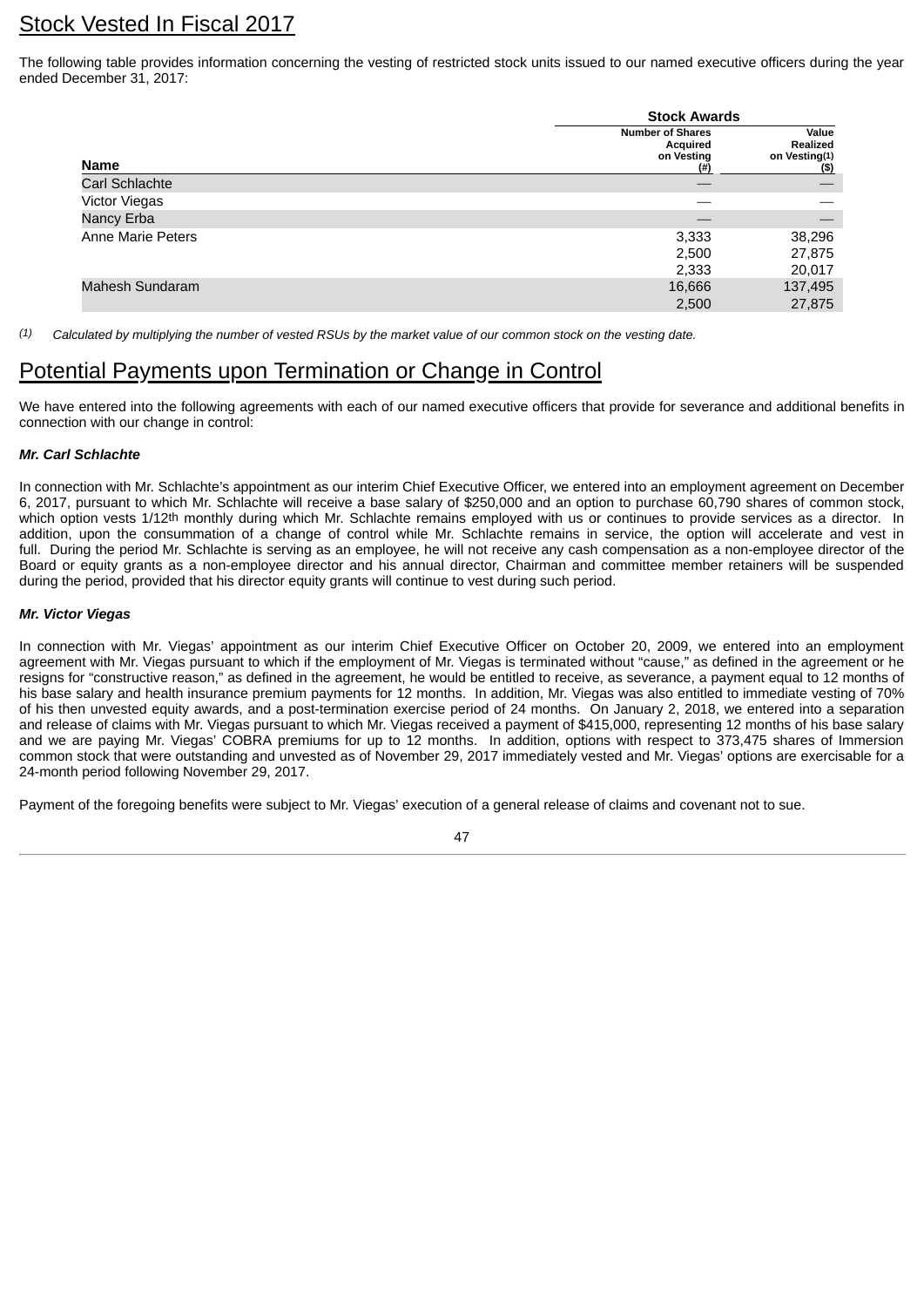#### *Ms. Nancy Erba*

Effective September 1, 2016 Ms. Erba became our Chief Financial Officer. In connection with her appointment, we entered into an offer letter with Ms. Erba pursuant to which she received an annual base salary of \$300,000 and is eligible to receive an annual bonus with a target of 50% of her base salary. In February 2017, Ms. Erba received an increase in her base salary to \$310,500.

In addition, we entered into an Amended and Restated Retention and Ownership Change Event Agreement with Ms. Erba, which provides that in the event that her employment is terminated without cause, Ms. Erba will be entitled to receive (i) a lump sum severance payment equal to 6 months base salary; (ii) payments for COBRA premiums for up to 6 months following her termination date.

In the event that, within 1 year following a change in control as defined in the agreement, Ms. Erba's employment is terminated without cause or if she resigns for good reason, Ms. Erba would be entitled to receive (a) a lump sum severance payment equal to 12 months of her base salary; (b) health insurance premium payments for up to 12 months following her terminate date; and (c) immediate vesting of 100% of her then unvested equity awards held by her.

Payment of the foregoing benefits will be conditioned upon Ms. Erba's execution of a general release of claims.

#### *Ms. Anne Marie Peters*

Effective July 27, 2016, Ms. Peters was tasked with leading the intellectual property licensing function for the Company. In connection with her appointment, we raised her annual base salary to \$336,000 and made her eligible to receive an annual bonus with a target of 60% of her base salary. In February 2017, Ms. Peters received a salary increase to \$347,760.

In addition, we entered into an Amended and Restated Retention and Ownership Change Event Agreement with Ms. Peters, which provides that in the event that her employment is terminated without cause, Ms. Peters will be entitled to receive (i) a lump sum severance payment equal to 6 months base salary; (ii) payments for COBRA premiums for up to 6 months following her termination date.

In the event that, within 1 year following a change in control as defined in the agreement, Ms. Peters' employment is terminated without cause or if she resigns for good reason, Ms. Peters would be entitled to received (a) a lump sum severance payment equal to 12 months of her base salary; (b) health insurance premium payments for up to 12 months following her terminate date; and (c) immediate vesting of 100% of her then unvested equity awards held by her.

#### *Mr. Mahesh Sundaram*

In connection with Mr. Sundaram's appointment as Vice President of Worldwide OEM Sales, we entered into a Retention and Ownership Change Event Agreement with Mr. Sundaram, which provided that in the event that his employment is terminated without "cause," as defined in the agreement, Mr. Sundaram would have been entitled to receive a lump sum severance payment equal to six months base salary and payments of health insurance premiums for the earlier of six months or the date on which Mr. Sundaram first becomes eligible to obtain other group health insurance coverage. On December 27, 2017, we entered into a separation agreement and release of claims with Mr. Sundaram pursuant to which Mr. Sundaram received a payment of approximately \$174,000, representing 6 months of his base salary and we are paying Mr. Sundaram's COBRA premiums for up to six months.

Payment of the foregoing benefits were subject to Mr. Sundaram's execution of a general release of claims and covenant not to sue.

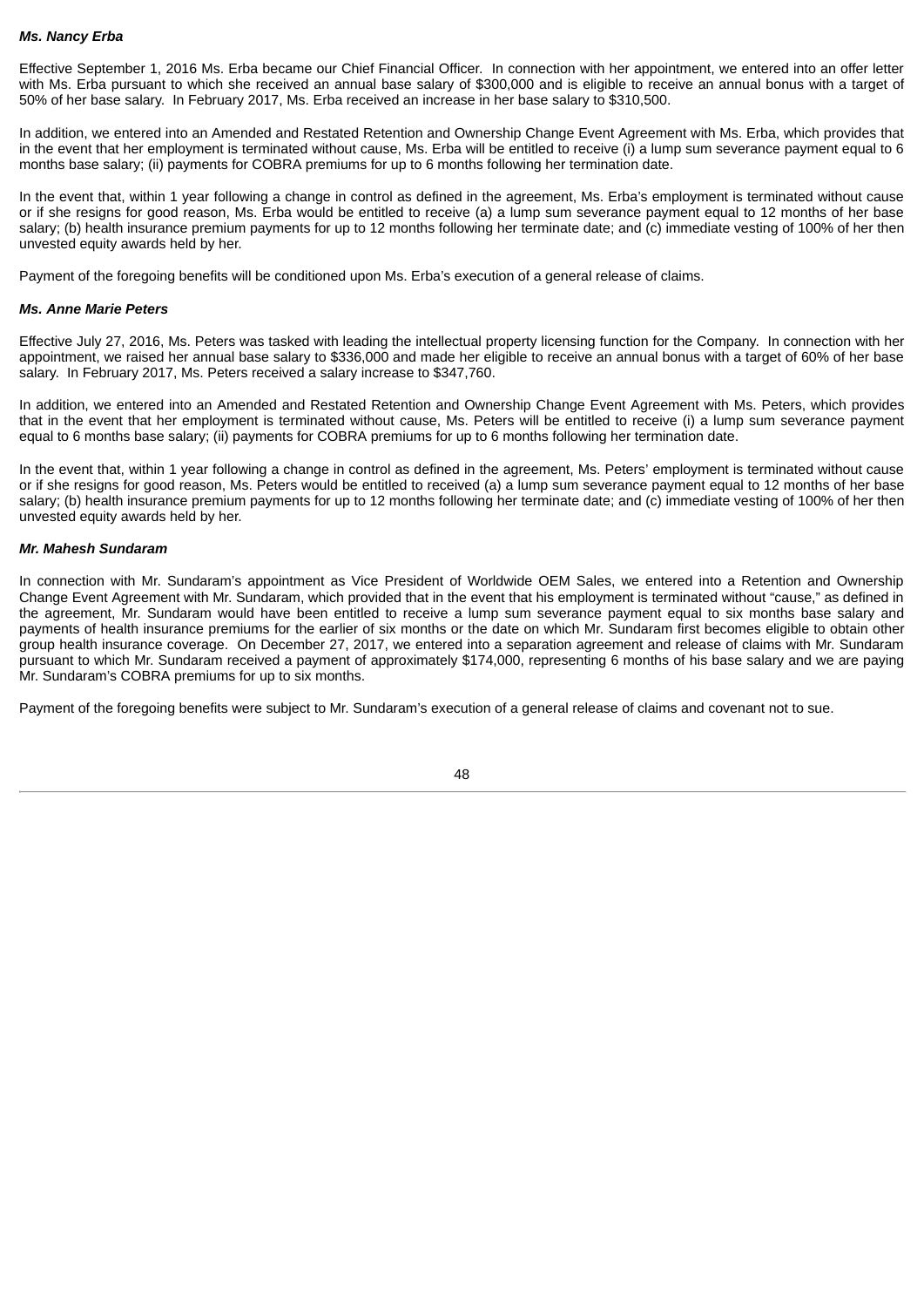The table below shows the potential value for each named executive officer employed by Immersion as of December 31, 2017 under various terminations of employment related scenarios, assuming that the triggering event for such value transfer occurred on December 31, 2017.

|                                | Event                                                                                             |                                                                                                                                           |
|--------------------------------|---------------------------------------------------------------------------------------------------|-------------------------------------------------------------------------------------------------------------------------------------------|
| <b>Named Executive Officer</b> | <b>Termination without</b><br>cause or resignation<br>for "good reason" or<br>constructive reason | <b>Termination without</b><br>cause or resignation<br>for "good reason" or<br>constructive reason<br>occurs due to a<br>change in control |
| Carl Schlachte                 |                                                                                                   |                                                                                                                                           |
| Severance                      |                                                                                                   |                                                                                                                                           |
| <b>COBRA Benefits</b>          |                                                                                                   |                                                                                                                                           |
| <b>Equity Acceleration</b>     | \$344,289                                                                                         | \$344,289                                                                                                                                 |
| TOTAL                          | \$344,289                                                                                         | \$344,289                                                                                                                                 |
| Nancy Erba                     |                                                                                                   |                                                                                                                                           |
| Severance                      | \$155,250                                                                                         | \$310,500                                                                                                                                 |
| <b>COBRA Benefits</b>          | \$6,797                                                                                           | \$13,594                                                                                                                                  |
| <b>Equity Acceleration</b>     |                                                                                                   | \$207,119                                                                                                                                 |
| <b>TOTAL</b>                   | \$162,047                                                                                         | \$531,213                                                                                                                                 |
| <b>Anne Marie Peters</b>       |                                                                                                   |                                                                                                                                           |
| Severance                      | \$173,880                                                                                         | \$347,760                                                                                                                                 |
| <b>COBRA Benefits</b>          |                                                                                                   |                                                                                                                                           |
| <b>Equity Acceleration</b>     |                                                                                                   | \$344,176                                                                                                                                 |
| TOTAL                          | \$173,880                                                                                         | \$691,936                                                                                                                                 |

Dollar amounts include potential severance payout, potential COBRA payments and potential equity award acceleration based on the fair market value of our common stock on December 31, 2017 less the exercise price in the case of stock options.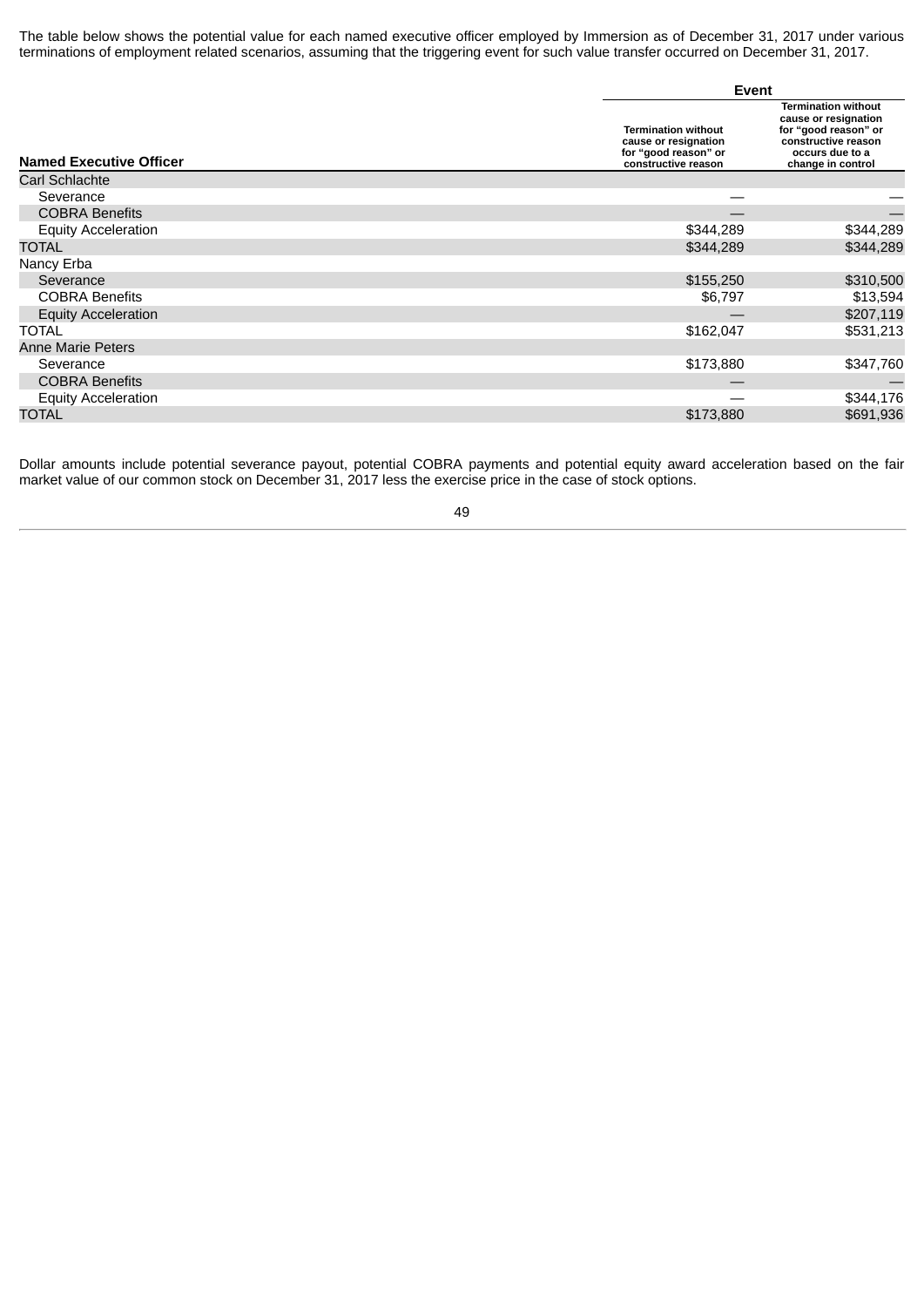## <span id="page-54-0"></span>AUDIT COMMITTEE REPORT

This report of the Audit Committee is required by the Securities and Exchange Commission, and is not to be deemed "soliciting material," is not to be deemed "filed" with the Securities and Exchange Commission and is not to be incorporated by reference in any filing of Immersion Corporation under the 1933 Act or the Exchange Act, whether made before or after the date hereof and irrespective of any general *incorporation language in any filing.*

Under the guidance of a written charter adopted by our Board, the purpose of our Audit Committee is to retain an independent registered public accounting firm, to make such examinations as are necessary to monitor the corporate financial reporting of the internal and external audits and its subsidiaries, to provide to the Board the results of its examinations and recommendations derived there from, to outline to the Board the improvements made, or to be made, in internal accounting controls, and to provide the Board with such additional information and materials as it may deem necessary to make the Board aware of significant financial matters that require the attention of the Board.

Management is primarily responsible for the system of internal controls and the financial reporting process. The independent registered public accounting firm is responsible for expressing an opinion on the financial statements based on an audit conducted in accordance with generally accepted auditing standards. Our Audit Committee is responsible for monitoring and overseeing these processes.

In this context and in connection with the audited financial statements contained in our Annual Report on Form 10-K for the year ended December 31, 2017, our Audit Committee:

- reviewed and discussed the audited financial statements with management;
- discussed with Deloitte & Touche LLP, with and without management present, the matters required to be discussed under the Statement of Auditing Standards No. 61, as amended, (AICPA, *Professional Standards*, Vol. 1, AU section 380), as adopted by the Public Company Accounting Oversight Board in Rule 3200T;
- received the written disclosures and the letter from Deloitte & Touche LLP required by the applicable requirements of the Public Company Accounting Oversight Board regarding the independent accountant's communications with the Audit Committee concerning independence; discussed with the independent registered public accounting firm its independence; and concluded that the nonaudit services performed by Deloitte & Touche LLP are compatible with maintaining its independence; and
- based on the foregoing reviews and discussions, recommended to the Board that the audited financial statements be included in our Annual Report on Form 10-K for the fiscal year ended December 31, 2017 filed with the SEC.

AUDIT COMMITTEE David Sugishita, Chairman Jack Saltich John Veschi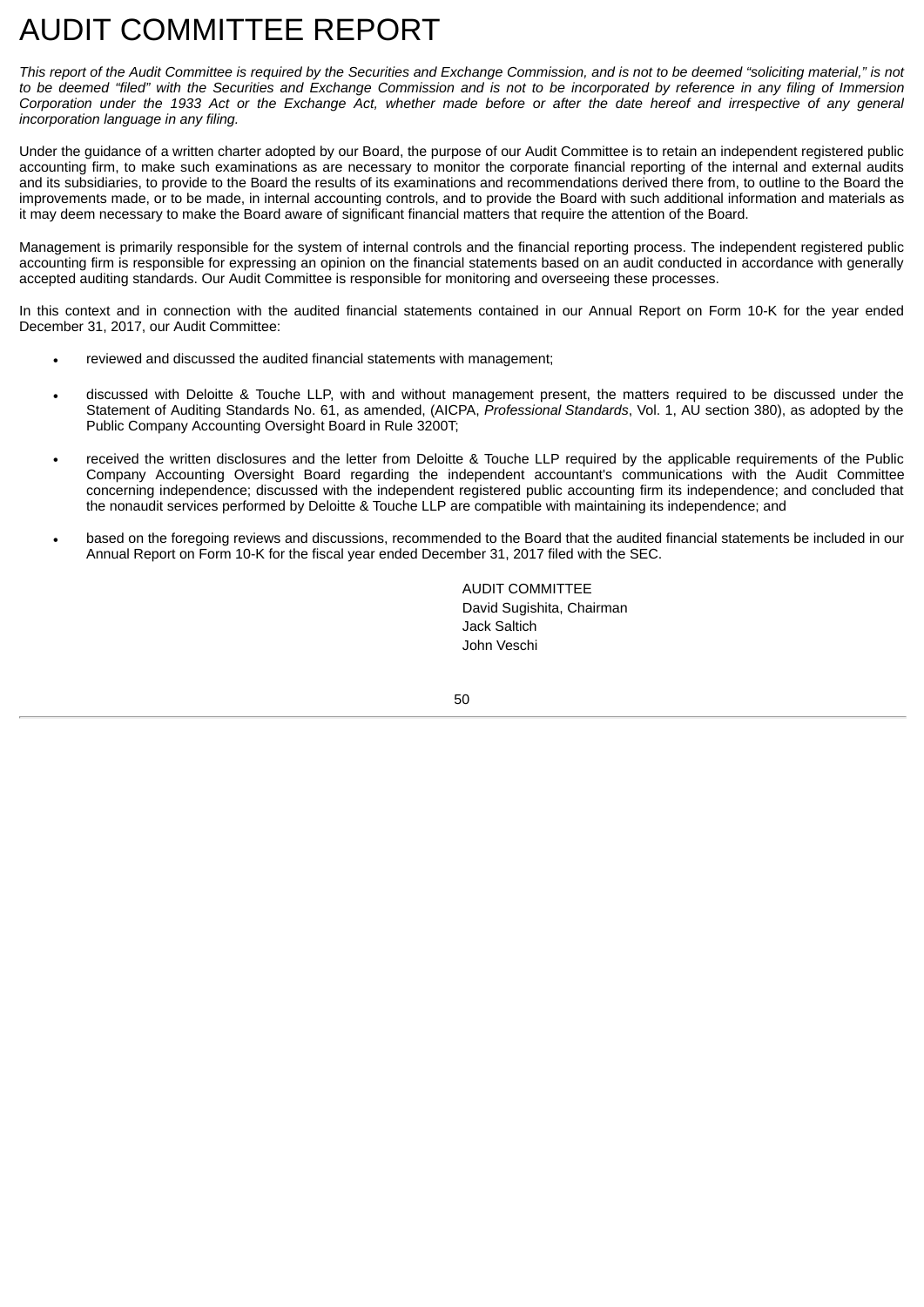## <span id="page-55-0"></span>RATIFICATION OF APPOINTMENT OF INDEPENDENT REGISTERED PUBLIC ACCOUNTING FIRM (PROPOSAL 2)

We are asking our stockholders to ratify the Audit Committee's engagement of Deloitte & Touche LLP as our independent registered public accounting firm for the fiscal year ending December 31, 2018. In the event the stockholders fail to ratify the appointment, our Audit Committee will reconsider its engagement. Even if the engagement is ratified, our Audit Committee, in its discretion, may direct the engagement of a different independent registered public accounting firm at any time during the year if our Audit Committee feels that such a change would be in our and our stockholders' best interest.

Deloitte & Touche LLP has been the independent registered public accounting firm that audits our financial statements since 1997. In accordance with standing policy, Deloitte & Touche LLP periodically changes the personnel who work on the audit.

## <span id="page-55-1"></span>Audit Fees and All Other Fees

The following table sets forth the aggregate fees billed to us for the fiscal years ended December 31, 2017 and 2016 by our principal accounting firm, Deloitte & Touche LLP, the member firms of Deloitte Touche Tohmatsu, and their respective affiliates:

|                           |                            | <b>2017 Fees</b> | 2016 Fees     |
|---------------------------|----------------------------|------------------|---------------|
| Audit Fees                |                            | \$<br>636.846    | \$<br>613,619 |
| <b>Audit-Related Fees</b> |                            | 200,000          |               |
| <b>Tax Fees</b>           |                            |                  |               |
|                           | Tax Compliance/Preparation | 24,456           | 18,722        |
|                           | <b>Other Tax Services</b>  | 25,358           | 71,500        |
| All Other Fees            |                            |                  |               |
| <b>Total Fees</b>         |                            | \$<br>886.660    | \$<br>703,841 |

**Audit Fees.** This category consists of fees billed, or expected to be billed, for professional services rendered for the audits of our consolidated financial statements and the effectiveness of our internal controls over financial reporting, along with reviews of interim condensed consolidated financial statements included in quarterly reports, services that are normally provided by Deloitte & Touche LLP in connection with statutory and regulatory filings or engagements, and attestation services.

**Audit-Related Fees.** This category consists of fees billed for assurance and related services that are reasonably related to the performance of the audit or review of our consolidated financial statements and are not reported under "Audit Fees."

**Tax Fees.** This category consists of tax compliance/preparation and other tax services. Tax compliance/preparation consists of fees billed for tax return preparation, claims for refunds, and tax payment planning services related to federal, state, and international taxes. Other tax services consist of fees billed for services including tax advice, tax strategy and other miscellaneous tax consulting and planning primarily related to our reorganization of international operations. For the fiscal year ended December 31, 2016 and December 31, 2017, our domestic tax returns were and are being handled by Armanino McKenna LLP.

**All Other Fees.** This category consists of fees for all other services other than those reported above. Our intent is to minimize services in this category.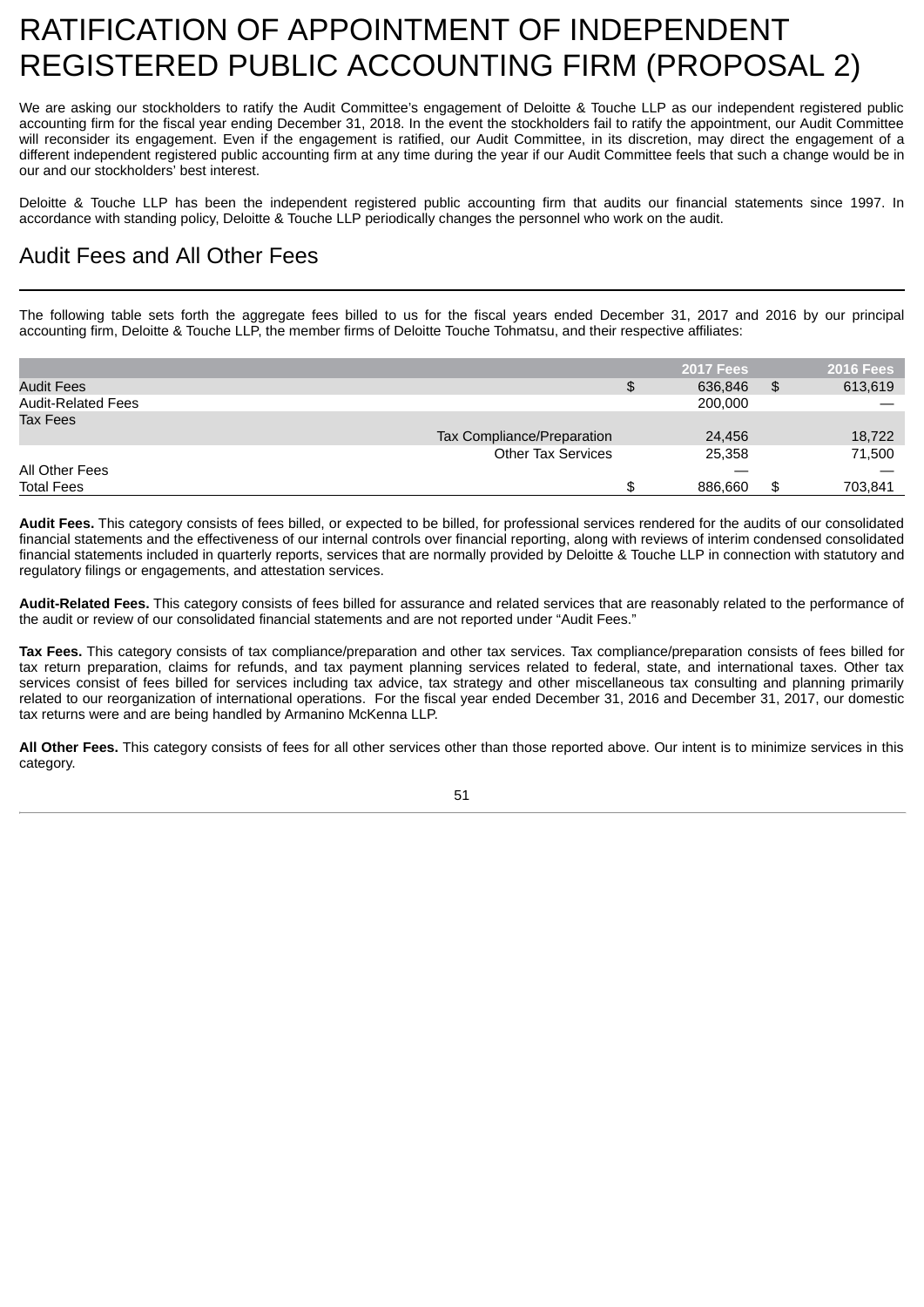<span id="page-56-0"></span>Our Audit Committee has determined that all services performed by Deloitte & Touche LLP are compatible with maintaining the independence of Deloitte & Touche LLP. In addition, since the effective date of the SEC rules stating that an independent public accounting firm is not independent of an audit client if the services it provides to the client are not appropriately approved, our Audit Committee has approved, and will continue to pre-approve all services provided by the independent registered public accounting firm. These services may include audit services, audit-related services, tax services, and other services. None of the services described above were approved by our Audit Committee pursuant to the waiver of pre-approval provisions set forth in applicable rules of the SEC.

Our Audit Committee has adopted a policy for the pre-approval of services provided by the independent registered public accounting firm, pursuant to which it may pre-approve certain audit fees, audit-related fees, tax fees, and fees for other services. Under the policy, our Audit Committee may also delegate authority to pre-approve certain specified audit or permissible non-audit services to one or more of its members. A member to whom pre-approval authority has been delegated must report his pre-approval decisions, if any, to our Audit Committee at its next meeting. Unless our Audit Committee determines otherwise, the term for any service pre-approved by a member to whom pre-approval authority has been delegated is twelve months.

## <span id="page-56-1"></span>Other Information

We have been advised by Deloitte & Touche LLP that neither the firm, nor any member of the firm, has any financial interest, direct or indirect, in any capacity in us or our subsidiaries.

One or more representatives of Deloitte & Touche LLP will be present at this year's Annual Meeting. The representatives will have an opportunity to make a statement if they desire to do so and will be available to respond to appropriate questions.

Ratification of the appointment of the independent public accounting firm requires the affirmative vote of a majority of the votes cast by the holders of Immersion Corporation common stock voting in person or by proxy at the Annual Meeting.

#### *THE BOARD OF DIRECTORS UNANIMOUSLY RECOMMENDS A VOTE "FOR" THE RATIFICATION OF THE APPOINTMENT OF DELOITTE & TOUCHE LLP AS OUR INDEPENDENT REGISTERED PUBLIC ACCOUNTING FIRM.*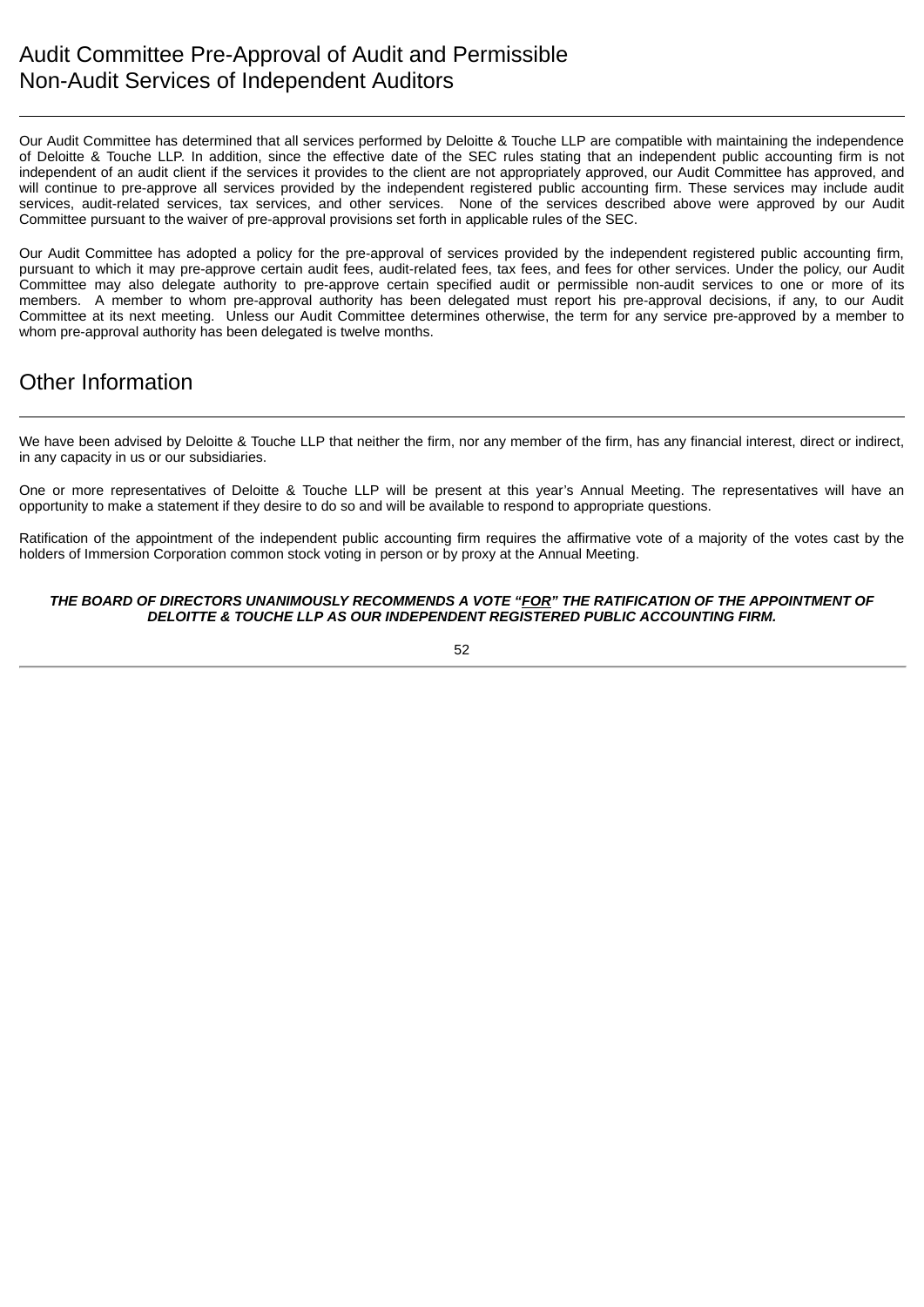## <span id="page-57-0"></span>ADVISORY VOTE ON THE COMPENSATION OF OUR NAMED EXECUTIVE OFFICERS (PROPOSAL 3)

In accordance with Section 14A of the Exchange Act, we seek a non-binding advisory vote from our stockholders to approve the compensation of our named executive officers as described in the Compensation Discussion and Analysis section beginning on page 27 and the Executive Compensation section beginning on page 44. We have designed our compensation programs to align compensation with our annual and longterm business objectives and performance and to motivate executive officers to enhance long-term stockholder value.

The Compensation Committee strongly believes that executive compensation — both pay opportunities and pay actually realized — should be tied to our performance. 76% of our Chief Executive Officer's target total direct compensation was subject to annual performance goals or tied to the appreciation in value of our common stock. For our other named executive officers as a group, 61% of their target total direct compensation was subject to annual performance goals or tied to the appreciation in value of our common stock.

At the annual meeting of our stockholders held in June 2017, approximately 55% of the total stockholders' votes cast were cast in favor of the fiscal 2016 compensation of our named executive officers. The Compensation Committee will be considering this result in structuring the compensation for the Company's permanent Chief Executive Officer when such individual is hired.

The Board recommends that the stockholders vote FOR the following resolution:

"RESOLVED, that the stockholders approve, on an advisory basis, the compensation of our named executive officers, as disclosed in this proxy statement, including the Compensation Discussion and Analysis, the executive compensation tables and the related narrative."

Because your vote is advisory, it will not be binding upon the Board. However, the Board values stockholders' opinions and the Compensation Committee will consider the outcome of the vote when considering future executive compensation decisions.

#### *THE BOARD OF DIRECTORS UNANIMOUSLY RECOMMENDS A VOTE "FOR" THE ADVISORY VOTE TO APPROVE COMPENSATION OF THE NAMED EXECUTIVE OFFICERS.*

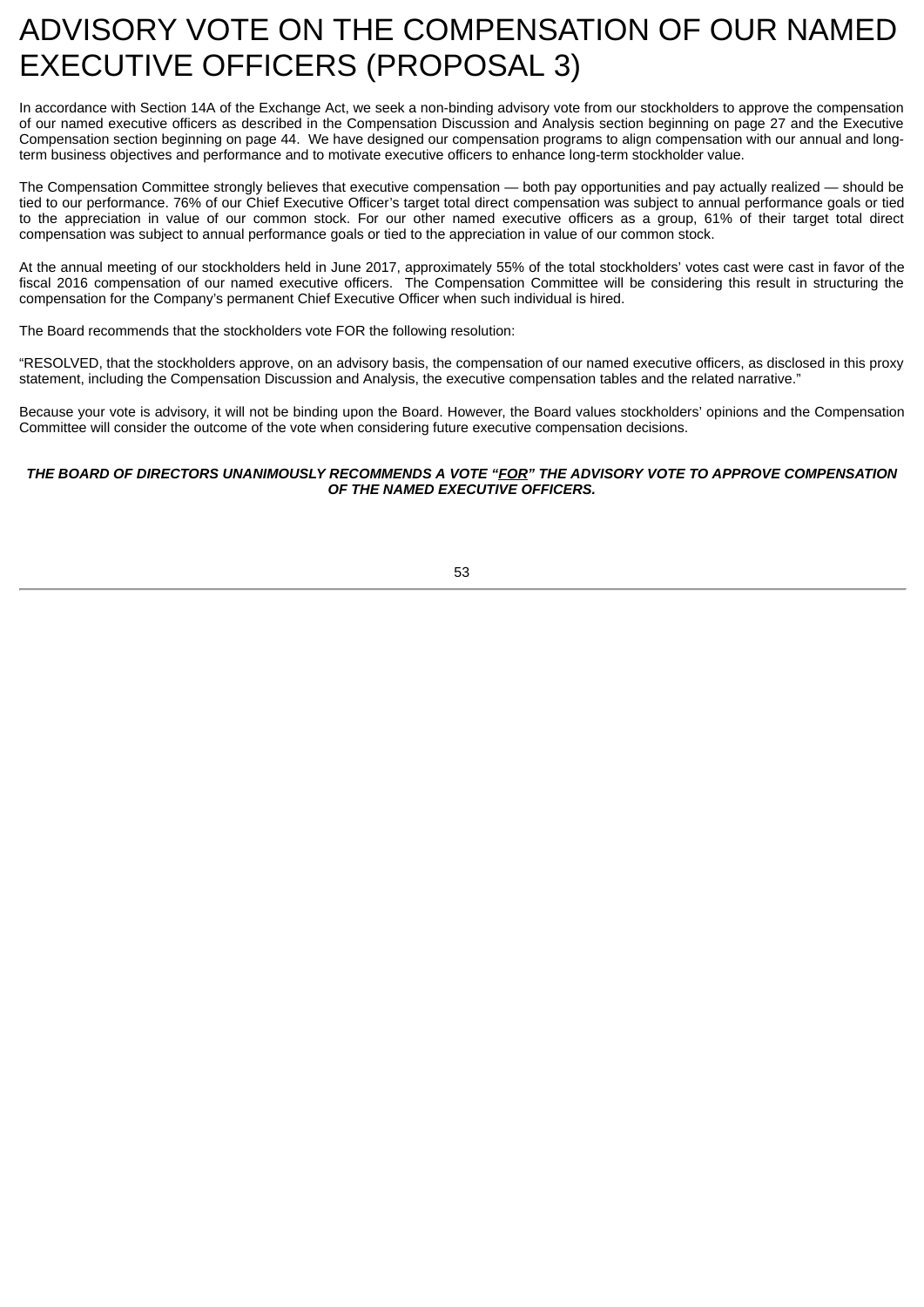| immersion.<br>000004<br>IMPORTANT ANNUAL MEETING INFORMATION<br>ENDORSEMENT LINE<br>SACKPACK<br>2010年起 1000年10月10日<br>اسلللتيانيا ببليانا بتبايليا ببليانا ببليانا باسلاميا<br>MR A SAMPLE<br>DESIGNATION (IF ANY)<br>ADD 1<br>ADD 2<br>ADD 3<br>ADD 4<br>ADD 5<br>ADD 6                                                                                                                                                                                                                                                                                           | HOLD BEET THE REPORT OF A 1990 FOR THE REAL PROPERTY.<br>C123456789<br>000000000.000000 ext<br>000000000.000000 ext<br>000000000.000000 ext<br>000000000.000000 ext<br>000000000.000000 ext<br>000000000.000000 ext<br><b>Electronic Voting Instructions</b><br>Available 24 hours a day, 7 days a week!<br>Instead of mailing your proxy, you may choose one of the voting<br>methods outlined below to vote your proxy.<br>VALIDATION DETAILS ARE LOCATED BELOW IN THE TITLE BAR.<br>Proxies submitted by the Internet or telephone must be received by<br>11:59 AM, Eastern Time, on June 28, 2018.<br>Vote by Internet<br>ŞШ<br>l a l<br>· Go to www.envisionreports.com/IMMR<br>· Or scan the QR code with your smartphone<br>· Follow the steps outlined on the secure website |
|--------------------------------------------------------------------------------------------------------------------------------------------------------------------------------------------------------------------------------------------------------------------------------------------------------------------------------------------------------------------------------------------------------------------------------------------------------------------------------------------------------------------------------------------------------------------|--------------------------------------------------------------------------------------------------------------------------------------------------------------------------------------------------------------------------------------------------------------------------------------------------------------------------------------------------------------------------------------------------------------------------------------------------------------------------------------------------------------------------------------------------------------------------------------------------------------------------------------------------------------------------------------------------------------------------------------------------------------------------------------|
| Using a black ink pen, mark your votes with an X as shown in<br>X<br>this example. Please do not write outside the designated areas.                                                                                                                                                                                                                                                                                                                                                                                                                               | Vote by telephone<br>. Call toll free 1-800-652-VOTE (8683) within the USA, US tembories &<br>Canada on a touch tone telephone<br>· Follow the instructions provided by the recorded message                                                                                                                                                                                                                                                                                                                                                                                                                                                                                                                                                                                         |
| <b>Annual Meeting Proxy Card</b><br>F IF YOU HAVE NOT VOTED VIA THE INTERNET OR TELEPHONE, FOLD ALONG THE PERFORATION. DETACH AND RETURN THE BOTTOM PORTION IN THE ENCLOSED ENVELOPE. T                                                                                                                                                                                                                                                                                                                                                                            | 1234 5678 9012 345                                                                                                                                                                                                                                                                                                                                                                                                                                                                                                                                                                                                                                                                                                                                                                   |
| A Election of Directors - The Board of Directors recommends a vote FOR the listed nominee.<br>1. Election of one (1) Class I director.<br>Withhold<br>For<br>01 - Kenneth Traub<br>(Class I director)<br><b>3</b> Issues - The Board of Directors recommends a vote EOR proposals 2 and 3.<br><b>Against Abstain</b><br>For<br>2. Ratification of appointment of Deloitte & Touche LLP as<br>Immersion Corporation's independent registered public<br>accounting firm for fiscal 2018<br>C Non-Voting Items<br>Change of Address - Please print new address below. | <b>Against Abstain</b><br>For<br>3. Advisory vote on the compensation of our named<br>executive officers.<br><b>Meeting Attendance</b><br>Mark box to the right if                                                                                                                                                                                                                                                                                                                                                                                                                                                                                                                                                                                                                   |
| >>> Authorized Signatures --- Sign Here -- This section must be completed for your instructions to be executed.<br>This Proxy should be marked, dated and signed by the stockholder(s) exactly as his or her name appears hereon, and raturned promptly in the enclosed envelope. Persons signing in a fiduciary<br>capacity should so indicate. If shares are held by joint tenants or as community property, all such stockholders should sign.<br>Date (mm/dd/yyyy) - Please print date below.<br>Signature 1 - Please keep signature within the box.           | you plan to attend the<br>Annual Meeting<br>Signature 2 - Please keep signature within the box.                                                                                                                                                                                                                                                                                                                                                                                                                                                                                                                                                                                                                                                                                      |
|                                                                                                                                                                                                                                                                                                                                                                                                                                                                                                                                                                    |                                                                                                                                                                                                                                                                                                                                                                                                                                                                                                                                                                                                                                                                                                                                                                                      |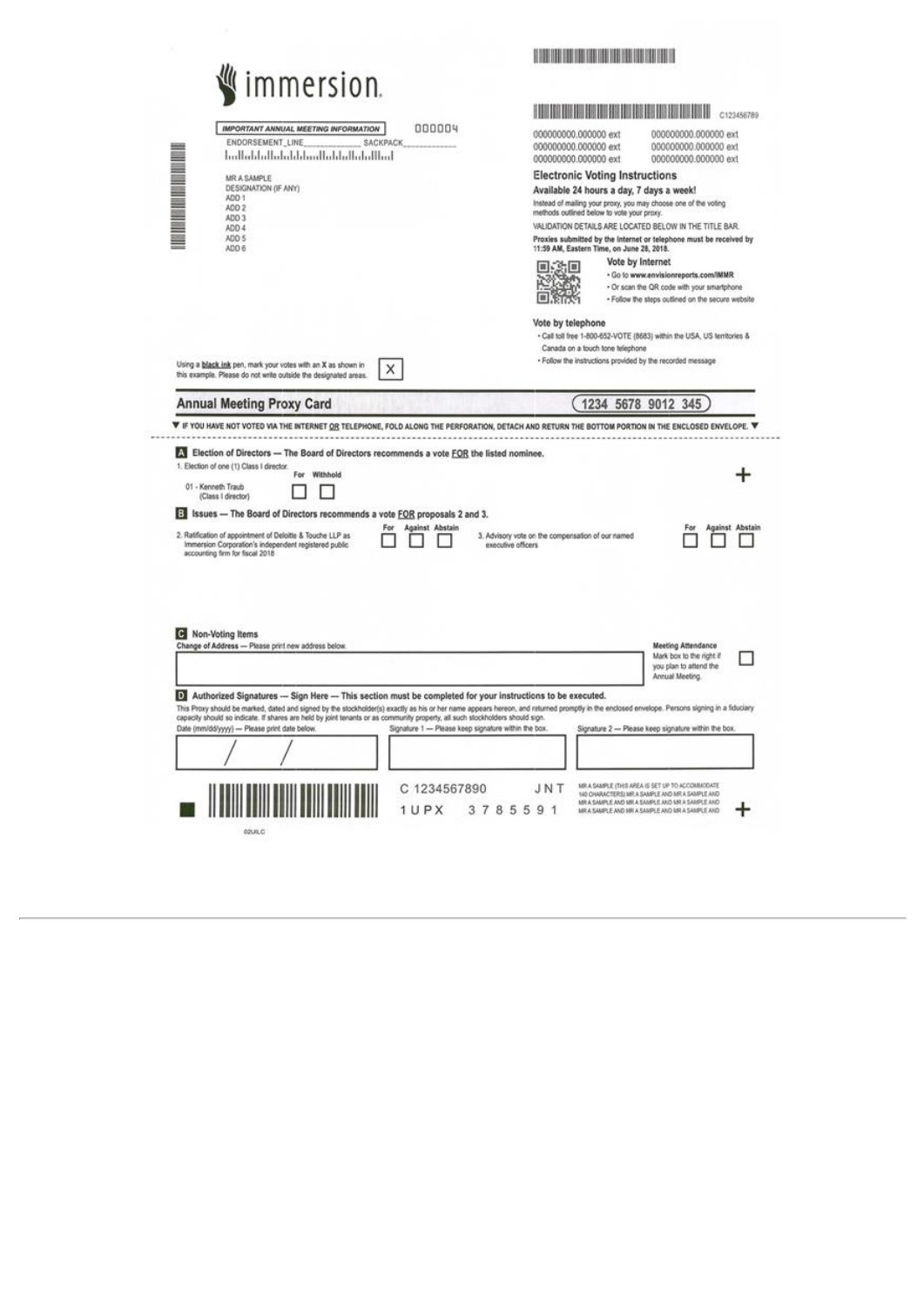V IF YOU HAVE NOT VOTED VIA THE INTERNET OR TELEPHONE, FOLD ALONG THE PERFORATION, DETACH AND RETURN THE BOTTOM PORTION IN THE ENCLOSED ENVELOPE. V

# immersion.

**Proxy - IMMERSION CORPORATION** 

#### ANNUAL MEETING OF STOCKHOLDERS to be held on June 29, 2018

This Proxy is solicited on behalf of the Board of Directors

The undersigned stockholder of IMMERSION CORPORATION, a Delaware corporation (the "Company"), hereby acknowledges receipt of the Proxy Statement, dated May 29, 2018, and hereby appoints Carl Schlachte and Anne Peters, or either of them, proxies and attorneys-in-fact, with full power to each of substitution, on behalf and in the name of the undersigned, to represent the undersigned at the Annual Meeting of Stockholders of IMMERSION<br>CORPORATION to be held on Friday, June 29, 2018, at 9:30 a.m., Pacific tim for any adjournment or adjournments thereof, and to vote all shares of common stock, which the undersigned would be entitled to vote if then and there personally present, on the matters set forth on the reverse side. Under Delaware law and the Company's bylaws, no business shall be transacted at an annual meeting other than the matters stated in the accompanying Notice of Meeting, which matters are set forth on the reverse side. However, should any other matter or matters properly come before the Annual Meeting, or any adjournment or adjournments thereof, it is the intention of the proxy holders named above to vote the shares they represent upon such other matter or matters at their discretion.

THIS PROXY WILL BE VOTED AS DIRECTED OR, IF NO CONTRARY DIRECTION IS INDICATED, WILL BE VOTED FOR APPROVAL OF THE PROPOSAL TO ELECT ONE DIRECTOR AND FOR PROPOSALS 2 AND 3 AND AT THE DISCRETION OF THE PROXIES UPON SUCH OTHER MATTERS AS MAY PROPERLY COME BEFORE THE MEETING.

Please mark, sign, date and return the proxy card promptly, using the enclosed return-addressed postage-paid envelope.

CONTINUED AND TO BE SIGNED ON REVERSE SIDE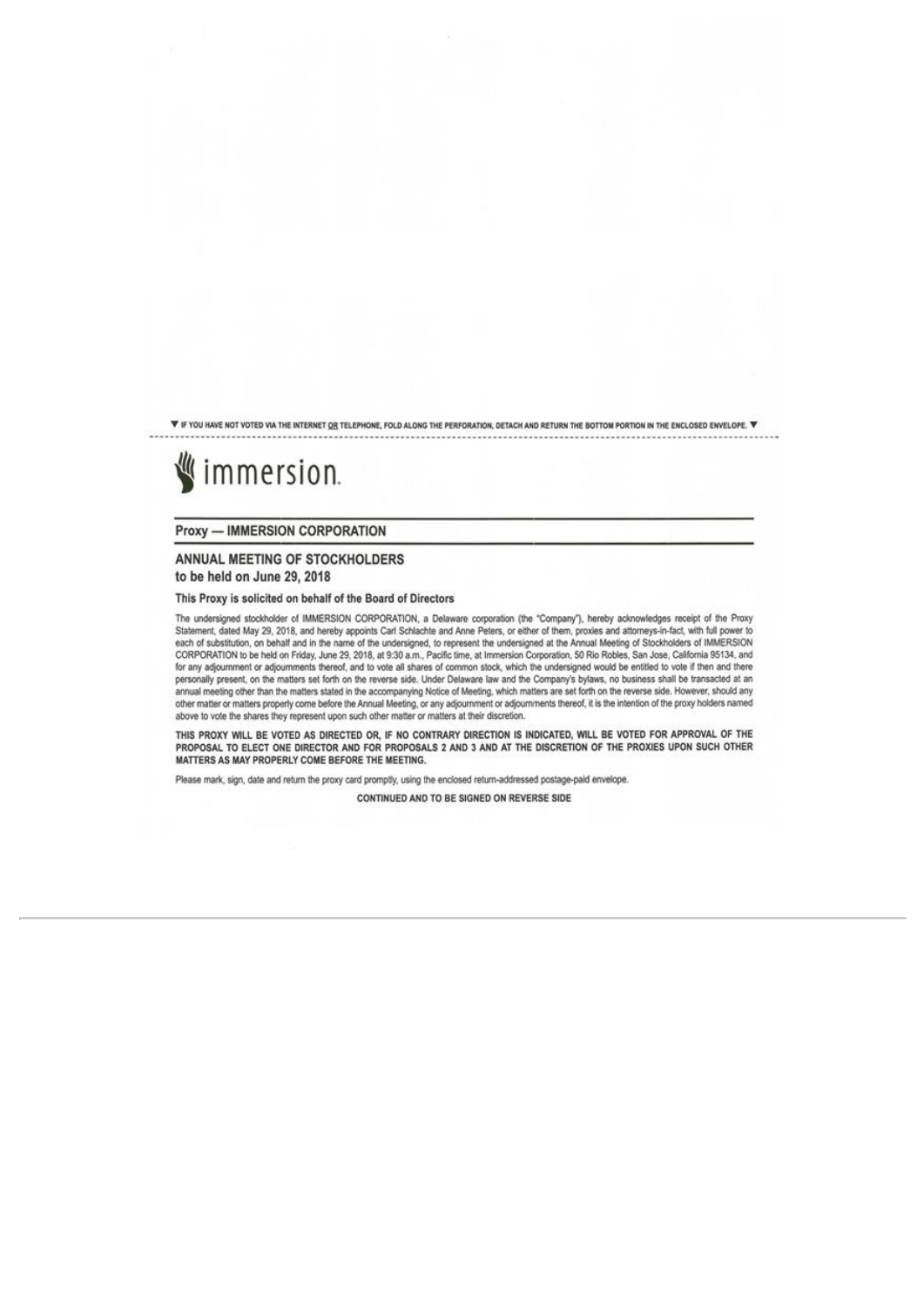| immersion.                                                                                                                                             | <b>THE REAL PROPERTY OF STATISTICS</b>                                                                                                                                                                                                                                                                      |                        |
|--------------------------------------------------------------------------------------------------------------------------------------------------------|-------------------------------------------------------------------------------------------------------------------------------------------------------------------------------------------------------------------------------------------------------------------------------------------------------------|------------------------|
|                                                                                                                                                        |                                                                                                                                                                                                                                                                                                             |                        |
| IMPORTANT ANNUAL MEETING INFORMATION                                                                                                                   |                                                                                                                                                                                                                                                                                                             |                        |
|                                                                                                                                                        |                                                                                                                                                                                                                                                                                                             |                        |
|                                                                                                                                                        |                                                                                                                                                                                                                                                                                                             |                        |
| <b>THE REAL PROPERTY AND RE</b>                                                                                                                        |                                                                                                                                                                                                                                                                                                             |                        |
|                                                                                                                                                        |                                                                                                                                                                                                                                                                                                             |                        |
|                                                                                                                                                        |                                                                                                                                                                                                                                                                                                             |                        |
|                                                                                                                                                        |                                                                                                                                                                                                                                                                                                             |                        |
|                                                                                                                                                        |                                                                                                                                                                                                                                                                                                             |                        |
| Using a black ink pen, mark your votes with an X as shown in<br>this example. Please do not write outside the designated areas.                        | X                                                                                                                                                                                                                                                                                                           |                        |
| <b>Annual Meeting Proxy Card</b>                                                                                                                       |                                                                                                                                                                                                                                                                                                             |                        |
|                                                                                                                                                        | ▼ PLEASE FOLD ALONG THE PERFORATION, DETACH AND RETURN THE BOTTOM PORTION IN THE ENCLOSED ENVELOPE. ▼                                                                                                                                                                                                       |                        |
| Election of Directors - The Board of Directors recommends a vote FOR the listed nominee.<br>1. Election of one (1) Class I director.                   |                                                                                                                                                                                                                                                                                                             |                        |
| For Withhold<br>01 - Kenneth Traub<br>(Class I director)                                                                                               |                                                                                                                                                                                                                                                                                                             |                        |
| El Issues - The Board of Directors recommends a vote FOR proposals 2 and 3.                                                                            | Against Abstain<br>For                                                                                                                                                                                                                                                                                      | Against Abstain<br>For |
| 2. Ratification of appointment of Deloitte & Touche LLP as<br>Immersion Corporation's independent registered public<br>accounting firm for fiscal 2018 | 3. Advisory vote on the compensation of our named<br>executive officers                                                                                                                                                                                                                                     |                        |
|                                                                                                                                                        |                                                                                                                                                                                                                                                                                                             |                        |
|                                                                                                                                                        |                                                                                                                                                                                                                                                                                                             |                        |
|                                                                                                                                                        |                                                                                                                                                                                                                                                                                                             |                        |
|                                                                                                                                                        |                                                                                                                                                                                                                                                                                                             |                        |
|                                                                                                                                                        |                                                                                                                                                                                                                                                                                                             |                        |
|                                                                                                                                                        |                                                                                                                                                                                                                                                                                                             |                        |
|                                                                                                                                                        | 3 Authorized Signatures - Sign Here - This section must be completed for your instructions to be executed.<br>This Proxy should be marked, dated and signed by the stockholder(s) exactly as his or her name appears hereon, and returned promptly in the enclosed envelope. Persons signing in a fiduciary |                        |
| Date (mm/dd/yyyy) --- Please print date below.                                                                                                         | capacity should so indicate. If shares are held by joint tenants or as community property, all such stockholders should sign.<br>Signature 1 - Please keep signature within the box.<br>Signature 2 - Please keep signature within the box.                                                                 |                        |
|                                                                                                                                                        |                                                                                                                                                                                                                                                                                                             |                        |
|                                                                                                                                                        |                                                                                                                                                                                                                                                                                                             |                        |